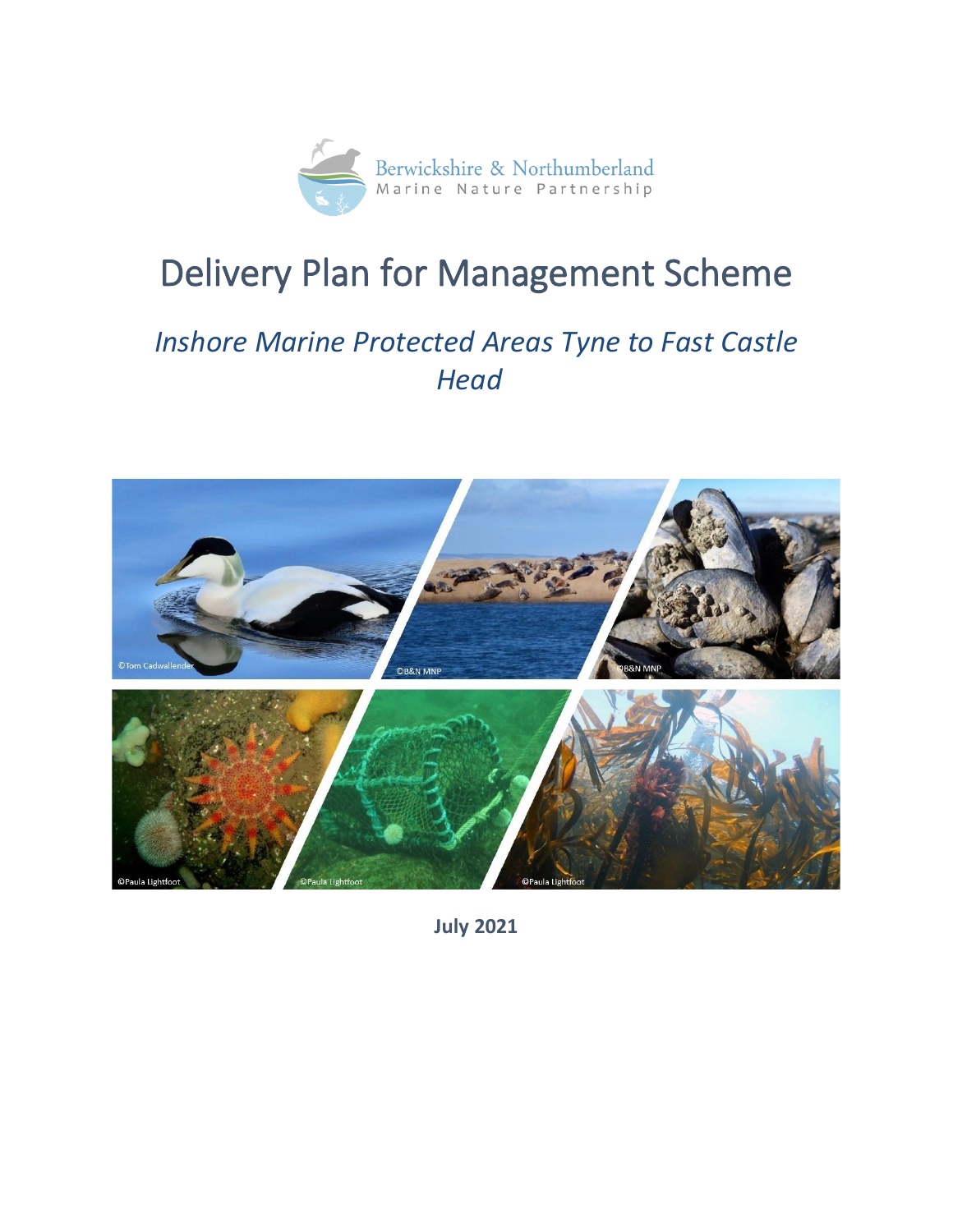# 1. Introduction and purpose

The Management Scheme for the Berwickshire and Northumberland Coast sets out the framework for how organisation will work together to meet their responsibilities for the management of inshore marine protected areas and to achieve a well-managed network of designated sites.

This Delivery Plan is an annex to that document and describes in greater detail the actions that are being taken to achieve these aims. It particularly looks at the management of 29 human activities which have the potential to affect the condition of marine protected areas, and at 4 management themes which influence the whole network of sites and how we work together to manage them.

The Delivery Plan is intended to be a living document which will be reviewed annual at the meeting of the full Management Group of the partnership and revised accordingly.

## 2. Management Themes

This section discusses four overarching management themes and identifies proposes measures to address these. The four management themes are listed in Table 1.

#### **Table 1: Management themes covered in this Delivery Plan**

| Delivering a well-managed network of marine | Communications and outreach   |
|---------------------------------------------|-------------------------------|
| protected areas                             |                               |
| <b>Coastal Change and Natural Capital</b>   | Data, Monitoring and Research |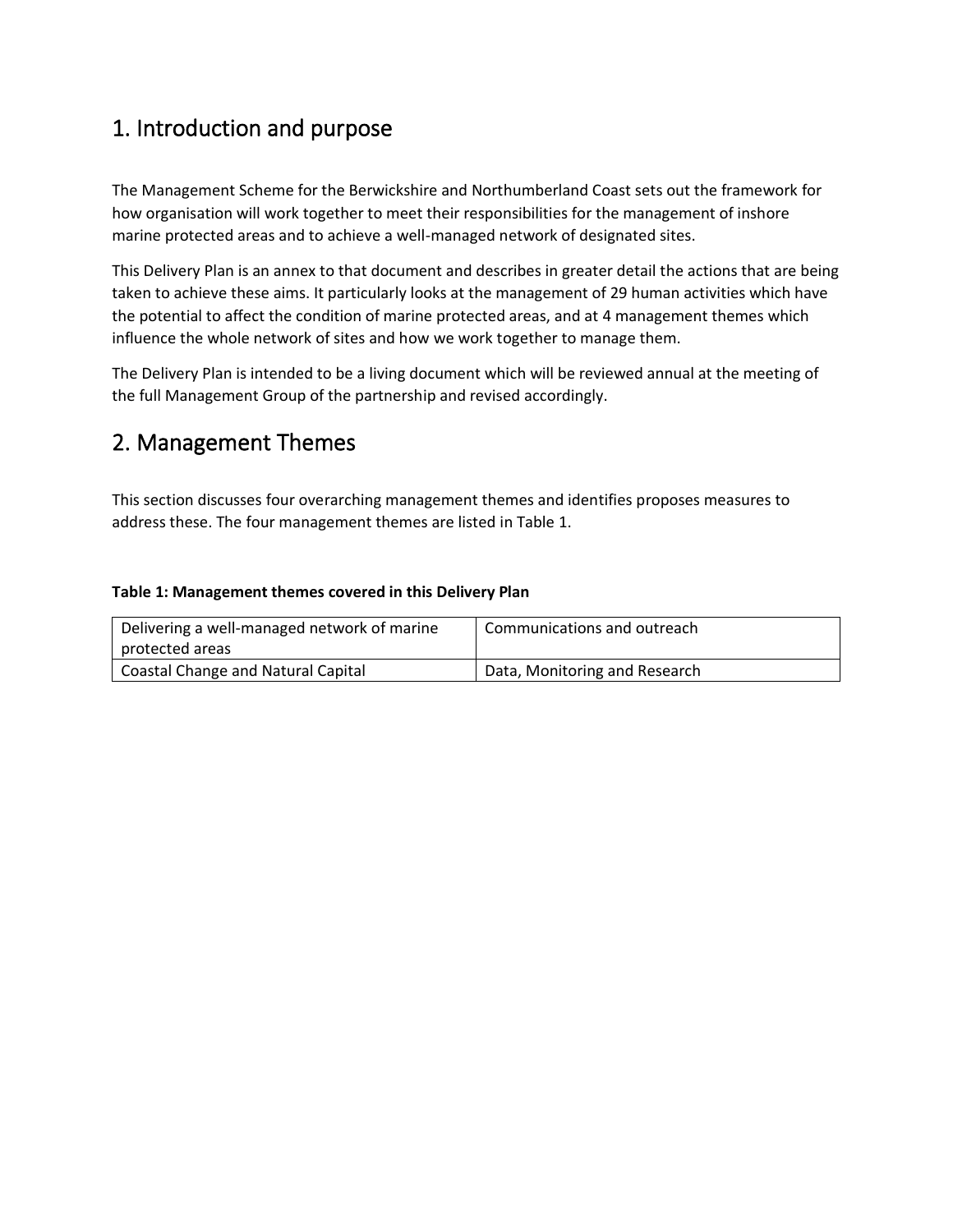### 2.1 Delivering a well-managed network of marine protected areas

Good management and good governance are important if marine protected areas are to achieve their conservation objectives. The UK is committed to delivering a well-managed network of MPAs through the Government's 25-year Environment Plan and as a signatory to international agreements such as the OSPAR Convention and the UN Convention on Biological Diversity. No official description of a wellmanaged network of marine protected areas has been produced by Government. In the absence of this, the Marine Nature Partnership has developed a framework for reporting on this. Progress against this Framework is assessed annually and provides an insight into any issues around marine management which may need to be addressed. Since our framework was produced in 2015 other methods for reporting on governance of protected areas have been produced by other organisations, for example The Compass developed by WWF.

#### **Proposed Measures**

| <b>Management Measure</b>                                                                                                                              | <b>Lead Organisation(s)</b>         | <b>Timeframe</b> |
|--------------------------------------------------------------------------------------------------------------------------------------------------------|-------------------------------------|------------------|
| Report annually on progress towards delivering a well-<br>managed network of marine protected areas along the<br>Berwickshire and Northumberland coast | <b>Marine Nature</b><br>Partnership | Ongoing          |
| Investigate possible use of alternative methodology for<br>reporting on marine governance, such as the Compass tool                                    | <b>Marine Nature</b><br>Partnership | 2021/22          |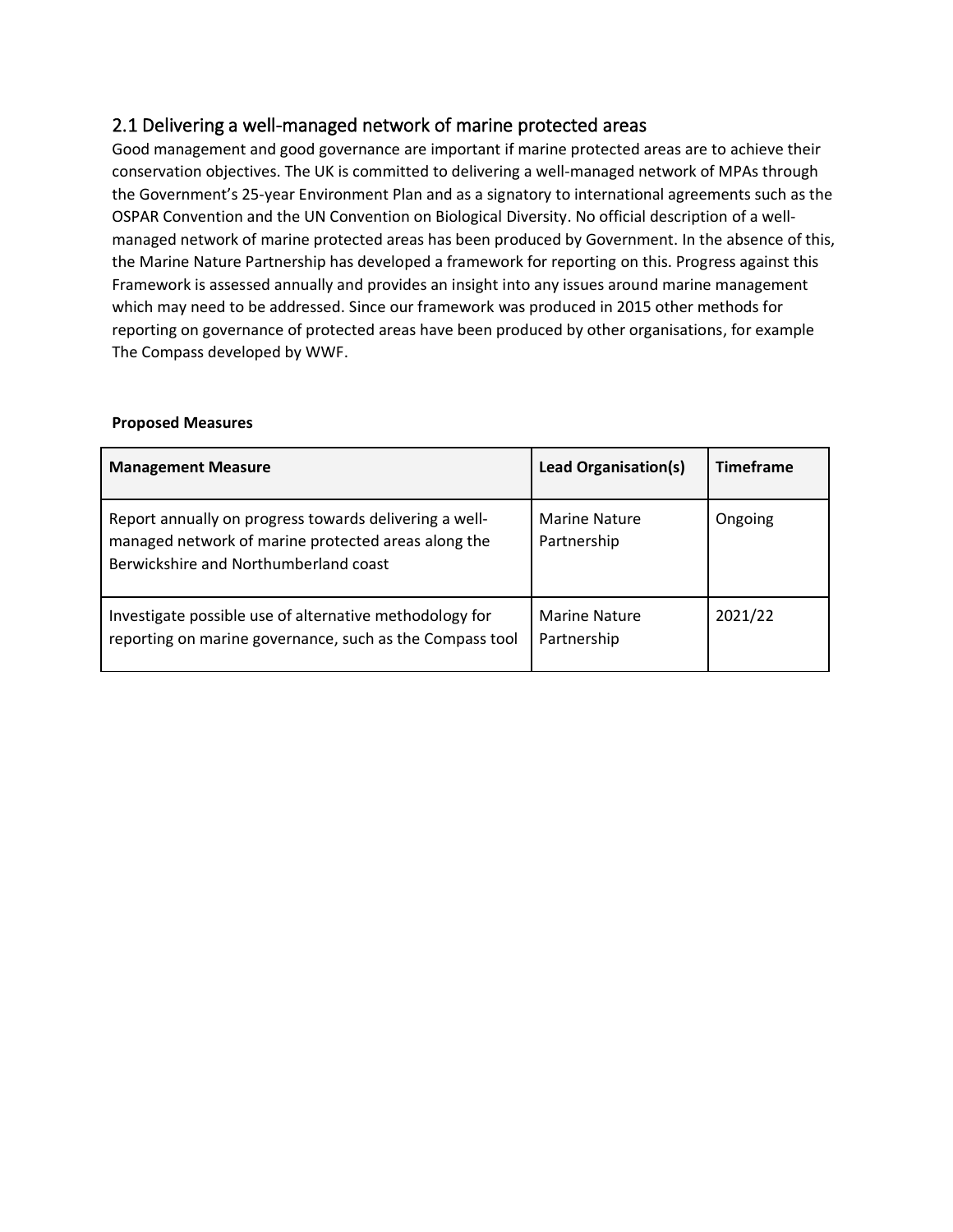### 2.2 Coastal Change and Natural Capital

Our coastlines are naturally dynamic with erosion and deposition playing an important role in maintaining the features that we seek to protect. Such natural change needs to be considered when making long-term management decisions about the coast. This change is being exacerbated by the effects of climate change with sea-level rises and increasing frequency and severity of storm events likely to lead to significant environmental, social and economic impacts. Changes in sea temperature and acidity will also change the distribution of the marine organisms that we see. Initiatives such as the Scottish Government's Dynamic Coasts Project and the Marine Climate Change Impacts Partnership (MCCIP) have looked nationally at likely coastal change and climate change impacts but more work is needed to understand the implications of this Berwickshire and Northumberland and to assess the need for adaptive management.

The last decade has seen an increased awareness of the benefits to people derived from the natural world, for example by providing places for recreation or through the natural flood defence function provided by habitats such as saltmarsh. Protection of this natural capital and enhancement the services which they provide (ecosystem services) is of increasing concern in coastal management.

| <b>Management Measure</b>                                                                                                                                                                                       | Lead Organisation(s)                                                           | <b>Timeframe</b>   |
|-----------------------------------------------------------------------------------------------------------------------------------------------------------------------------------------------------------------|--------------------------------------------------------------------------------|--------------------|
| Collate published information on predicted future<br>coastal change and climate change and undertake a<br>horizon scanning exercise for the Berwickshire and<br>Northumberland coast to identify likely impacts | <b>Marine Nature</b><br>Partnership,<br>Data, Monitoring and<br>Research Group | 2021/22<br>2022/23 |
| Use results of horizon scanning exercise to identify any<br>likely management measures (including habitat<br>creation) which will be required as a result of coastal<br>and climate change                      | <b>Marine Nature</b><br>Partnership, Data,<br>Monitoring and Research<br>Group | 2021/22            |
| Collate available information about habitat<br>creation/restoration opportunities along the<br>Berwickshire and Northumberland coast and work with<br>partners to identify new opportunities                    | <b>Marine Nature</b><br>Partnership                                            | 2021/22<br>2022/23 |

#### **Proposed Measures**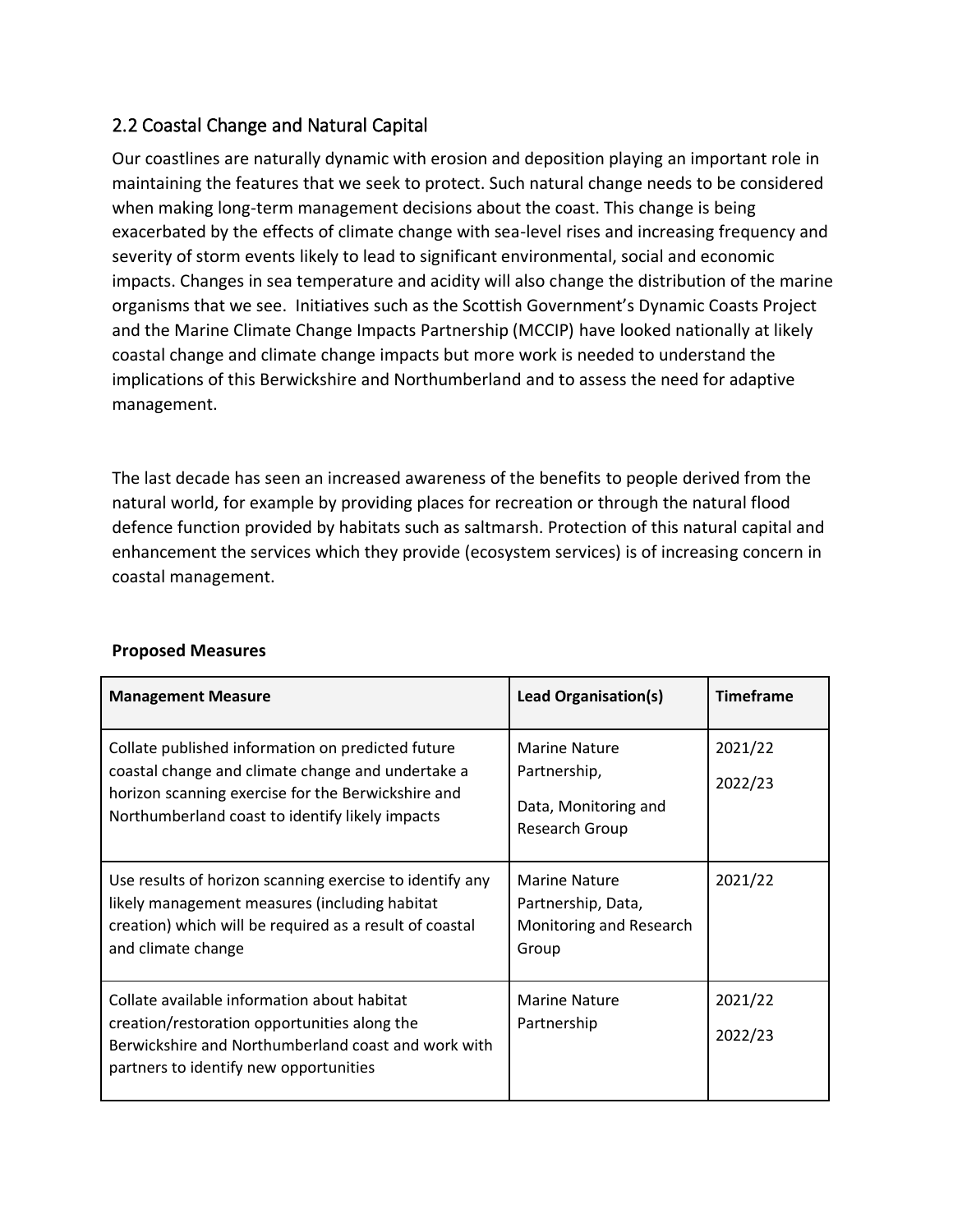| <b>Management Measure</b>                                                                                                                                                                                             | Lead Organisation(s)                                                    | <b>Timeframe</b>   |
|-----------------------------------------------------------------------------------------------------------------------------------------------------------------------------------------------------------------------|-------------------------------------------------------------------------|--------------------|
| Include marine and coastal habitats with Local Nature<br>Recovery Strategies                                                                                                                                          | Northumberland County<br>Council, North Tyneside<br>Council             | 2020/21<br>2021/22 |
| Identify what work has been done to identify and map<br>the main ecosystem services being provided by our<br>network of inshore marine protected areas and scope<br>additional work needed to fill any knowledge gaps | Marine Nature<br>Partnership, Data,<br>Monitoring and Research<br>Group | 2021/22            |
| Develop a CoastSnap project to monitor coastal erosion<br>and deposition and to engage the public in discussions<br>around coastal change                                                                             | Marine Nature<br>Partnership                                            | 2021/22            |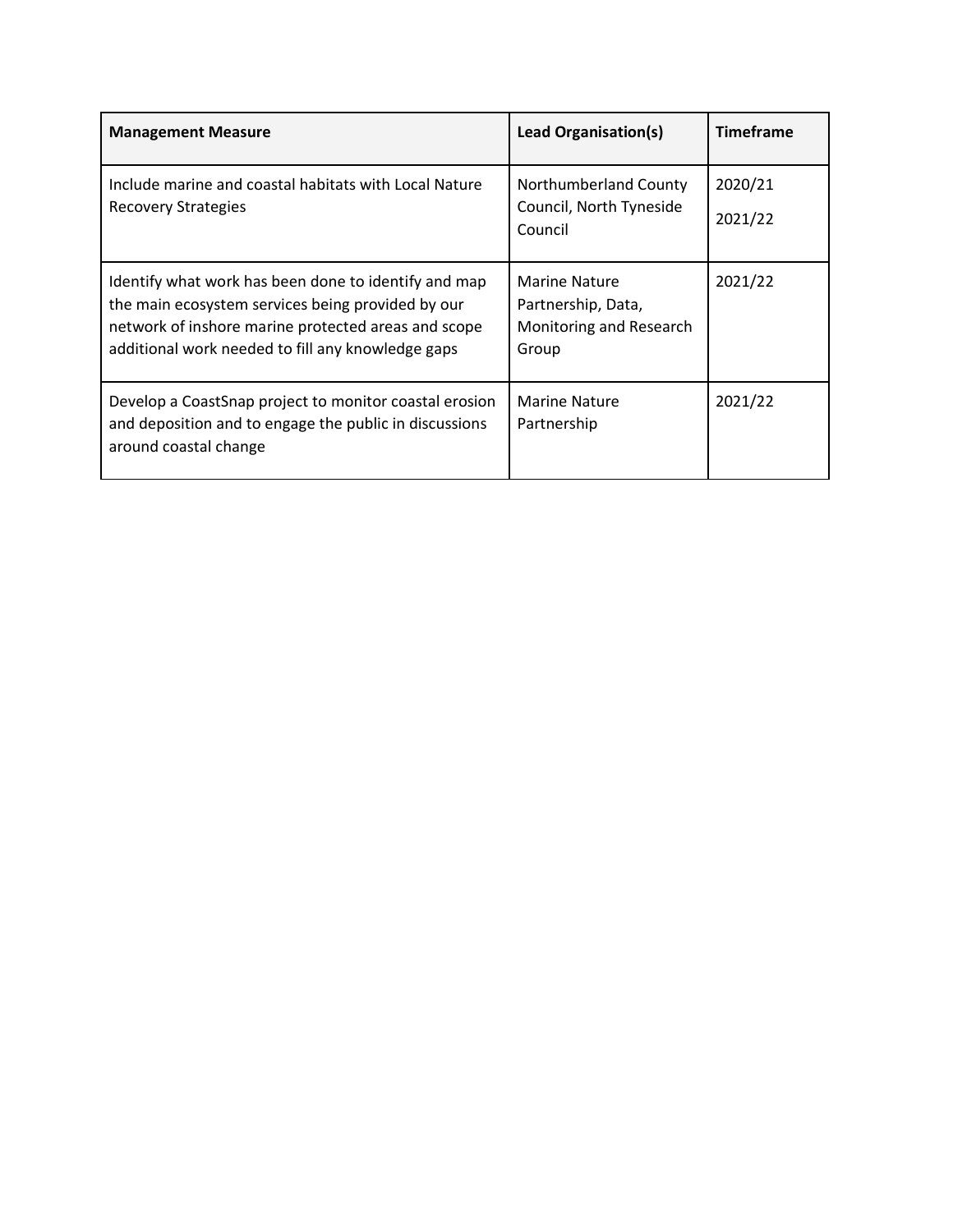### 2.3 Communications and outreach

Outreach and engagement are important tools in marine conservation and is a mechanism by which organisations can build support for action and change behaviours which may be impacting on habitats and species. Many of the members of the Marine Nature Partnership carry out public engagement and education activity as part of their core remit. Examples of this can be seen in the marine interpretation work being undertaken by the Berwickshire Marine Reserve, and by the engagement undertaken to raise awareness of recreational bird disturbance by Space for Shorebirds (Northumberland County Council). Codes of Conduct are one widely used method of communicating with sea users and have been created for the voluntary regulation of a number of different activities.

#### **Proposed Measures**

Please note that these proposed measures focus on actions for the Berwickshire and Northumberland Marine Nature Partnership. Outreach and communications activity is also undertaken by a wide range of our partners but is not captured here.

| <b>Management Measure</b>                                                                                                                                                                         | <b>Lead Organisation(s)</b>         | <b>Timeframe</b> |
|---------------------------------------------------------------------------------------------------------------------------------------------------------------------------------------------------|-------------------------------------|------------------|
| Continue to use social media (Twitter, Facebook, Instagram)<br>and partnership website to promote the value of the<br>Berwickshire and Northumberland coast and the work of our<br>partners       | Marine Nature<br>Partnership        | Ongoing          |
| Develop a good practice guide and associated<br>communications activity to communicate key messages<br>about the pressures on the coast and to sign-post and<br>promote relevant Codes of Conduct | <b>Marine Nature</b><br>Partnership | 2021/22          |
| Seek additional opportunities with partners to promote the<br>importance of the Berwickshire and Northumberland coast<br>and to improve virtual access to marine areas                            | Marine Nature<br>Partnership        | Ongoing          |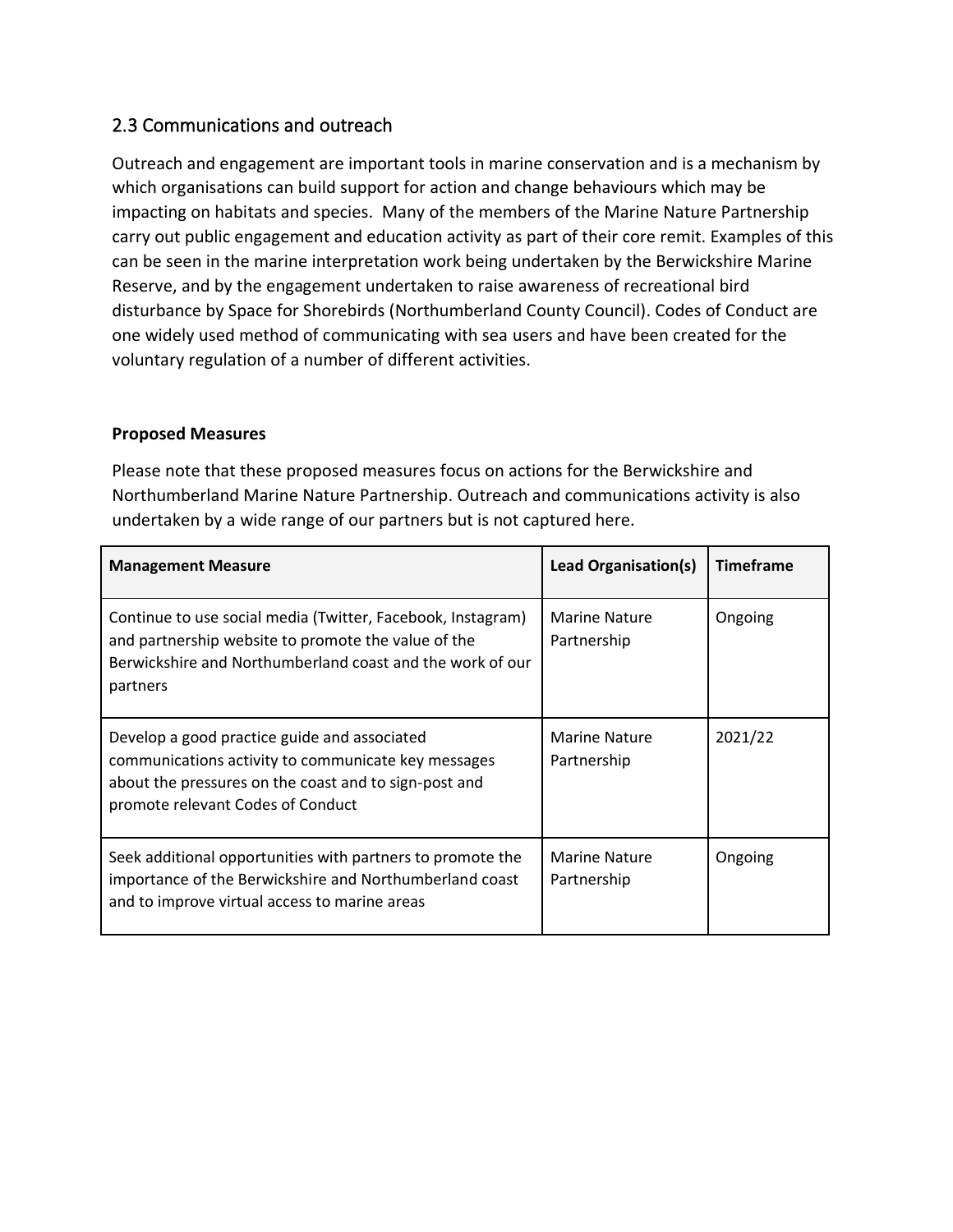### 2.4 Data, Monitoring and Research

Robust information about the current condition of marine protected areas is needed to assess whether sites are meeting their conservation objectives and to inform management decisions.

Monitoring and data gathering is a vital component of marine management as without up-todate information about the condition of sites we cannot know if management is working. Monitoring and research is also needed to identify new threats and to assess the most appropriate management approaches to some activities. A Data, Monitoring and Research working group exists to maintain an overview of these issues and develop proposals to fill any gap in knowledge or activity.

| <b>Management Measure</b>                                                                                    | <b>Lead Organisation(s)</b>                       | <b>Timeframe</b> |
|--------------------------------------------------------------------------------------------------------------|---------------------------------------------------|------------------|
| Continue to monitor and report on the condition of marine<br>protected areas                                 | NatureScot, Natural<br>England                    | Ongoing          |
| Maintain overview about current data on site condition                                                       | <b>MNP Data, Monitoring</b><br>and Research Group | Ongoing          |
| Maintain overview on current data collection and research<br>along the Berwickshire and Northumberland coast | MNP Data, Monitoring<br>and Research Group        | Ongoing          |
| Identify actions needed to fill any data or research gaps                                                    | <b>MNP Data, Monitoring</b><br>and Research Group | Ongoing          |

#### **Proposed Measures**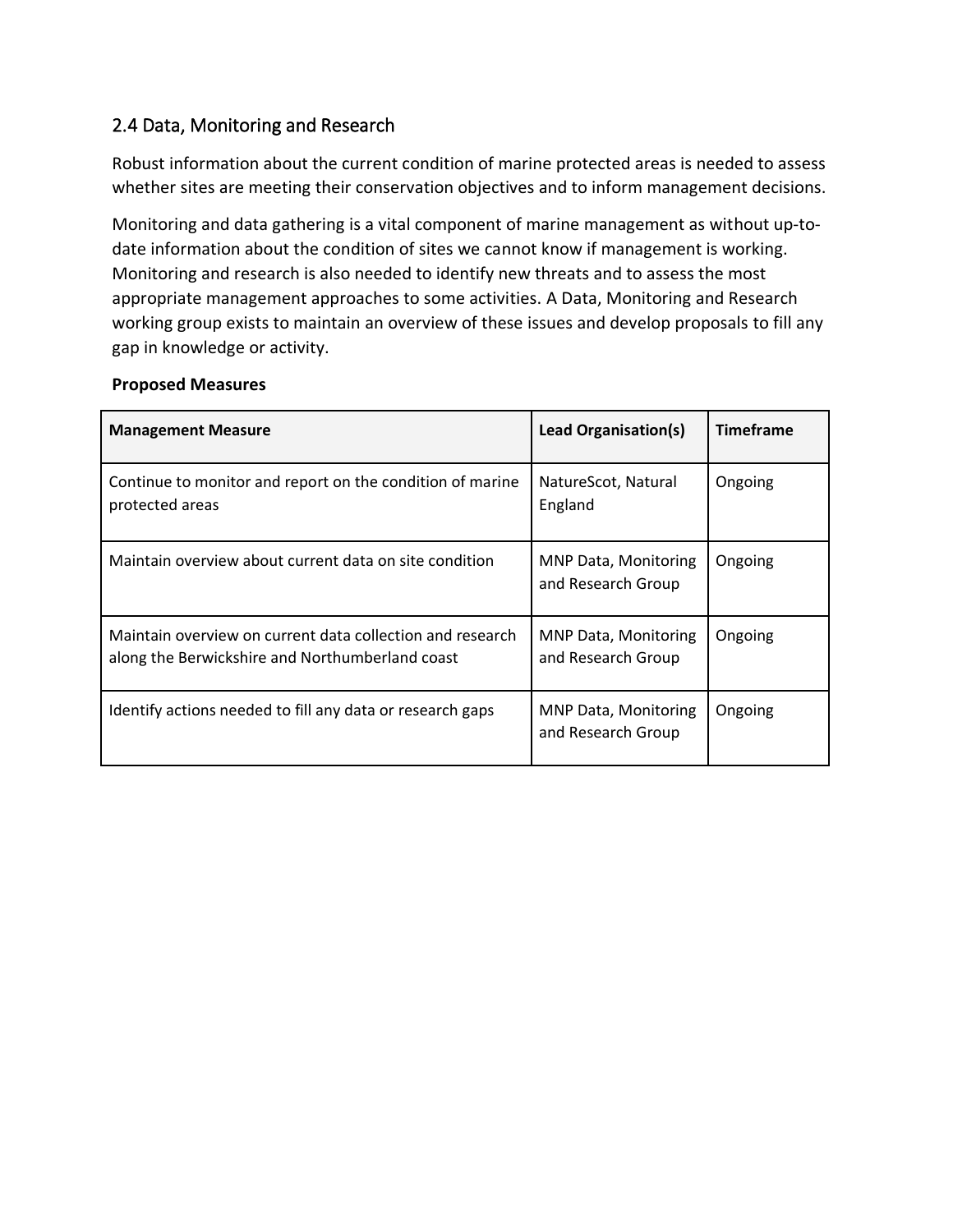# 3. Management of Human Activities

This section sets out details of how 29 separate human activities are managed. The activities included are shown in Table 2.

|  | Table 2: Human activities covered by this Delivery Plan |  |  |
|--|---------------------------------------------------------|--|--|
|  |                                                         |  |  |

| Anchoring and mooring                         | Pollution control: Beach cleaning, plastic      |
|-----------------------------------------------|-------------------------------------------------|
|                                               | pollution and litter                            |
| Biosecurity and management of invasive non-   | Pollution control: Diffuse pollution            |
| native species                                |                                                 |
| Fisheries: Aquaculture                        | Pollution control: Discharges at sea            |
| Fisheries: Commercial fishing (Mobile Gear)   | Pollution control: Discharges from land         |
| Fisheries: Commercial fishing (Netting)       | Pollution control: Harbour Waste Management     |
| <b>Fisheries: Creel/Pot fisheries</b>         | Pollution control: Pollution incident response  |
| Infrastructure: Coastal Development and       | Private aircraft and UAVs                       |
| Infrastructure                                |                                                 |
| Infrastructure: Dredging and Dredge Disposal  | Recreation: Angling                             |
| Infrastructure: Flood and coastal defence     | Recreation: Recreational boating and watercraft |
| management                                    |                                                 |
| Infrastructure: Harbour Development           | <b>Recreation: Charter boating</b>              |
| Infrastructure: Navigational aids             | <b>Recreation: Diving</b>                       |
| Intertidal hand gathering and bait collection | Recreation: General beach recreation            |
| Marine mammal stranding response              | Recreation: Wildfowling and punt gunning        |
| Military: Low flying aircraft                 | Recreational and commercial dog walking         |
| Military: Ordnance disposal                   | Seal management                                 |

The following information is provided for each activity:

Summary of current management measures: A brief summary of the current management measures in place for this activity is provided. These measures usually reflect the current legislative and policy framework under which marine management is undertaken, and the core work of individual organization. Full descriptions of the current measures in place are provided in the toolkit section of our website. Links to the toolkit are provided for each individual activity.

Organisations with relevant management powers or responsibilities: A summary is provided for each activity of the powers or responsibilities that are potentially available to organisations to manage impacts

Proposed and Highlighted Actions: The management of each activity relies upon a wide range of ongoing activity by organisations (Box 1). This section highlights some key actions that have been identified. These are a mixture of new actions which are proposed to address gaps in management and ongoing activity by organisations which go beyond their normal statutory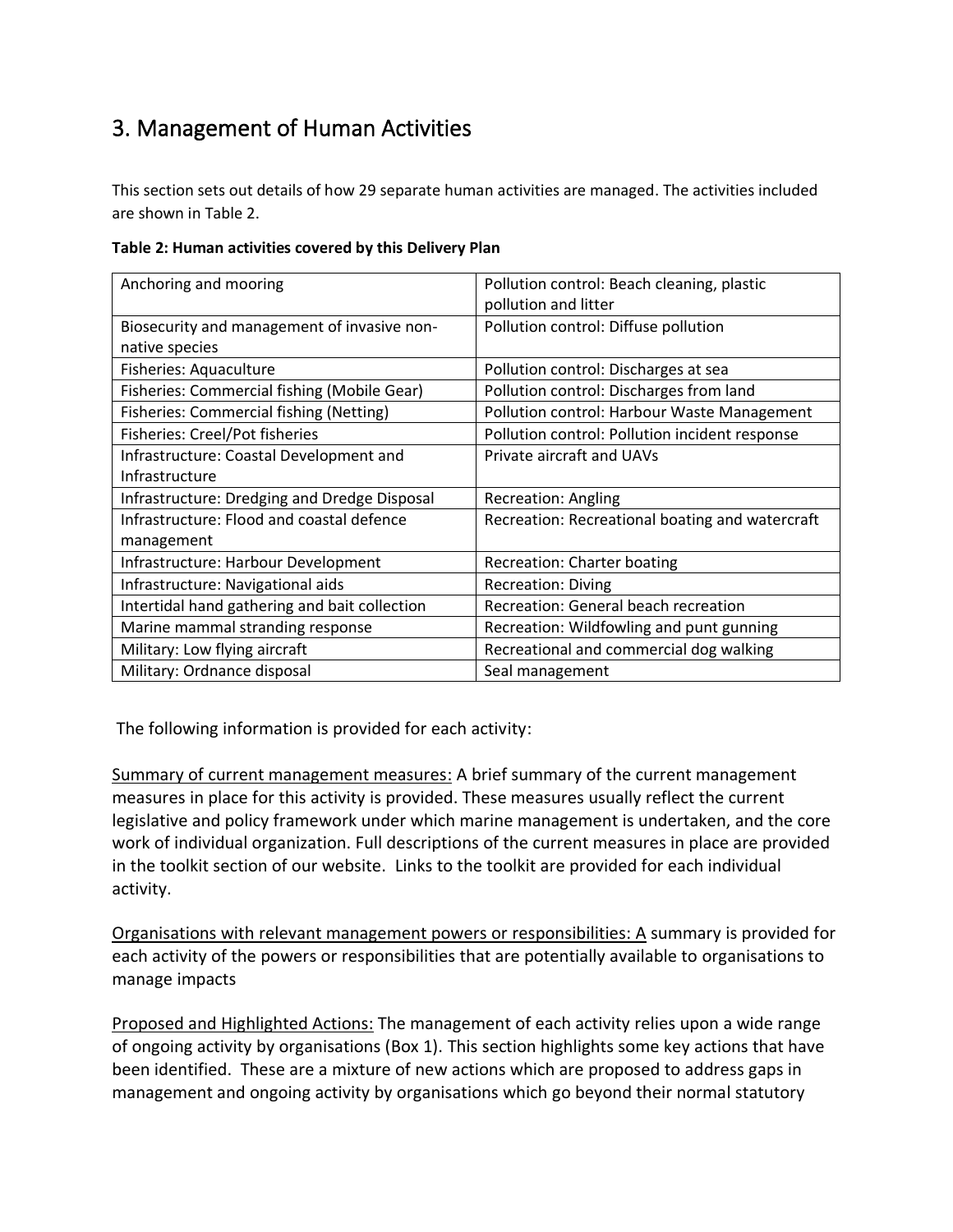measures. Actions will be reviewed annually by the partnership's Management Group and will be amended, deleted, or added to as necessary.

#### **Box 1: Note about core management responsibilities**

Previous versions of the Management Scheme incorporated an Action Plan which identified measures for each individual activity. Many of those measures reflected core statutory responsibilities or the day-to-day work of organisations. This Delivery Plan replaces the Action Plan of earlier iterations and the approach taken is to remove generic actions which are a restatement of core organisational responsibilities or compliance with the law. Although these are no longer included as specific actions they still make up the foundation of marine management and it is assumed that they will continue. These core actions include

- Obtaining all relevant permissions, licences or consents before commencing with management activities
- Undertaking Habitats Regulations Assessment/Habitats Regulations Appraisal and/or MCZ appraisals before issuing consents or permissions
- Enforcement of legislation
- Collaboration and information sharing between regulators
- Consideration of the requirements of marine protected areas in plans and strategies

What the Management Measures aim to address: This section provides a high-level summary of what the ongoing and proposed management measures for this activity are intended to achieve.

Remaining issues and knowledge gaps: For some activities the current and proposed management measures do not cover all of the potential actions needed to address the impacts caused. In other situations, knowledge gaps may exist which make it difficult to fully establish whether the measures proposed are sufficient.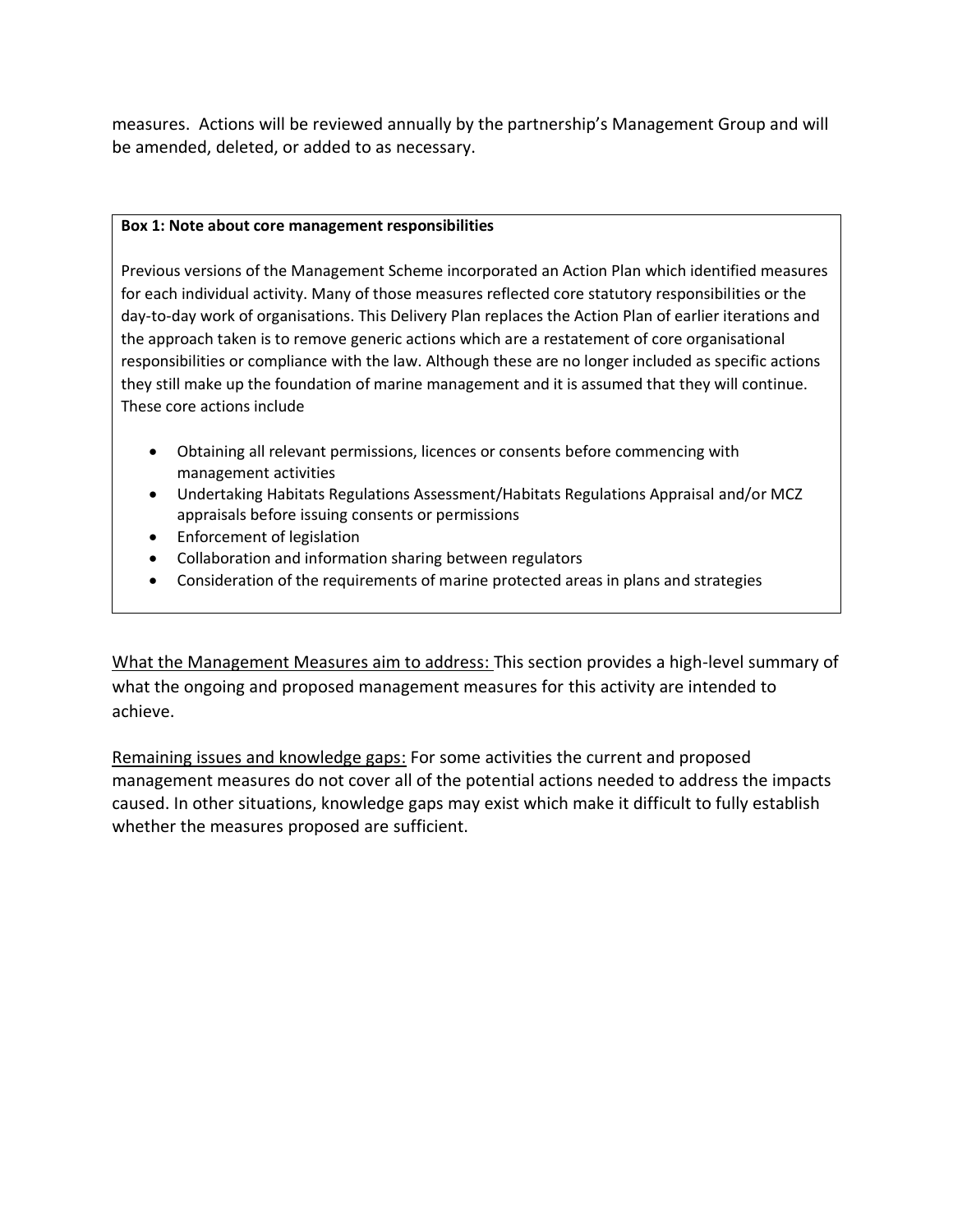### **3.1 Anchoring and mooring**

### **Summary of current management measures**

The right to anchor is part of the public right of navigation in tidal waters but may be restricted by statute or byelaws. No statutory regulatory mechanisms for anchoring are in place within the Management Scheme area. Management is largely restricted to the identification of specific mooring areas in harbours. The National Trust also limit the number of vessels which can land, around the Farne Islands. A full summary of the current management tools and current management action for this activity can be found on the [anchoring and mooring section](http://www.xbordercurrents.co.uk/mpa-toolkit/mpas-in-our-area/anchoring/) of our website.

| Organisation                        | Description of powers or responsibilities                                                                           |
|-------------------------------------|---------------------------------------------------------------------------------------------------------------------|
| <b>Harbour and Port Authorities</b> | Designation of anchoring areas within<br>$\bullet$<br>harbours and ports                                            |
| The National Trust                  | Limits to number of boats allowed to land<br>$\bullet$<br>on the Farne Islands                                      |
| Marine Scotland                     | Byelaw making powers for marine sites<br>$\bullet$                                                                  |
| Marine Management Organisation      | Byelaw making powers for marine sites                                                                               |
| Natural England                     | Byelaw making powers for National<br>$\bullet$<br>Nature Reserves<br>Consenting of activities on SSSIs<br>$\bullet$ |
| <b>NatureScot</b>                   | Consenting of activities on SSSIs                                                                                   |

#### **Organisations with relevant management powers or responsibilities**

#### **Proposed and Highlighted Actions**

| <b>Management Measure</b>                                                                                                                                                                     | Lead<br>Organisation(s)             | <b>Timeframe</b> |
|-----------------------------------------------------------------------------------------------------------------------------------------------------------------------------------------------|-------------------------------------|------------------|
| As part of review of the Farne Islands National Nature<br>Reserve Management Plan, continue to include measures to<br>restrict landing numbers on the Farne Islands at a<br>sustainable level | <b>National Trust</b>               | 2020/21          |
| Carry out an assessment to identify areas of inshore marine<br>protected areas that are likely to be most sensitive to<br>impacts from anchoring and mooring                                  | <b>Marine Nature</b><br>Partnership | 2022/23          |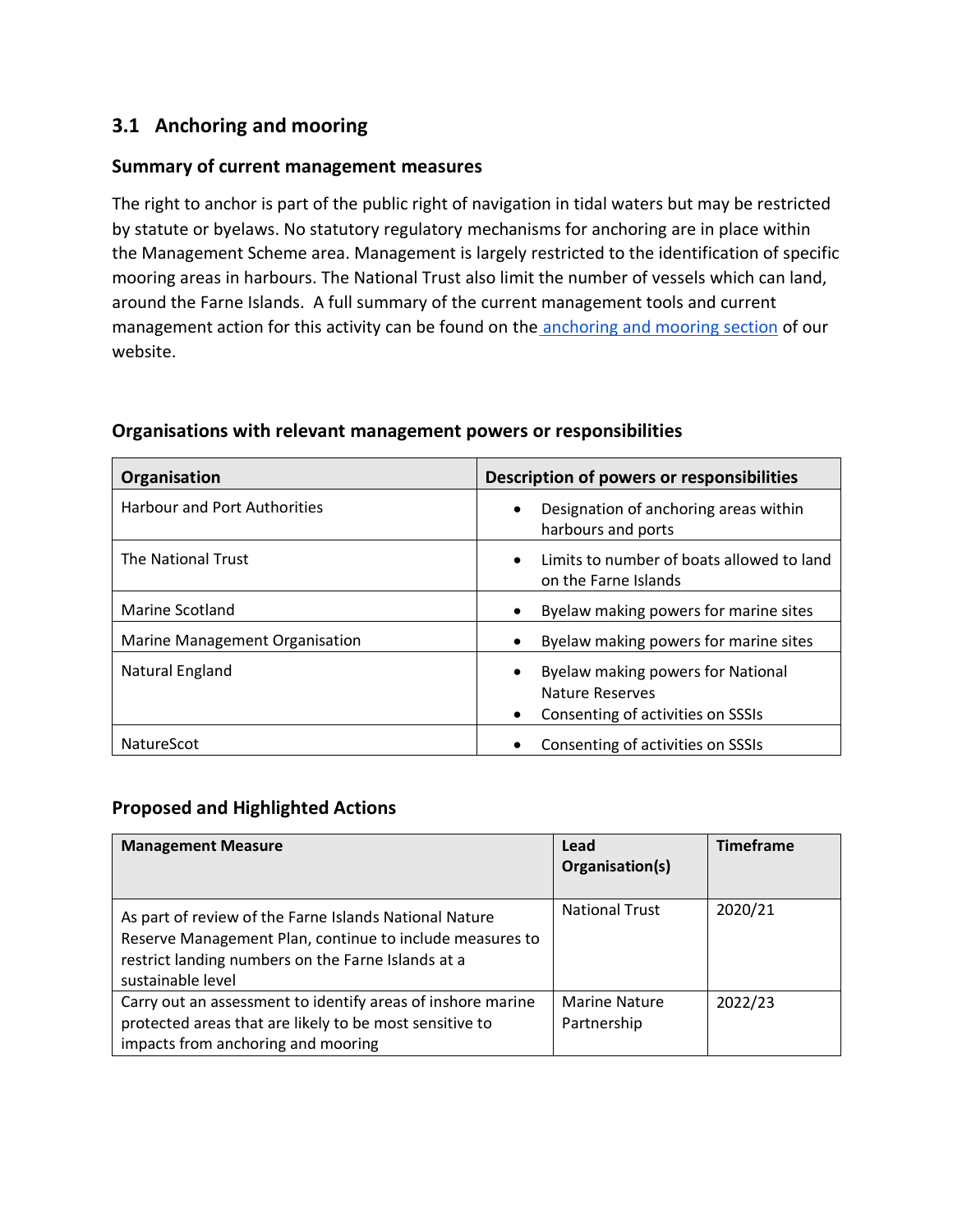| <b>Management Measure</b>                                                                                                         | Lead<br>Organisation(s)                               | <b>Timeframe</b> |
|-----------------------------------------------------------------------------------------------------------------------------------|-------------------------------------------------------|------------------|
| Identify a strategy for monitoring any impacts from<br>anchoring on the Berwickshire, Northumberland and North<br>Tyneside coast. | MNP Data,<br>Monitoring and<br>Research sub-<br>group | 2022/23          |
| Incorporate anchoring and mooring into proposed good<br>practice guide and associated communications activity                     | <b>Marine Nature</b><br>Partnership                   | 2021/22          |

### What the Management Measures aim to address

The existing and proposed activities seek to:

- Maintain limits on anchoring around the Farne Islands
- Identify addition locations which may be sensitive to impacts from anchoring
- Develop proposals for how monitoring of any impacts can be developed
- Promote some simple messages about the potential environmental impacts of anchoring and mooring to boat owners and operators

### Remaining issues and knowledge gaps

No monitoring is currently undertaken to assess any impacts from anchoring and mooring on our inshore marine protected areas.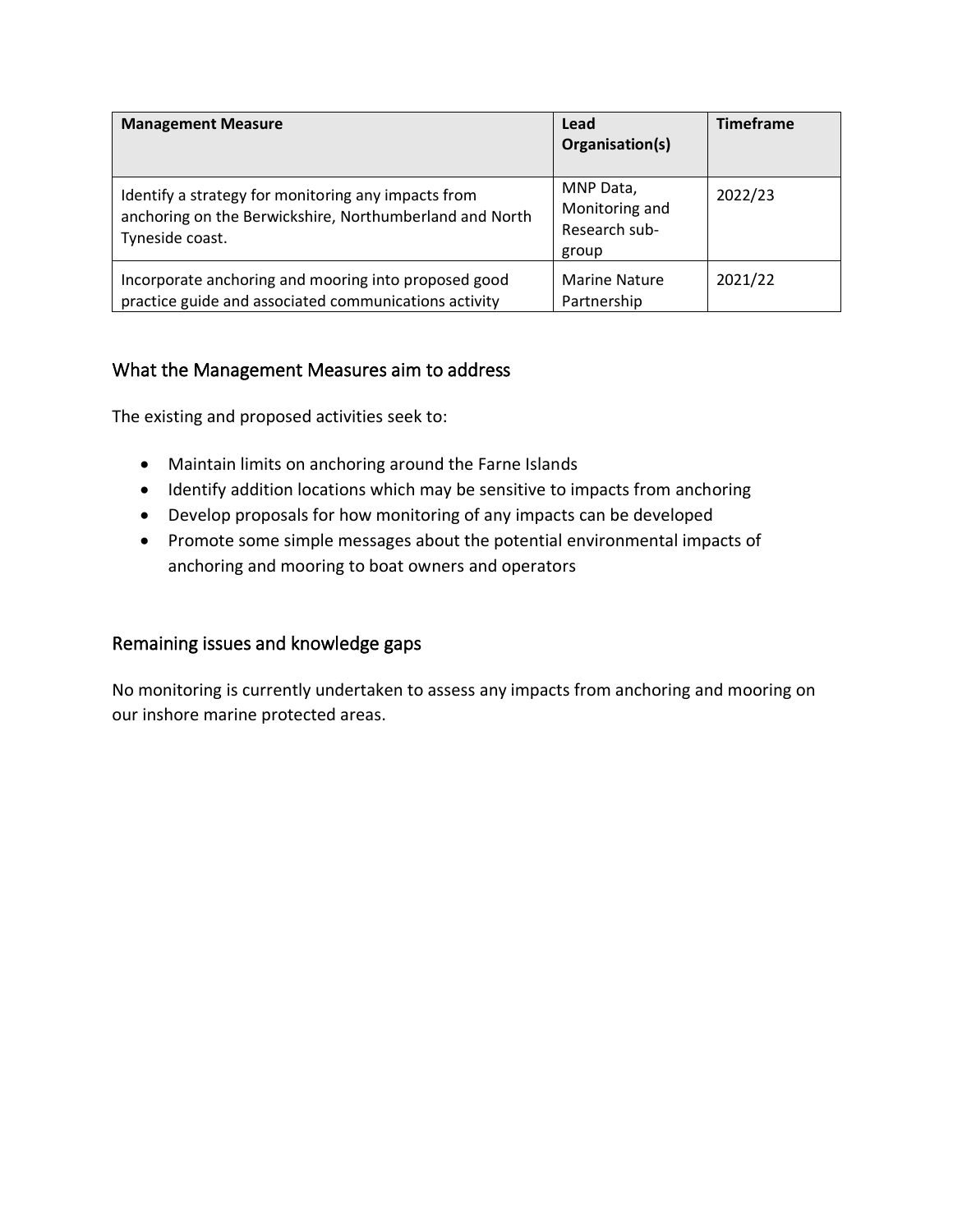### **3.2 Biosecurity and Non-Native Species**

### Summary of current management measures

A range of legislation exists dealing with the introduction and control of non-native species. Awareness raising campaigns such as Check Clean Dry have an important role in helping to reduce the introduction and spread of invasive species. The development of biosecurity plans is a means of managing the risk of non-native species being introduced into an area. A full summary of current management action for this activity can be on the non-native species and [biosecurity section](https://www.xbordercurrents.co.uk/mpa-toolkit/mpas-in-our-area/non-native-species-and-biosecurity/) of our website

| Organisation                  | <b>Description of powers or responsibilities</b>                                                                |
|-------------------------------|-----------------------------------------------------------------------------------------------------------------|
| NatureScot                    | Enforcement of legislation dealing with<br>$\bullet$<br>non-native species                                      |
| Natural England               | Enforcement of legislation dealing with<br>$\bullet$<br>non-native species                                      |
| <b>River Tweed Commission</b> | Licencing of the introduction of live fish<br>$\bullet$<br>and live fish spawn into inland waters<br>(Scotland) |
| <b>Environment Agency</b>     | Licencing of the introduction of live fish<br>$\bullet$<br>and live fish spawn into inland waters<br>(England)  |

### **Organisations with relevant management powers or responsibilities**

### **Proposed and Highlighted Actions**

| <b>Management Measure</b>                                                                                                                                                                         | Lead<br>Organisation(s)             | <b>Timeframe</b> |
|---------------------------------------------------------------------------------------------------------------------------------------------------------------------------------------------------|-------------------------------------|------------------|
| Develop a Biosecurity Plan for the Berwickshire and<br>Northumberland Coast, to include a monitoring strategy for non-<br>native species and response measures if non-native species are<br>found | <b>Marine Nature</b><br>Partnership | 2021/22          |
| Promote biosecurity plan to stakeholders and develop additional<br>training and support around this issue if required                                                                             | <b>Marine Nature</b><br>Partnership | 2022/23          |
| Continue to maintain an up to date checklist of Marine INNS<br>along the Berwickshire and Northumberland coast                                                                                    | <b>Marine Nature</b><br>Partnership | Ongoing          |
| Continue to maintain details of how to report non-native species<br>sightings on the Marine Nature Partnership website                                                                            | <b>Marine Nature</b><br>Partnership | Ongoing          |
| Continue to report all records of non-native species to<br>appropriate national and local portals                                                                                                 | All organisations                   | Ongoing          |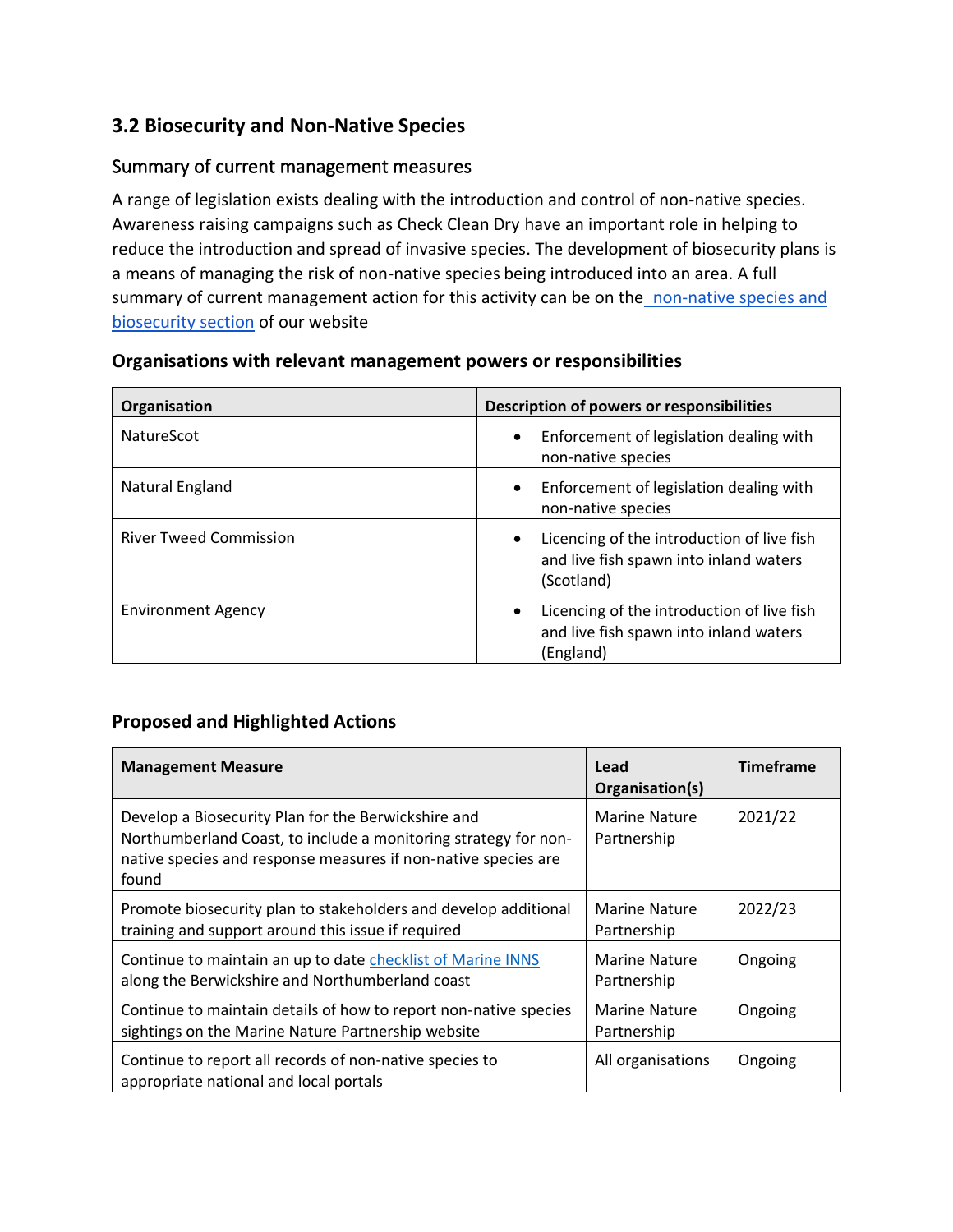| <b>Management Measure</b>                                                                                                                          | Lead<br>Organisation(s)                                                        | <b>Timeframe</b> |
|----------------------------------------------------------------------------------------------------------------------------------------------------|--------------------------------------------------------------------------------|------------------|
| Promote student projects that involve the gathering and analysis<br>of data related to marine nonnative species within and adjacent<br>to the BNNC | NE, EA, NIFCA,<br>Marine Nature<br>Partnership                                 | Ongoing          |
| Promote Clean, Check, Dry campaign amongst boat owners/users                                                                                       | <b>Harbour and Port</b><br>Authorities,<br><b>Marine Nature</b><br>Partnership | Ongoing          |
| Incorporate biosecurity and INNS into proposed good practice<br>recreation guide and associated communications activities                          | <b>Marine Nature</b><br>Partnership                                            | 2021/22          |

### What the Management Measures aim to address

The measures proposed aim to:

- Reduce the risks of additional non-native species becoming established in our inshore and transitional waters through the development of a Biosecurity Plan
- Develop a shared approach to dealing with appearance of new non-native species
- Improve surveillance and monitoring for invasive species
- Promote biosecurity awareness and the potential environmental and economic threats from invasive marine species

### **Remaining issues and knowledge gaps**

Production of a biosecurity plan for the Berwickshire and Northumberland inshore and estuarine waters will help to address many of the outstanding issues around marine non-native species. There will remain a need for the biosecurity plan to be implemented and organisations to be supported in their biosecurity efforts. More work is needed to understand what management interventions are appropriate for certain species.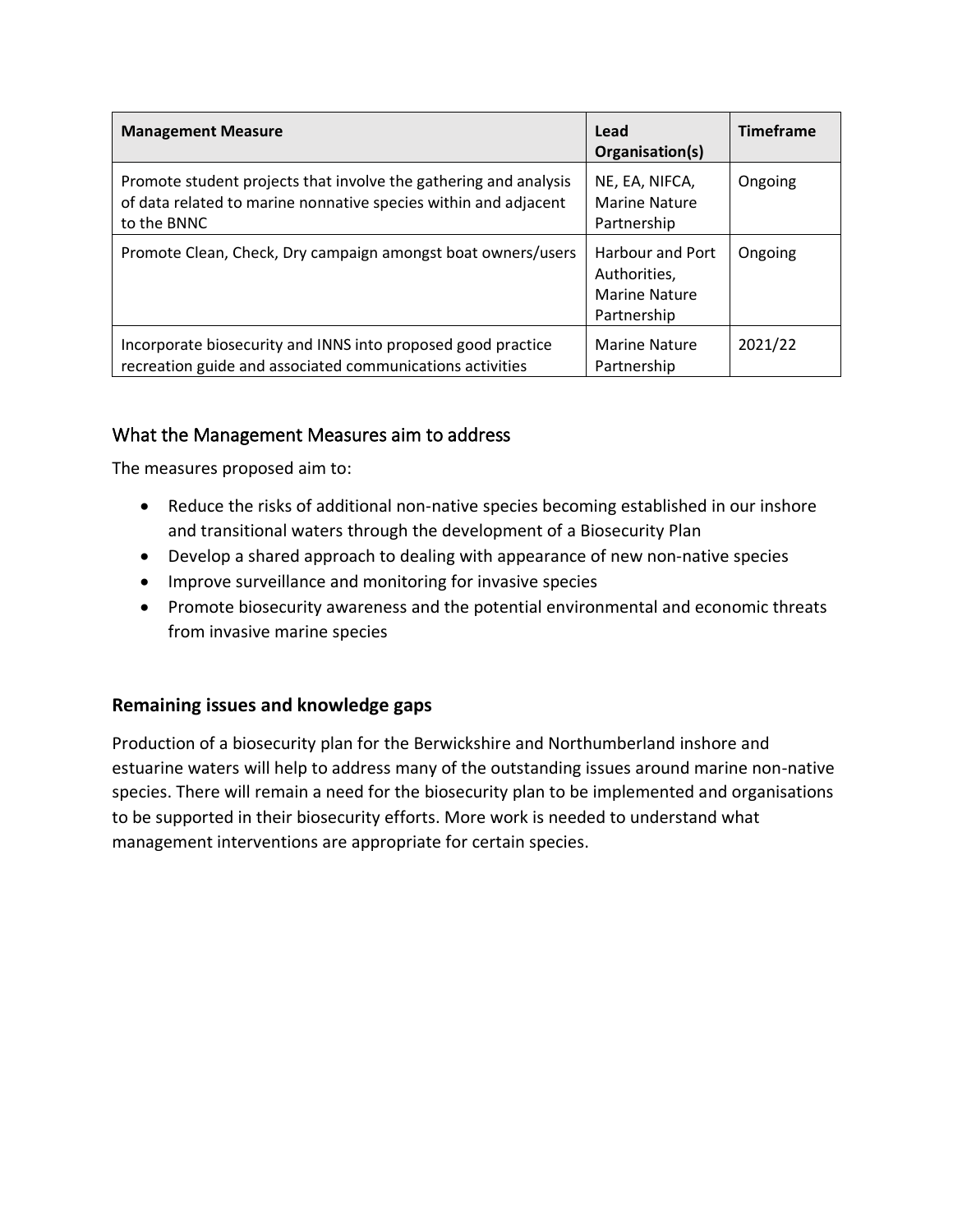### **3.3 Fisheries: Aquaculture**

### Summary of current management measures

Aquaculture is largely managed through the land-use and marine planning systems, marine licencing, and by the requirement for authorisation for an aquaculture production business from the Fish Health Inspectorate (FHI). Currently the only aquaculture operation active within the Management Scheme area is at Fenham Flats in Northumberland. A full summary of the current management action for this activity can be found on [the aquaculture section o](http://www.xbordercurrents.co.uk/mpa-toolkit/mpas-in-our-area/aquaculture/)f our website.

| Organisation                   | Description of powers or responsibilities                                                                                                                                       |
|--------------------------------|---------------------------------------------------------------------------------------------------------------------------------------------------------------------------------|
| <b>Marine Scotland</b>         | Issuing of marine licences<br><b>Marine Planning</b>                                                                                                                            |
| Marine Management Organisation | Issuing of marine licences<br><b>Marine Planning</b>                                                                                                                            |
| <b>Local Authorities</b>       | Act as Local Planning Authority<br>Consultee in marine licencing process<br>Granting of planning permission (down to<br>low mean low water)<br>Planning enforcement             |
| Natural England                | Statutory consultee in the planning<br>process<br>Consultee in marine licencing process<br>SSSI consents and assents<br>Issuing of advice of impacts of<br>development on SSSIs |
| NatureScot                     | Statutory consultee in the planning<br>process<br>Consultee in marine licencing process<br>SSSI consents and assents<br>Issuing of advice of impacts of<br>development on SSSIs |
| <b>SEPA</b>                    | Statutory consultee in the planning<br>process<br>Issue Environmental Permits to discharge<br>liquid effluent or wastewater                                                     |
| <b>Environment Agency</b>      | Statutory consultee in the planning<br>process                                                                                                                                  |

### **Organisations with relevant management powers or responsibilities**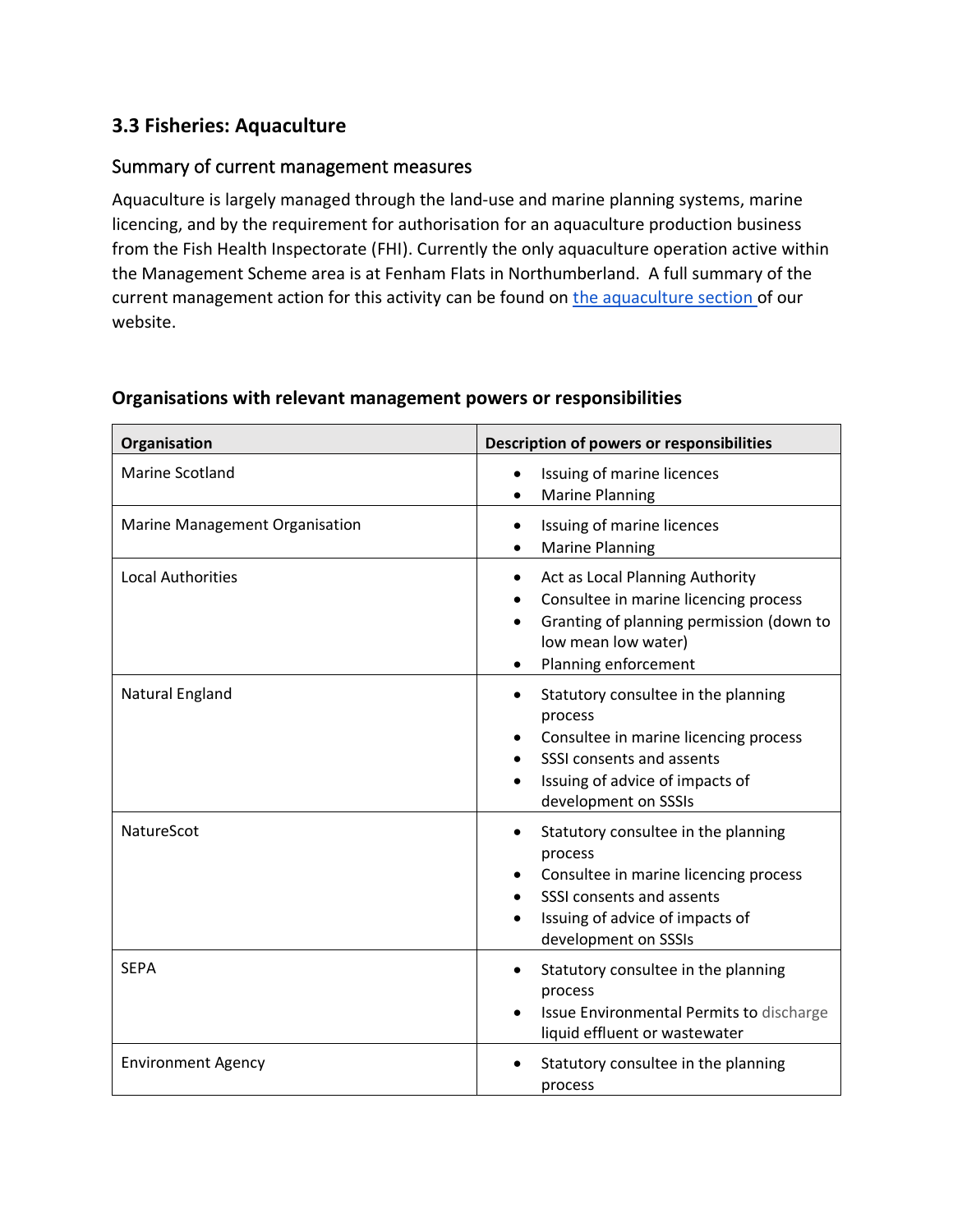| Organisation                                                       | Description of powers or responsibilities                                              |  |  |
|--------------------------------------------------------------------|----------------------------------------------------------------------------------------|--|--|
|                                                                    | Issue Environmental Permits to discharge<br>$\bullet$<br>liquid effluent or wastewater |  |  |
| Centre for Environment, Fisheries & Aquaculture<br>Science (CEFAS) | Issuing of Aquaculture Production<br><b>Business Licences</b>                          |  |  |

### Proposed and Highlighted Actions

No additional actions are proposed for this activity beyond the currently regulatory framework.

### What these Management Measures address

The existing management measures in place seek to:

- Ensure that aquaculture operations are carried out within the existing regulatory framework, and that potential impacts on designated sites are assessed and addressed
- Avoid the development of aquaculture development in sensitive locations

### Remaining issues and knowledge gaps

More information is needed on the environmental impacts of current aquaculture activity on the coast and on the designated features of marine protected areas. It is possible that the number aquaculture operation on the Berwickshire and Northumberland coast will increase. These might include a wider range of aquaculture businesses including commercial seaweed gathering.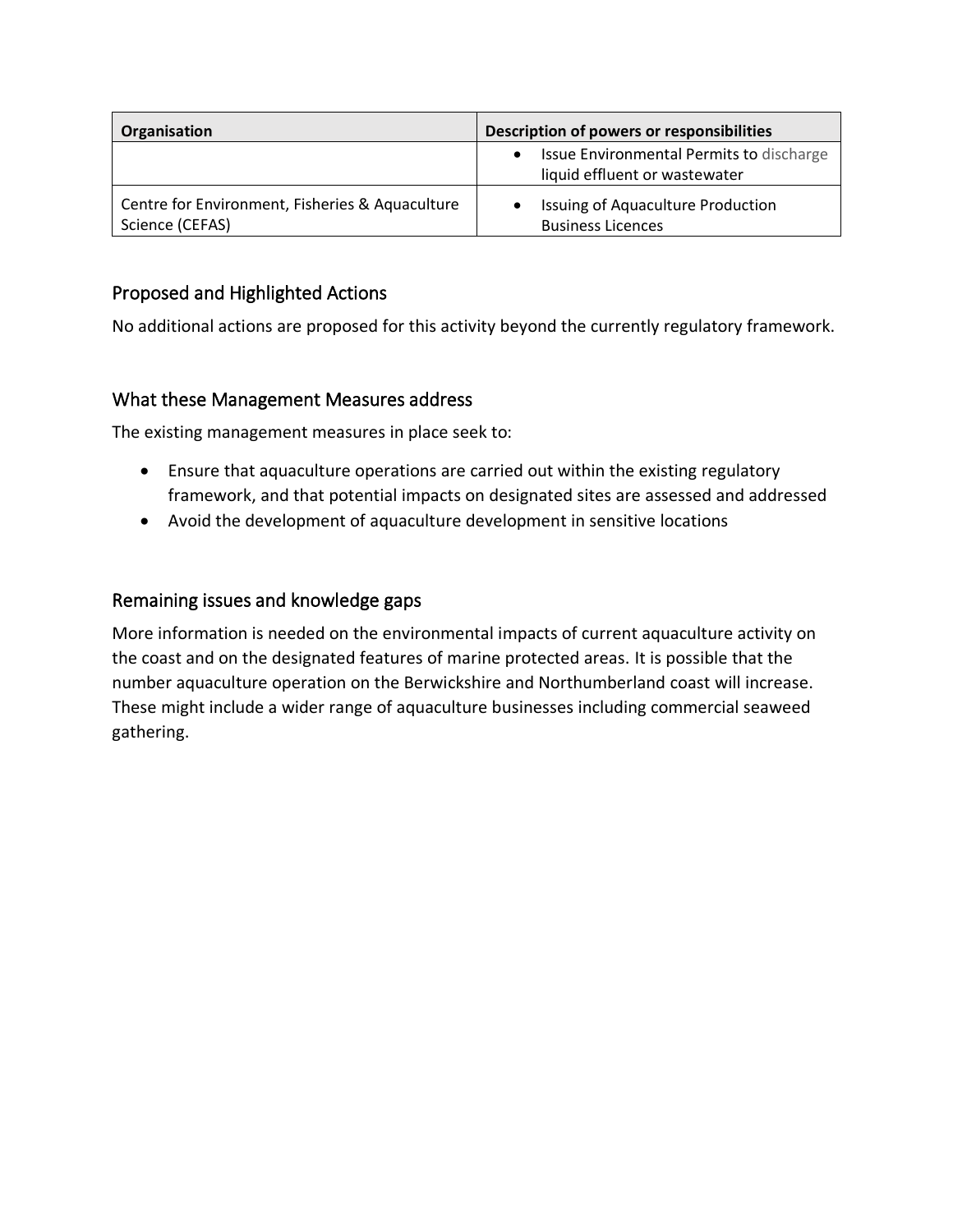### **3.4 Fisheries: Commercial fishing (mobile gear)**

### Summary of current available management activity

Commercial fishing with mobile gear is largely regulated through national fisheries policy and through local byelaws or restrictions, such as the static gear reserve of St Abbs. Commercial fishing is classed as a 'plan or project' under the Habitat Regulations and new activities will be subject to Habitat Regulations Assessment/Appraisal. A full summary of the current management tools and current management action for this activity is available on [the](http://www.xbordercurrents.co.uk/mpa-toolkit/mpas-in-our-area/commercial-fishing-mobile-gear/)  [commercial fishing section](http://www.xbordercurrents.co.uk/mpa-toolkit/mpas-in-our-area/commercial-fishing-mobile-gear/) of our website.

| Organisation                                                        | Description of powers or responsibilities                                                           |
|---------------------------------------------------------------------|-----------------------------------------------------------------------------------------------------|
| Marine Scotland                                                     | Fisheries enforcement<br>$\bullet$<br>Fishing vessel licencing<br>$\bullet$<br>Byelaw making powers |
| Marine Management Organisation                                      | Fisheries enforcement<br>$\bullet$<br>Fishing vessel licencing<br>$\bullet$<br>Byelaw making powers |
| Northumberland Inshore Fisheries &<br><b>Conservation Authority</b> | Fisheries enforcement<br>$\bullet$<br>Byelaw making powers                                          |

#### **Organisations with relevant management powers or responsibilities**

### Proposed and Highlighted Actions

| <b>Management Measure</b>                                                                                                                                                                                                                        | Lead<br>Organisation(s)               | <b>Timeframe</b>   |
|--------------------------------------------------------------------------------------------------------------------------------------------------------------------------------------------------------------------------------------------------|---------------------------------------|--------------------|
| Maintain and enforce fixed gear reserve in the Scottish section<br>of the Berwickshire and North Northumberland Coast SAC and<br>ensure that any derogations to the order undergo Habitats<br><b>Regulations Appraisal</b>                       | Marine Scotland                       | Ongoing            |
| Assess impacts of dredge fishing on rocky reef features of the<br>Berwickshire and North Northumberland Coast SAC in the area<br>outside of the fixed gear reserve                                                                               | Marine Scotland,<br><b>NatureScot</b> | 2021/22<br>2022/23 |
| Maintain and enforce byelaws restricting the use of mobile gear<br>on the English sections of the Berwickshire and North<br>Northumberland Coast SAC and ensure that any modifications<br>to the byelaws undergo Habitats Regulations Assessment | <b>NIFCA</b>                          | Ongoing            |

### What the Management Measures aim to address

These measures aim to ensure that: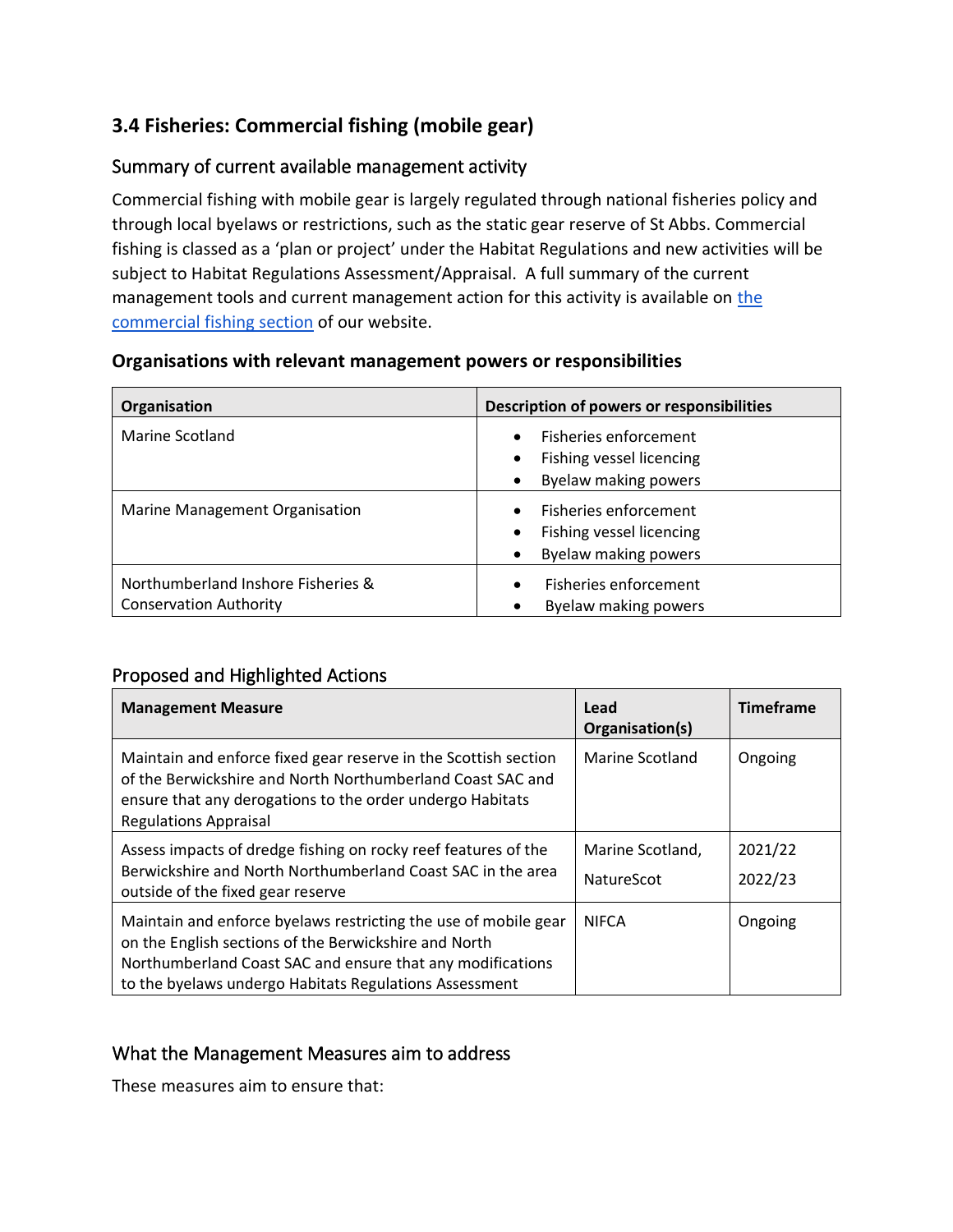- Any potential impacts on the marine protected areas from commercial fisheries are managed through local measures and enforcement of national fisheries policies
- Local byelaws or restrictions are reviewed regularly and updated as necessary

### Remaining issues and knowledge gaps

Some stakeholders have queried whether the boundary of the St Abbs Fixed Gear Reserve is sufficient to protect SAC reef features from dredge fishing. Incidents of dredge fishing within the Fixed Gear Reserve have been reported to regulators. Proposals for a squid fishery within the Fixed Gear Reserve are thought to be in development but have not as yet been raised formally with the Regional Inshore Fisheries Group.

The UK Government committed to identify and designate pilot Highly Protected Marine Areas (HPMAs) in English waters by the end of 2022. The process of identifying pilot HPMAs is ongoing but consultation on proposed sites is anticipated to commence in Spring of 2022.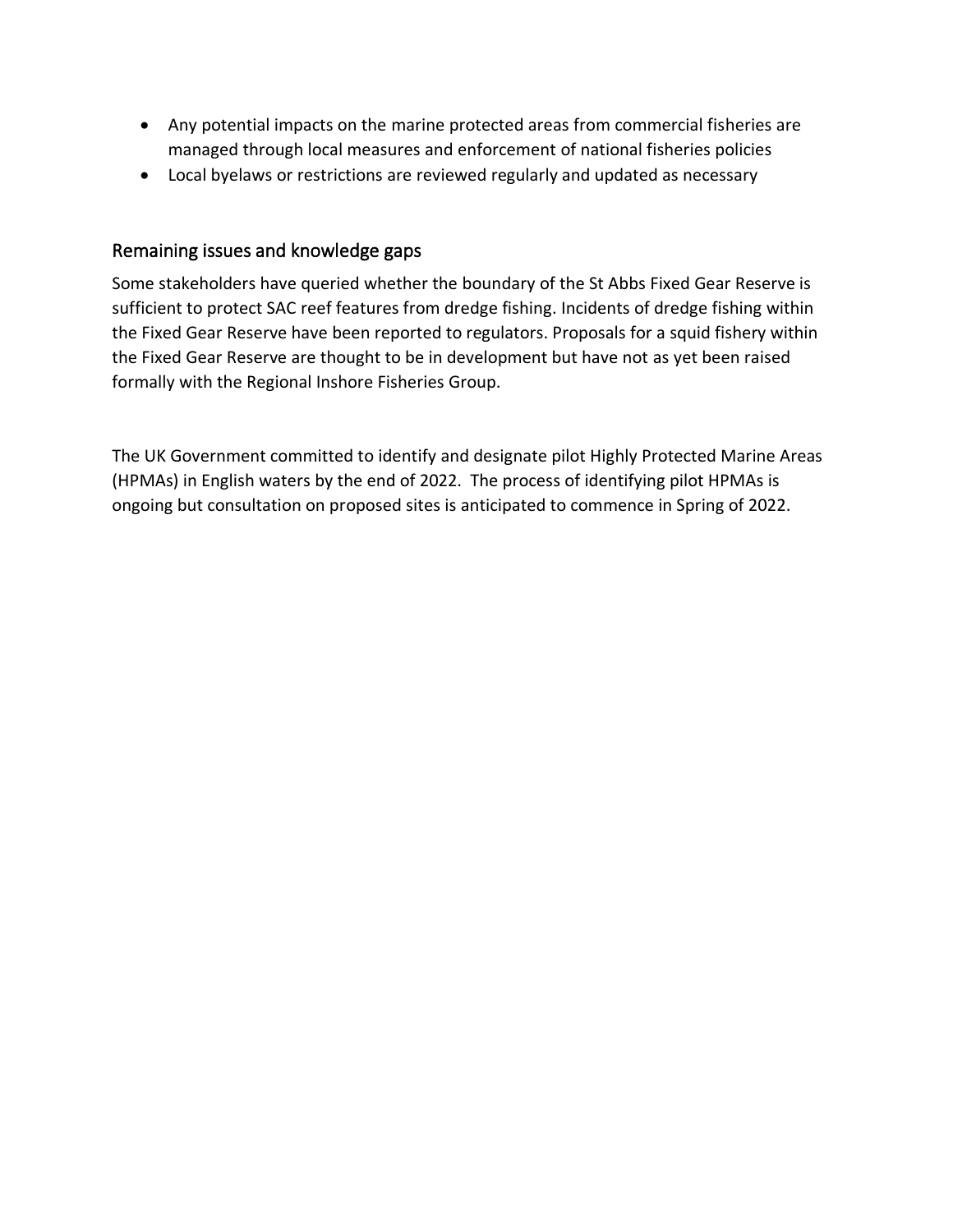### **3.5 Fisheries: Commercial Fishing (Netting)**

### Summary of current management measures

Commercial fishing with nets is largely regulated through national fisheries policy and through local byelaws or restrictions. Commercial fishing is classed as a 'plan or project' under the Habitat Regulations and new activities will be subject to Habitat Regulations Assessment/Appraisal. A full summary of the current management tools and current management action for this activity is available on [the commercial fishing \(netting\) section](https://www.xbordercurrents.co.uk/mpa-toolkit/mpas-in-our-area/commercial-fishing-netting/) of our website.

| Organisation                                                        | Description of powers or responsibilities                                                                        |
|---------------------------------------------------------------------|------------------------------------------------------------------------------------------------------------------|
| Marine Scotland                                                     | Fisheries enforcement<br>$\bullet$<br>Fishing vessel licencing<br>$\bullet$<br>Byelaw making powers<br>$\bullet$ |
| Marine Management Organisation                                      | Fisheries enforcement<br>Fishing vessel licencing<br>$\bullet$<br>Byelaw making powers<br>٠                      |
| Northumberland Inshore Fisheries &<br><b>Conservation Authority</b> | Fisheries enforcement<br>Byelaw making powers                                                                    |
| <b>River Tweed Commission</b>                                       | Regulation of capture of migratory<br>$\bullet$<br>freshwater fish (salmon and trout)                            |
| <b>Environment Agency</b>                                           | Regulation of capture of migratory<br>٠<br>freshwater fish (salmon and trout)                                    |
| <b>NatureScot</b>                                                   | Consenting of activities within SSSIs                                                                            |
| Natural England                                                     | Consenting of activities within SSSIs                                                                            |

### Organisations with relevant management powers or responsibilities

### Proposed and Highlighted Actions

No additional management measures for this activity are proposed here beyond the existing policy and legislative framework.

### What the Management Measures aim to address

The management measures currently in place aim to ensure:

• Any potential impacts on the marine protected areas from commercial fisheries are managed through local measures and enforcement national fisheries policies.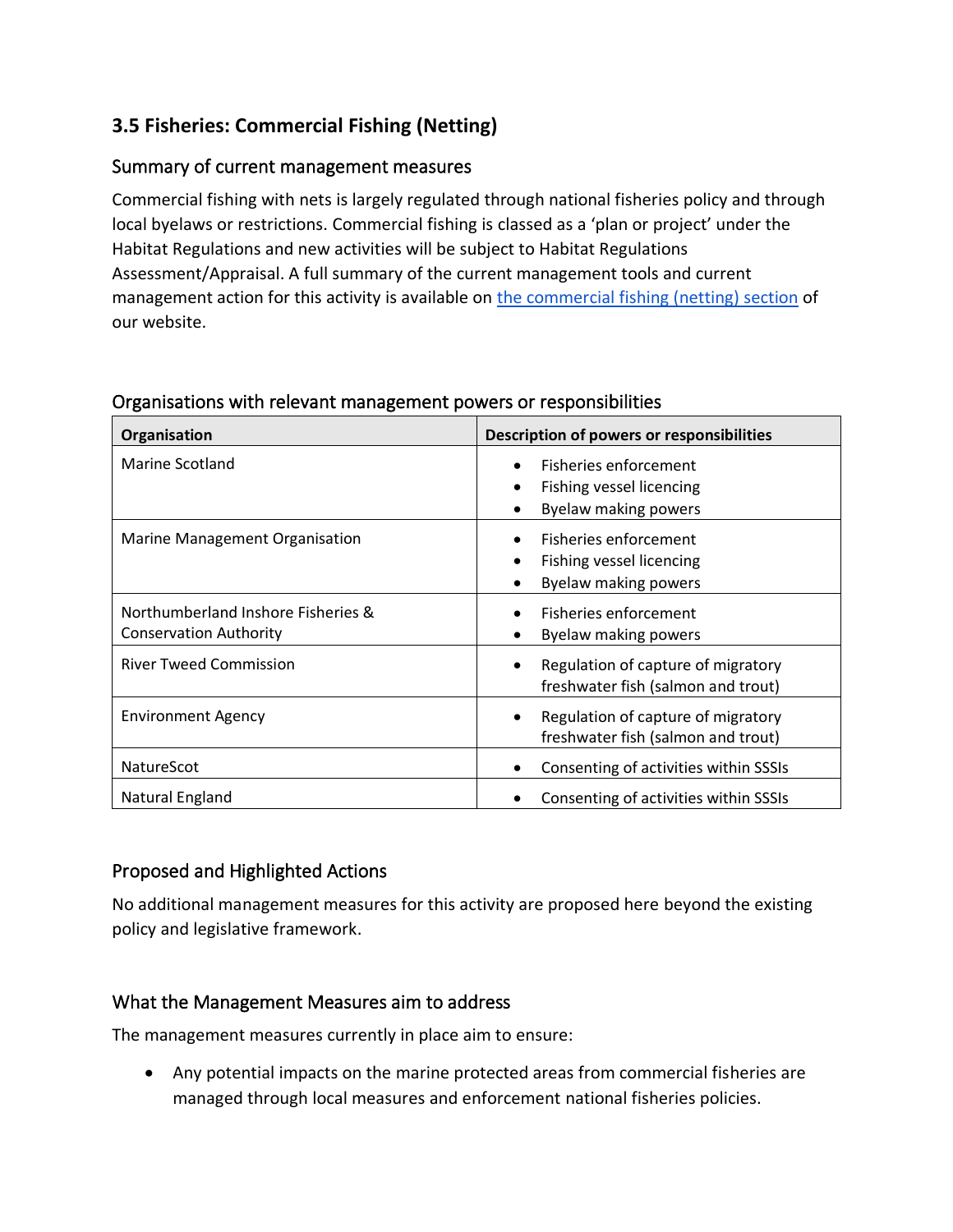• Local byelaws or restrictions are reviewed regularly and updated as necessary

### Remaining issues and knowledge gaps

The UK Government committed to identify and designate pilot Highly Protected Marine Areas (HPMAs) in English waters by the end of 2022. The process of identifying pilot HPMAs is ongoing but consultation on proposed sites is anticipated to commence in Spring of 2022.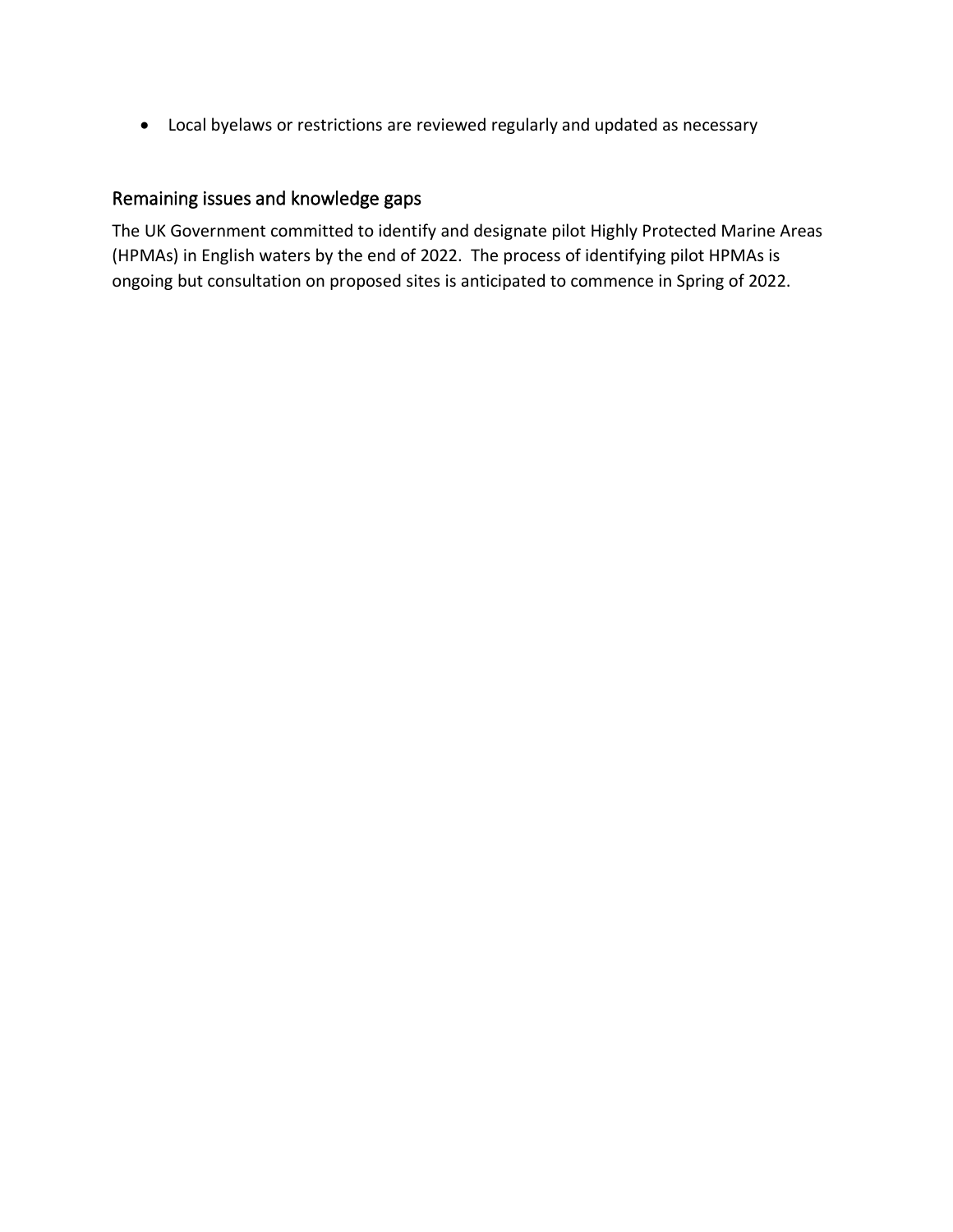### **3.6 Fisheries: Creel and Pot Fisheries**

### Summary of current management measures

Creel and pot fisheries are regulated through landing restrictions for crustaceans and by local byelaws. There is an upper limit on the number of pots/creels that can be used by commercial or recreational fishers in Northumberland but not in Scotland. A full summary of the current management tools and current management action for this activity is available on the creel and [pot fisheries section](http://www.xbordercurrents.co.uk/mpa-toolkit/mpas-in-our-area/creel-pot-fisheries/) of our website.

| Organisation                                                        | Description of power or responsibility                                                      |
|---------------------------------------------------------------------|---------------------------------------------------------------------------------------------|
| Marine Scotland                                                     | Fisheries enforcement<br>$\bullet$<br>Byelaw making powers<br>$\bullet$                     |
| Marine Management Organisation                                      | Enforcement<br>Byelaw making powers<br>$\bullet$                                            |
| Northumberland Inshore Fisheries &<br><b>Conservation Authority</b> | Fisheries enforcement<br>Licencing of potting activity<br>$\bullet$<br>Byelaw making powers |

### Organisations with relevant management powers or responsibilities

### Planned and Highlighted Actions

| <b>Management Measures</b>                                                                                                                                                | <b>Lead Organisation(s)</b>                                              | <b>Timeframe</b> |
|---------------------------------------------------------------------------------------------------------------------------------------------------------------------------|--------------------------------------------------------------------------|------------------|
| Continue to assess lobster and brown crab stock status and<br>exploitation levels based on size distribution and sex ratio of<br>lobster catch                            | <b>NIFCA</b>                                                             | Ongoing          |
| Assess and estimate the current size of maturity for edible<br>crab in Berwickshire and Northumberland to inform stock<br>assessments and minimum landing size            | NIFCA, St Abbs<br>Marine Station, Blue<br>Marine Foundation              | 2020-2023        |
| Liaise with stakeholders to gather evidence and explore<br>opportunities for sustainable regional management of the<br>crab and lobster fishery on the Berwickshire coast | Regional Inshore<br>Fisheries Group,<br><b>Blue Marine</b><br>Foundation | Ongoing          |

### What the Management Measures aim to address

The existing and proposed management measures aim to ensure that: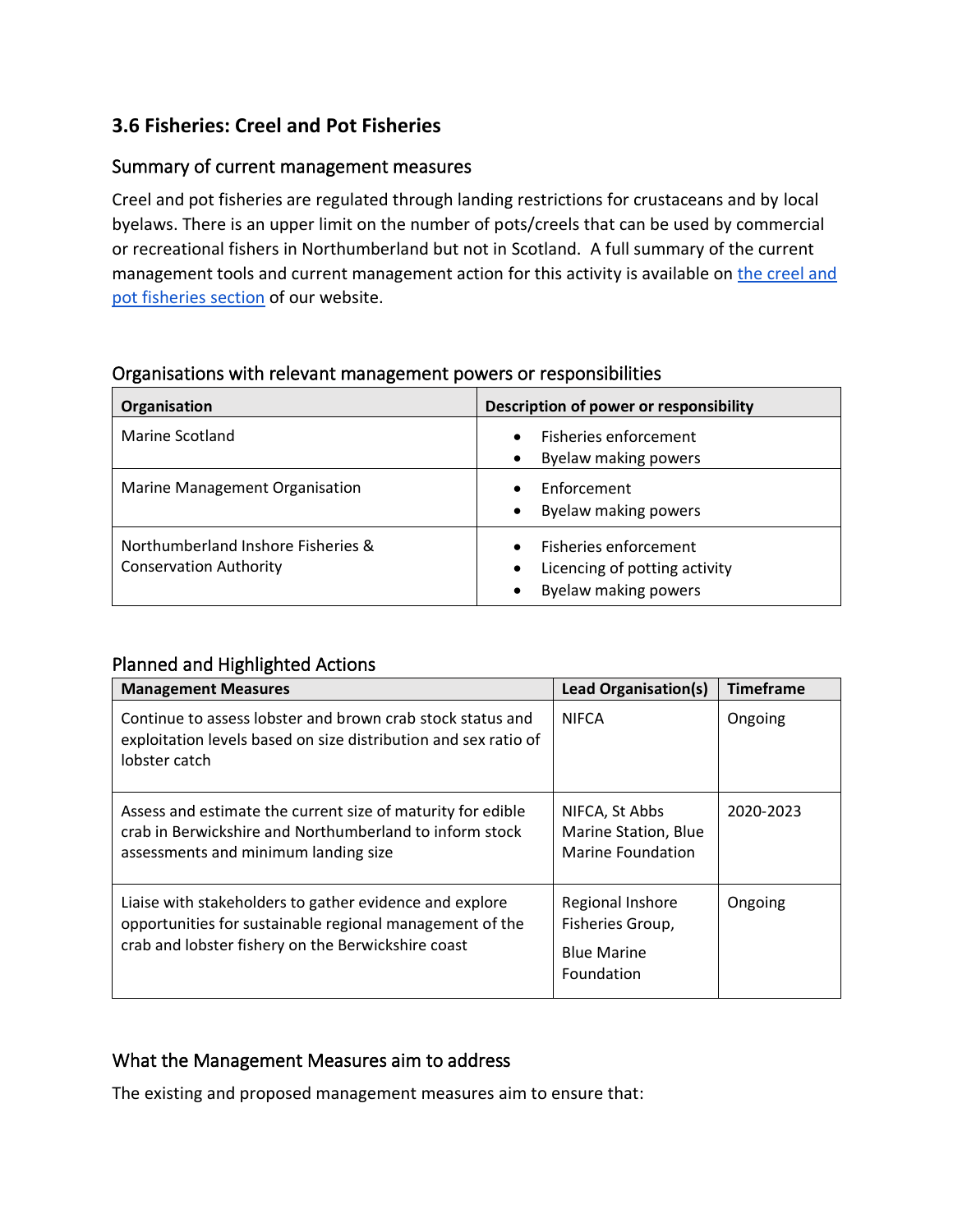- The existing regulatory framework for creel and pot fisheries is applied and that any potential impacts on the marine protected areas are managed
- Up-to-date stock assessments are available
- Opportunities for sustainable local shellfish fisheries are identified in collaboration with local fishing communities and stakeholder

### Remaining issues and knowledge gaps

There is currently no pot limitation scheme running in the Scottish section of the Management Scheme area. Legislation covering the landing of berried lobsters varies between England and Scotland. It is unclear what impact, if any, the use of bait balls in pots is having on the local marine environment.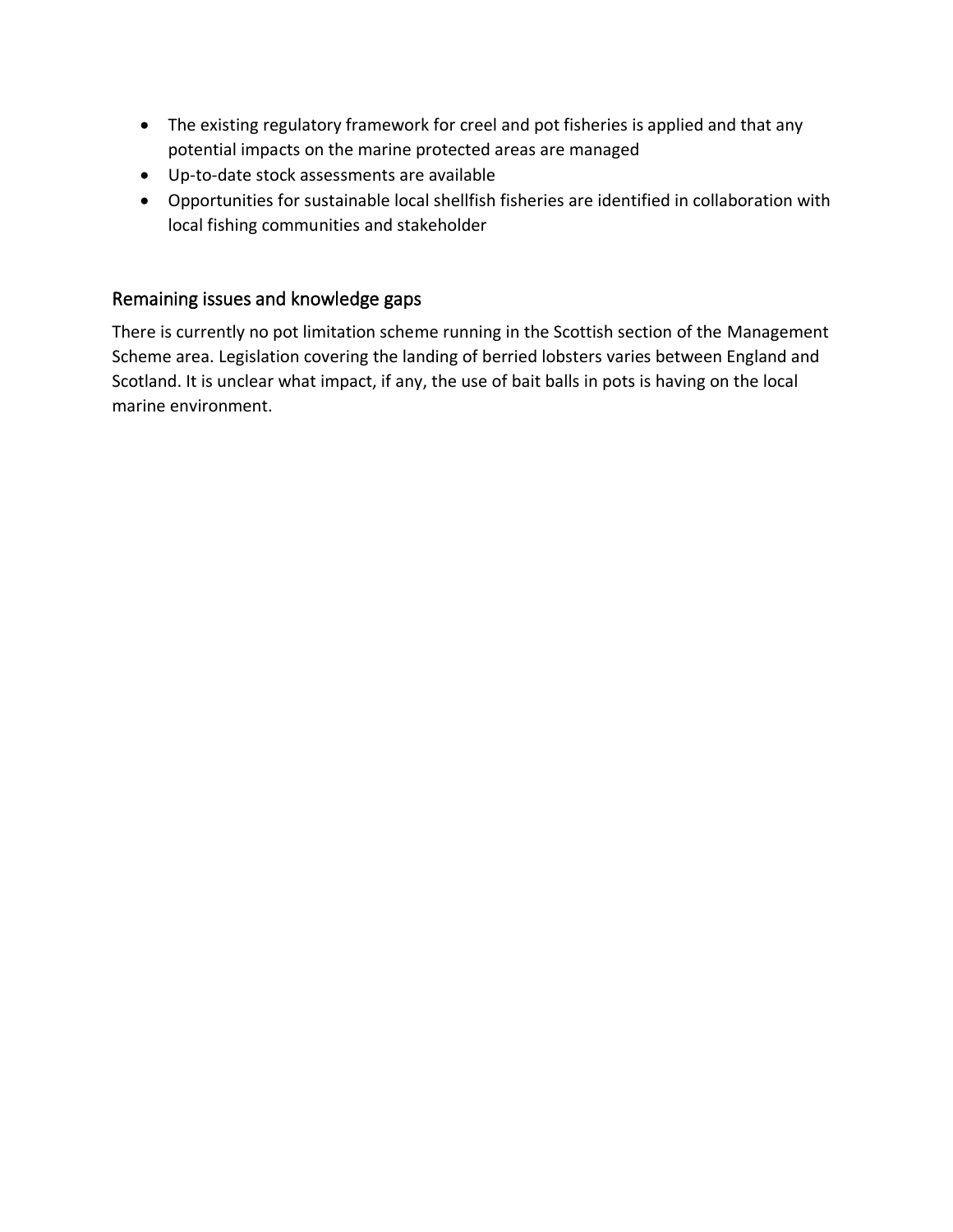### **3.7 Infrastructure: Coastal infrastructure and development**

### Summary of current management measures

Coastal infrastructure includes slipways, offshore renewables, undersea cables and outfall pipes. The creation of this infrastructure is largely regulated through the land-use planning system, marine licencing, and by other forms of consenting and permitting. Published Conservation Advice from Natural England and NatureScot provides further guidance to help assess the possible impacts of management activities on protected marine features. Marine Plans and Local Development Plans set out the wider policy context for where development should be located. Authorities with a role in issuing permissions are required to assess the potential impacts of these on marine protected areas under duties contained in the Habitats Regulations and the Marine and Coastal Access Act. Opportunities for modifying existing coastal infrastructure to increase its benefit for wildlife are being investigated by a number of projects. A full summary of the current management of this activity is available on [the coastal](https://www.xbordercurrents.co.uk/mpa-toolkit/mpas-in-our-area/coastal-infrastructure-and-development/)  [infrastructure and development section](https://www.xbordercurrents.co.uk/mpa-toolkit/mpas-in-our-area/coastal-infrastructure-and-development/) of our website.

| Organisation                   | Description of powers or responsibilities                                                                                                                                                                                           |  |  |
|--------------------------------|-------------------------------------------------------------------------------------------------------------------------------------------------------------------------------------------------------------------------------------|--|--|
| <b>Local Authorities</b>       | Act as Local Planning Authority<br>Granting of planning permission (down to<br>low mean low water)<br>Planning enforcement<br>Consultee in marine licencing process                                                                 |  |  |
| <b>Marine Scotland</b>         | Marine licencing<br>National lead on Scottish Marine Plan                                                                                                                                                                           |  |  |
| Marine Management Organisation | Marine licencing<br>Production of Marine Plans in England                                                                                                                                                                           |  |  |
| <b>Environment Agency</b>      | Statutory consultee in the planning<br>process<br>Consultee in marine licencing process<br>Issuing of environmental permits for<br>flood risk activities or discharges                                                              |  |  |
| NatureScot                     | Statutory consultee in the planning<br>process<br>Consultee in marine licencing process<br>Issuing of advice of impacts of<br>developments on SSSIs<br>Production of Conservation Advice for<br>designated marine areas in Scotland |  |  |
| Natural England                | Statutory consultee in the planning<br>process                                                                                                                                                                                      |  |  |

### Organisations with relevant management powers or responsibilities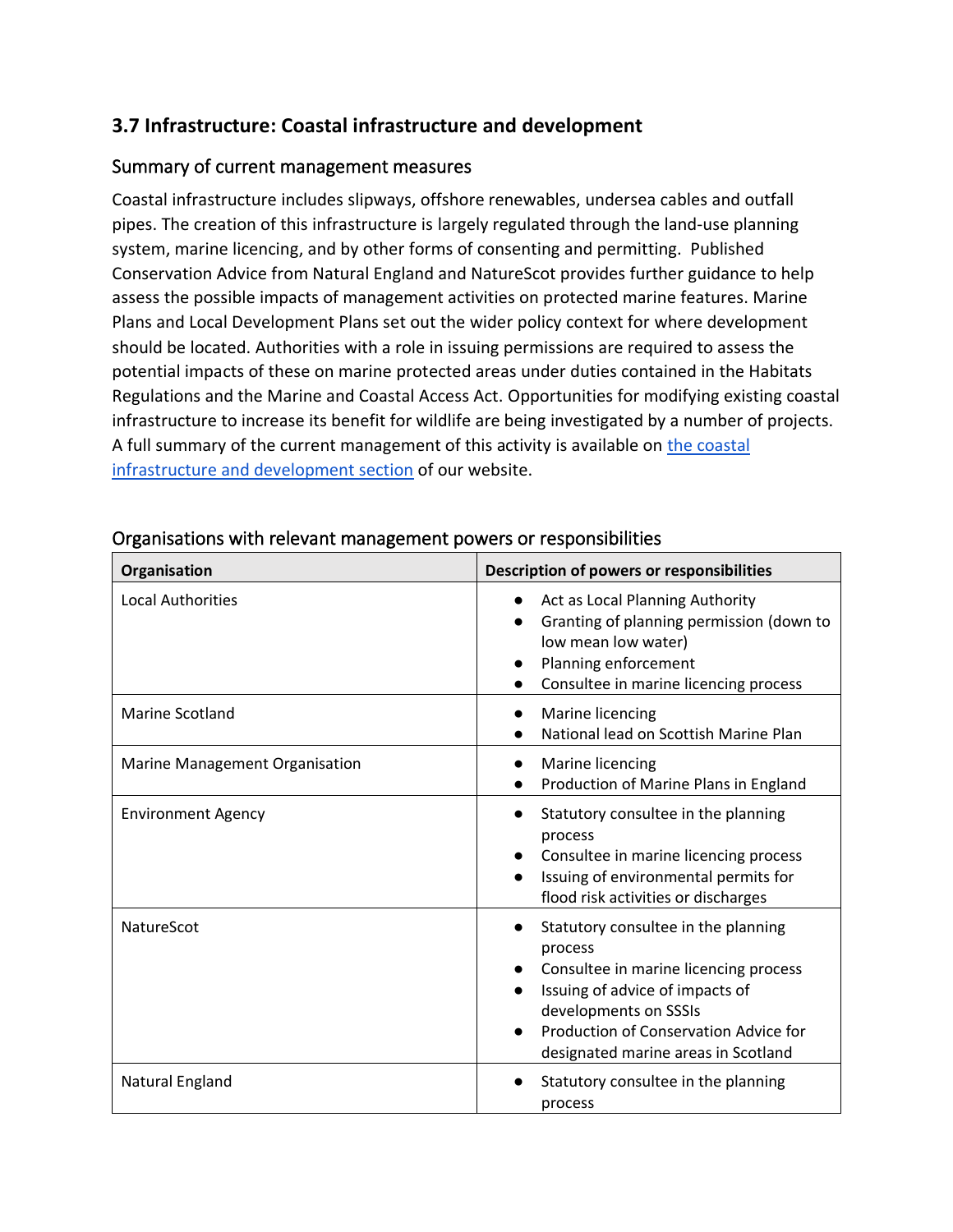| Organisation          | Description of powers or responsibilities                                               |  |  |
|-----------------------|-----------------------------------------------------------------------------------------|--|--|
|                       | • Consultee in marine licencing process<br>Issuing of advice of impacts of<br>$\bullet$ |  |  |
|                       | developments on SSSIs                                                                   |  |  |
|                       | • Production of Conservation Advice                                                     |  |  |
|                       | packages for marine protected areas in                                                  |  |  |
|                       | England                                                                                 |  |  |
| Northumberland IFCA   | Consultee in marine licencing process                                                   |  |  |
| Crown Estate          | Leasing of seabed for offshore<br>$\bullet$                                             |  |  |
| Crown Estate Scotland | renewables                                                                              |  |  |

### Planned and Highlighted Actions

| <b>Management Measure</b>                                                                                                                | Lead Organisation(s)                | <b>Timeframe</b> |
|------------------------------------------------------------------------------------------------------------------------------------------|-------------------------------------|------------------|
| Publish conservation advice for the Berwick to St Mary's MCZ<br>to inform assessment of any impacts from development<br>proposals        | Natural England                     | 2022/23          |
| Publish conservation advice for the St Abbs Head to Fast<br>Castle SPA to inform assessment of any impacts from<br>development proposals | <b>NatureScot</b>                   | 2022/23          |
| Complete study to look at options for modification of the<br>River Wansbeck Barrage to improve tidal flow                                | <b>Environment Agency</b>           | 2020-2021        |
| Identify options for ecological enhancement of hard<br>structures in the Blyth estuary as part of ongoing Blyth Estuary<br>Project       | <b>Environment Agency</b>           | 2020-2021        |
| Plan a training event for coastal engineers to promote<br>opportunities for the ecological enhancement of coastal<br>structures          | <b>Marine Nature</b><br>Partnership | 2022/23          |

### What the Management Measures aim to address

The current and proposed management measures in place are intended to:

- Ensure that potential impacts marine protected areas are fully considered in any new coastal developments
- The need to conserve marine protected areas is reflected in local plans and strategies
- That responsible authorities have access to the best available evidence on which to base their decision making
- That marine protected areas are not adversely affected by maintenance of coastal infrastructure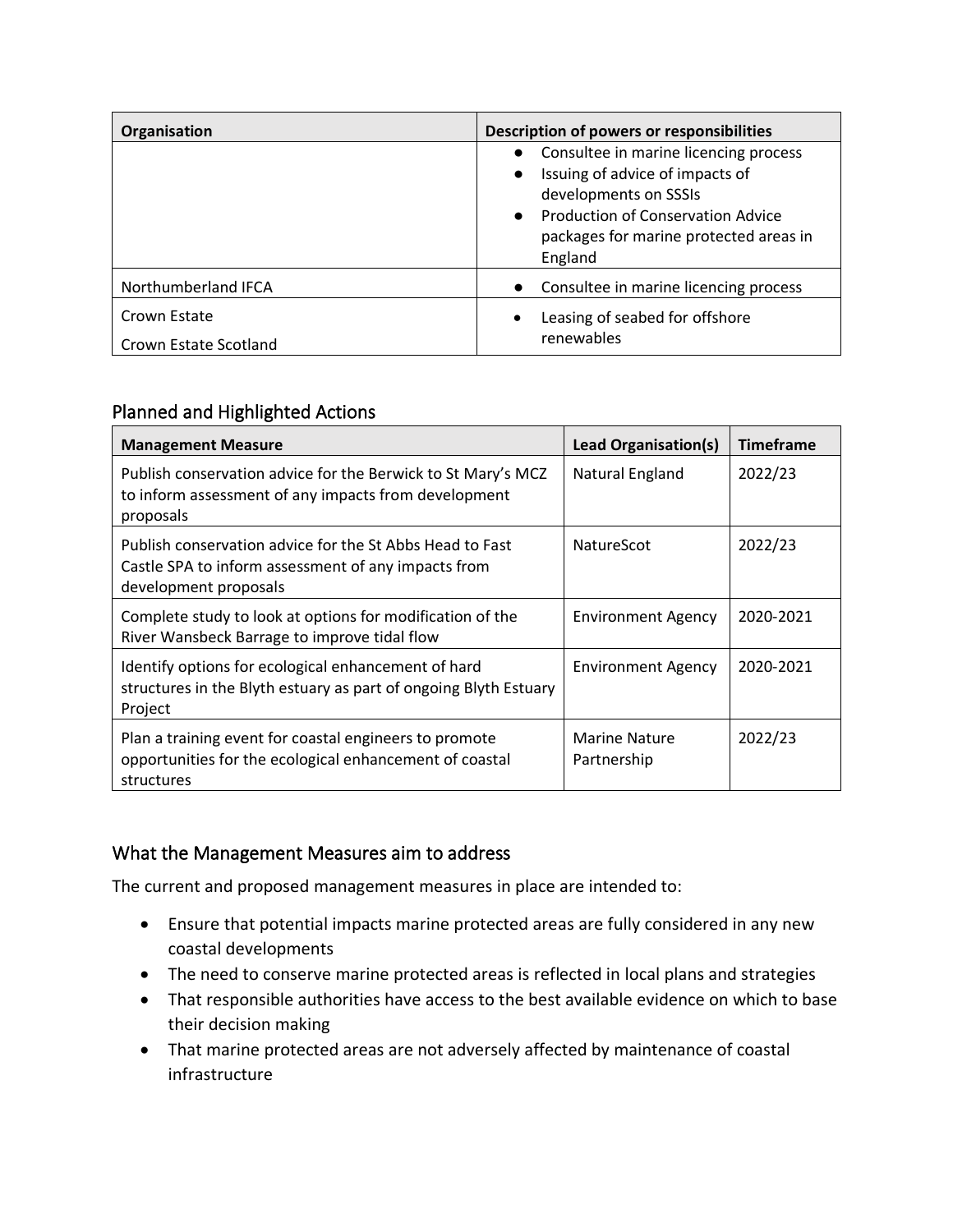• Opportunities to enhance the potential wildlife value of new and existing infrastructure are identified and promoted.

### Remaining issues and knowledge gaps

More work is needed to identify potential opportunities for ecological enhancements of new and existing structures on our coast and estuaries and to promote these to coastal engineers.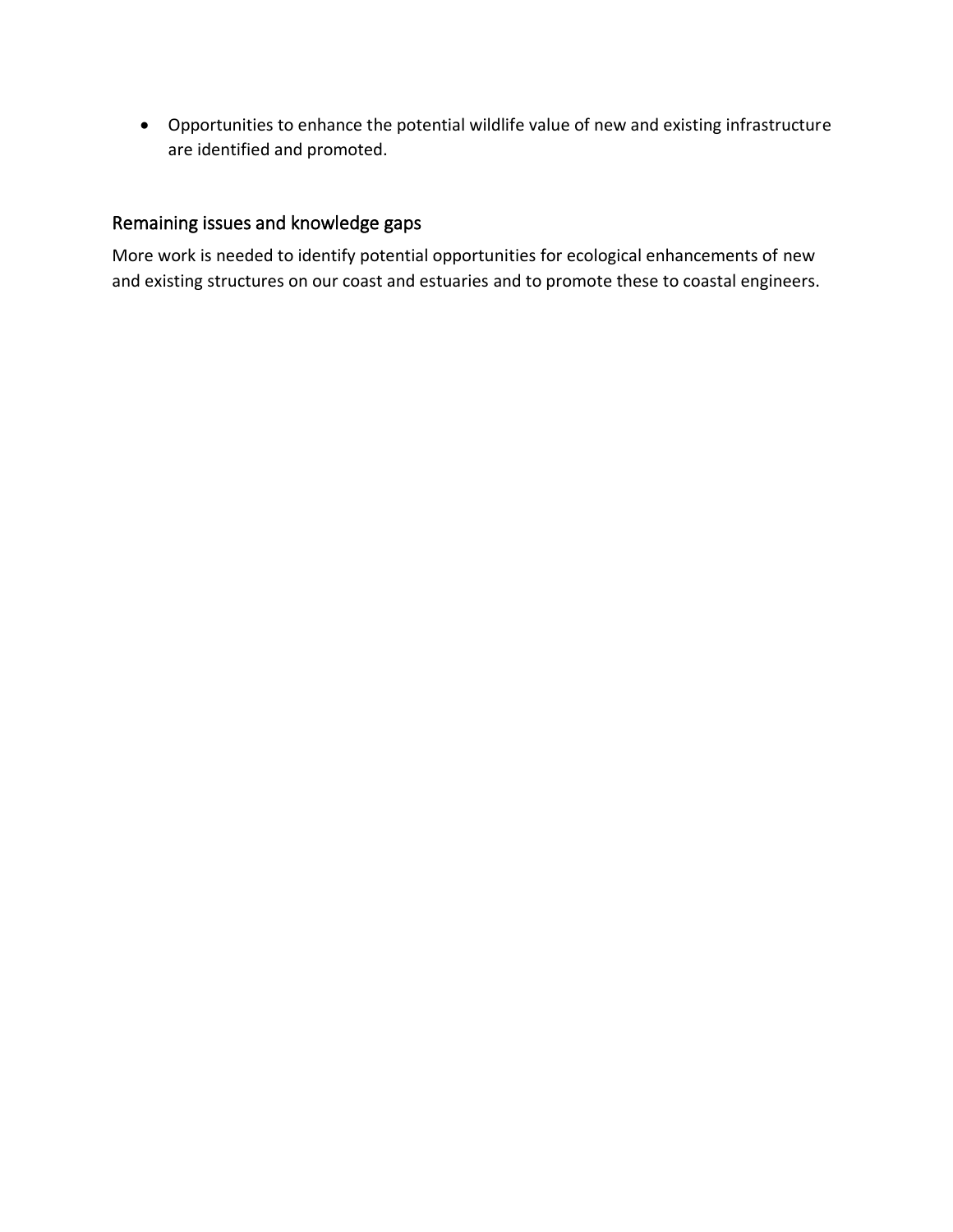### **3.8 Infrastructure Dredging and Dredge Disposal**

### Summary of current management measures

Regulation of capital dredges and dredge disposal is largely undertaken through the marine licencing system. Some routine maintenance dredging is undertaken by harbours and ports under their own local legislation. A full summary of the current management action for this activity is summarised on the [Dredging and Dredge Disposal](http://www.xbordercurrents.co.uk/mpa-toolkit/mpas-in-our-area/dredging-and-dredge-disposal/) section of our website.

| Organisation                                                       | Description of powers or responsibilities                                                                                   |
|--------------------------------------------------------------------|-----------------------------------------------------------------------------------------------------------------------------|
| <b>Marine Scotland</b>                                             | Granting of marine licences                                                                                                 |
| Marine Management Organisation                                     | Granting of marine licences<br>$\bullet$                                                                                    |
| <b>Harbour or Port Authorities</b>                                 | Maintenance of harbours in a fit<br>$\bullet$<br>condition for vessels                                                      |
|                                                                    | Power to dredge for the maintenance<br>$\bullet$<br>and improvement of channel*                                             |
| NatureScot                                                         | Consultee in marine licencing process<br>$\bullet$                                                                          |
| Natural England                                                    | Consultee in marine licencing process<br>$\bullet$                                                                          |
| <b>SEPA</b>                                                        | Consultee in marine licencing process                                                                                       |
| <b>Environment Agency</b>                                          | Consultee in marine licencing process<br>$\bullet$                                                                          |
| Historic England                                                   | Consultee in marine licencing process<br>$\bullet$                                                                          |
| <b>Local Authorities</b>                                           | Consultee in marine licencing process                                                                                       |
| Northumberland IFCA                                                | Consultee in marine licencing process<br>$\bullet$                                                                          |
| Centre for Environment, Fisheries & Aquaculture<br>Science (CEFAS) | Produce guidelines for limits on levels of<br>$\bullet$<br>contaminants in dredge spoil for licensing<br>of disposal at sea |

### Organisations with relevant management powers or responsibilities

\* Powers may vary depending on the local legislation under which the harbour or port was set up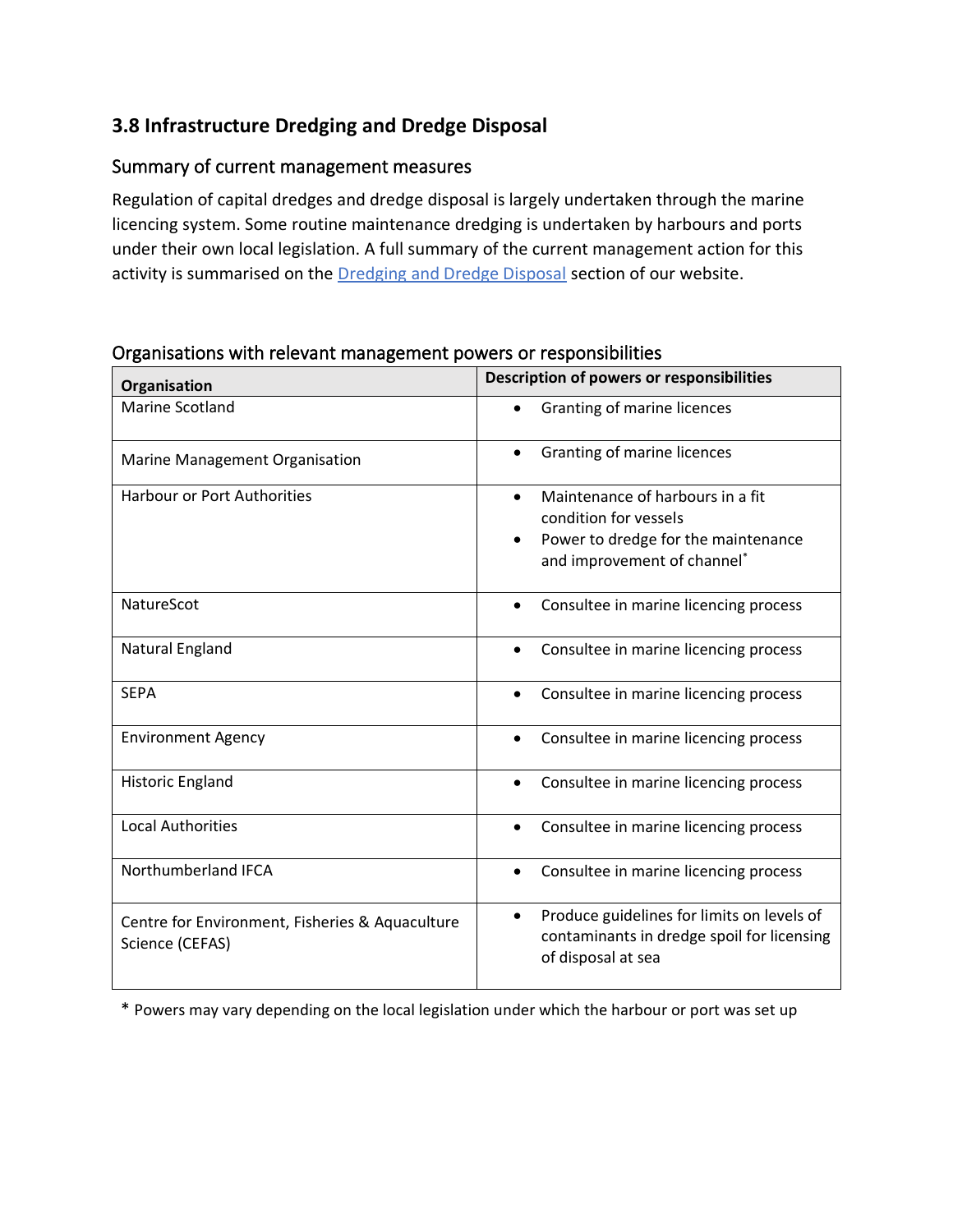### Planned and Highlighted Actions

The current regulation of this activity is thought to be sufficient and no additional management measures are proposed here. Development of actions around the beneficial use of dredge materials may be appropriate in later iterations of this Plan (see Remaining issues and knowledge gaps section).

### What these current and proposed activities aim to address

Current management of this activity aims to ensure that dredging is undertaken within the current statutory framework and does not damage the designated features of marine protected areas.

### Remaining issues and knowledge gaps

Identification of beneficial uses of dredge materials (e.g., for use in local habitat creation schemes) is an increasingly important topic but is not dealt with in these current actions.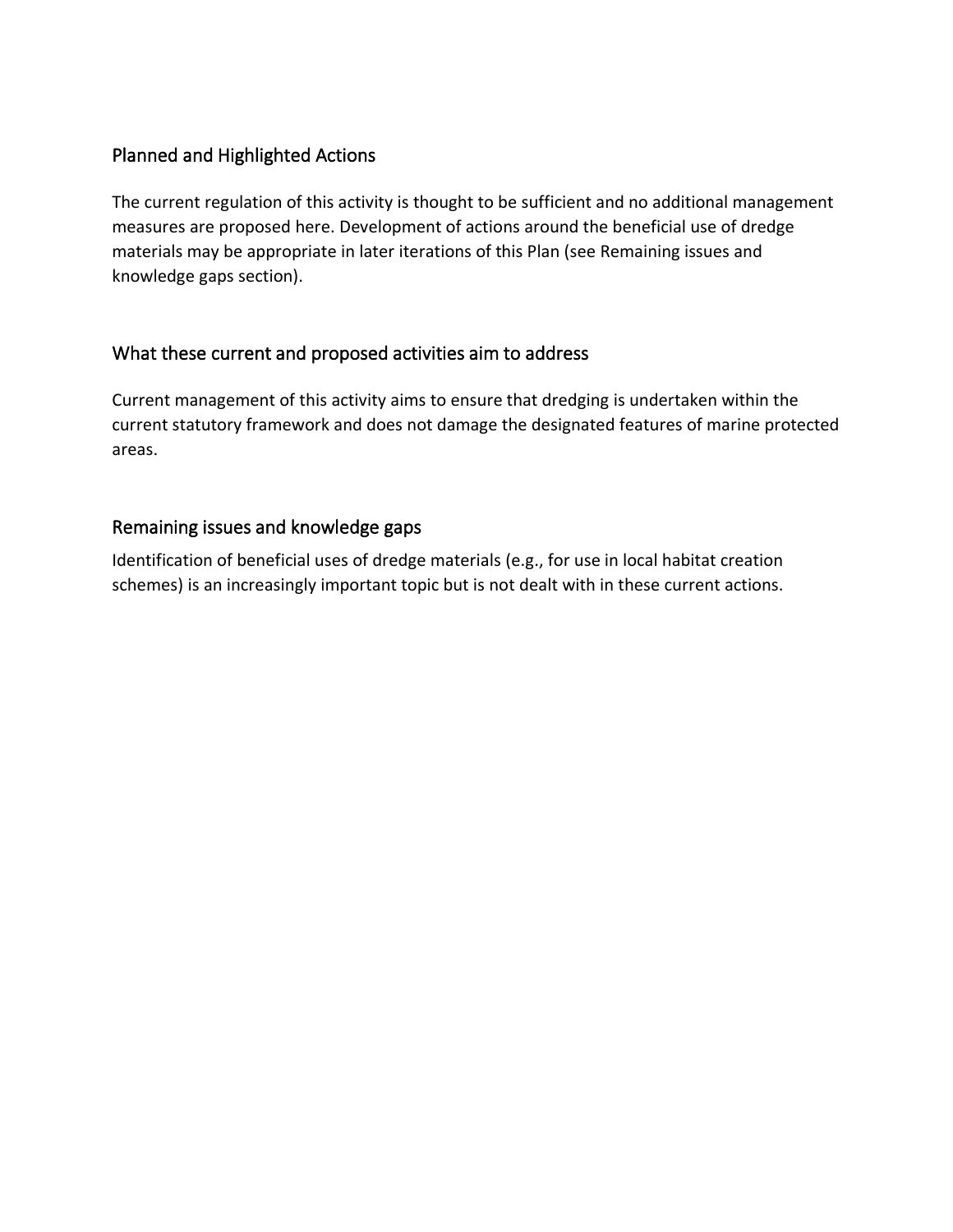### **Infrastructure: Flood and Coastal Defence**

### Summary of current management measures

Creation of flood and coastal defences are regulated through the land-use planning system and through marine licensing. Environmental permits may also be required for some flood risk activity. Shoreline Management Plans (SMPs) set out long term coastal defence options and priorities for the coast. The Environment Agency has published a National Flood and Coastal Erosion Risk Management Strategy for England which contains a number of commitments including a review of SMPs. A full summary of the current management action for this activity is available on [the flood and coastal defence](https://www.xbordercurrents.co.uk/mpa-toolkit/mpas-in-our-area/flood-and-coastal-defence/) section of our website.

| Organisation                                            | Description of powers or responsibilities                                                                                                                                                                                                                                               |
|---------------------------------------------------------|-----------------------------------------------------------------------------------------------------------------------------------------------------------------------------------------------------------------------------------------------------------------------------------------|
| Northumberland County Council<br>North Tyneside Council | Act as Lead Local Flood Authorities<br>$\bullet$<br>Development of Shoreline<br><b>Management Plans</b><br>Act as Local Planning Authority<br>$\bullet$<br>Granting of planning permission<br>(down to low mean water)<br>Planning enforcement<br>Consultee in marine licencing process |
| <b>Scottish Borders Council</b>                         | Responsibility for local flood risk<br>management<br>Act as Local Planning Authority<br>Granting of planning permission<br>(down to low mean water)<br>Planning enforcement<br>Consultee in marine licencing process                                                                    |
| <b>Marine Scotland</b>                                  | Marine licencing                                                                                                                                                                                                                                                                        |
| Marine Management Organisation                          | Marine licencing                                                                                                                                                                                                                                                                        |
| <b>SEPA</b>                                             | Coordinate flood risk management in<br>Scotland<br>Production of the National Flood Risk<br>Assessment                                                                                                                                                                                  |

### Organisations with relevant management powers or responsibilities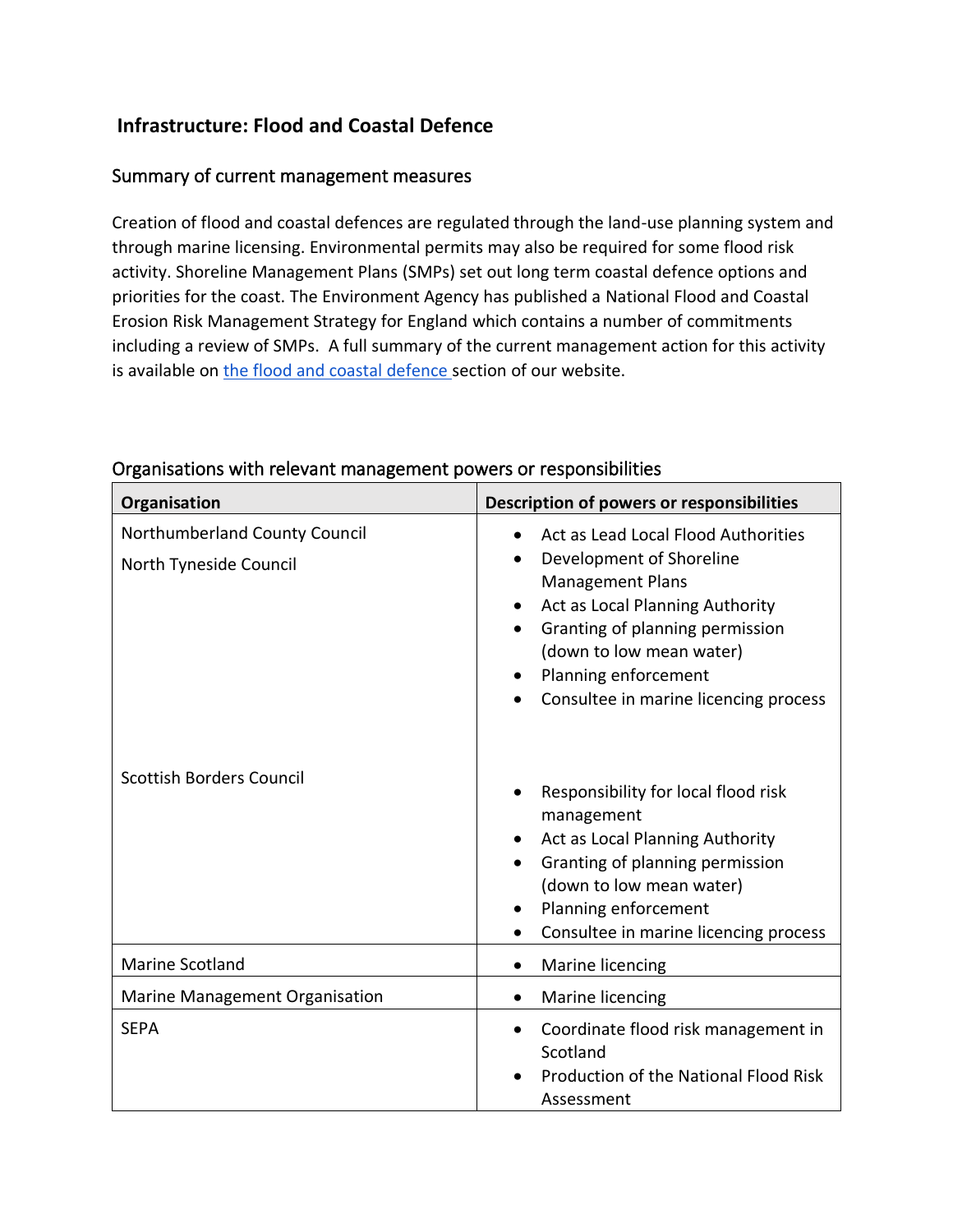| Organisation                         | Description of powers or responsibilities                                                                                                                                                                                                                                                                                                           |  |  |
|--------------------------------------|-----------------------------------------------------------------------------------------------------------------------------------------------------------------------------------------------------------------------------------------------------------------------------------------------------------------------------------------------------|--|--|
|                                      | Consultee in marine licencing process<br>$\bullet$                                                                                                                                                                                                                                                                                                  |  |  |
| <b>Environment Agency</b>            | Strategic overview of all sources of<br>$\bullet$<br>flooding and coastal erosion in<br>England<br>Development of a National Flood and<br><b>Coastal Erosion Risk Management</b><br><b>Strategy for England</b><br>Flood and coastal erosion risk<br>management activities on main rivers<br>and the coast<br>Consultee in marine licencing process |  |  |
| Northumbrian Water<br>Scottish Water | Manage the risk of flooding to water<br>$\bullet$<br>supply and sewerage facilities and<br>flood risks from the failure of their<br>infrastructure                                                                                                                                                                                                  |  |  |
| NatureScot                           | Statutory consultee in the planning<br>process<br>Consultee in marine licencing process<br>SSSI consents and assents<br>Issuing of advice of impacts of<br>development on SSSIs                                                                                                                                                                     |  |  |
| Natural England                      | Statutory consultee in the planning<br>process<br>Consultee in marine licencing process<br>SSSI consents and assents<br>Issuing of advice of impacts of<br>development on SSSIs                                                                                                                                                                     |  |  |
| <b>Historic England</b>              | Statutory consultee in the planning<br>process<br>Consultee in marine licencing process<br>Advice on implications of flood and<br>coast erosion management for the<br>historic environment                                                                                                                                                          |  |  |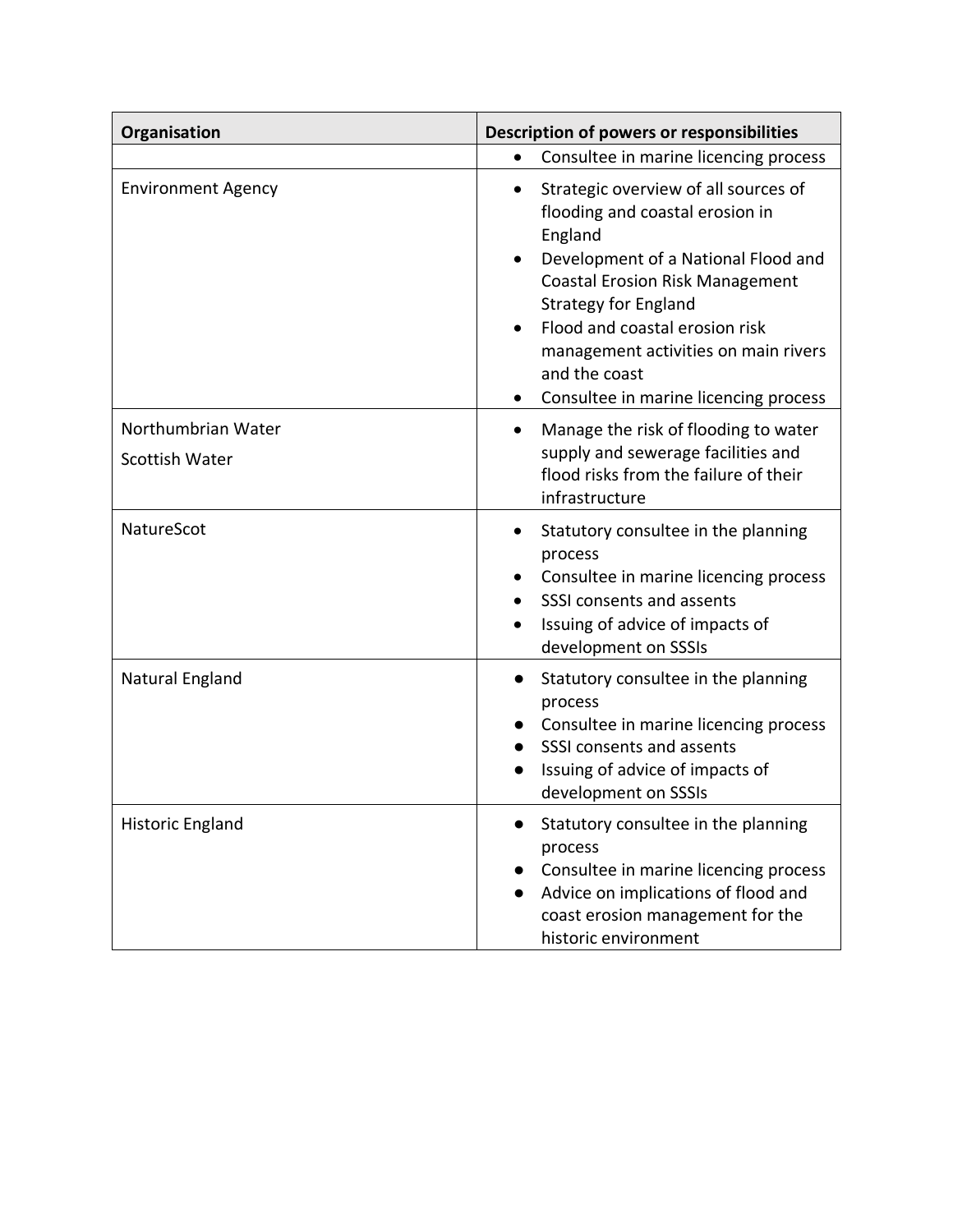### Planned and Highlighted Actions

| <b>Management Measure</b>                                                                                                                                                    | <b>Lead Organisation(s)</b>                                                       | <b>Timeframe</b> |
|------------------------------------------------------------------------------------------------------------------------------------------------------------------------------|-----------------------------------------------------------------------------------|------------------|
| Promote and encourage flood and coastal defence<br>schemes that work with natural processes at the coast<br>rather than implementing hard defence measures for<br>protection | Local Authorities,<br>SEPA, Environment<br>Agency, NatureScot,<br>Natural England | Ongoing          |
| Identify opportunities for the creation and restoration of                                                                                                                   | Local Authorities,                                                                | 2021/22          |
| coastal habitats with potential coastal and flood defence<br>functions                                                                                                       | Environment Agency,<br>NatureScot, Natural                                        | 2022/23          |
|                                                                                                                                                                              | England, Marine<br>Nature Partnership                                             | 2023/24          |
| Finalise Shoreline Management Plan for the Berwickshire<br>coast                                                                                                             | <b>Scottish Borders</b><br>Council                                                | 2021/22          |
| Review the Shoreline Management Plan covering the<br>Northumberland and North Tyneside coast                                                                                 | North East Coastal<br><b>Authorities Group</b>                                    | 2024/25          |
| Maintain liaison with the North East Coastal Authorities<br>Group over coastal defence matters                                                                               | <b>Marine Nature</b><br>Partnership                                               | Ongoing          |
| Develop a CoastSnap Scheme to help monitor coastal<br>change in Berwickshire and Northumberland                                                                              | <b>Marine Nature</b><br>Partnership                                               | 2021/22          |
| Plan a training event for coastal engineers to promote<br>opportunities for the ecological enhancement of coastal<br>structures                                              | <b>Marine Nature</b><br>Partnership                                               | 2022/23          |

### What the Management Measures aim to address

The current and proposed management measures in place for this activity are intended to:

- Ensure that potential impacts marine protected areas are fully considered in the creation and maintenance of coastal and flood defences
- The need to conserve marine protected areas is reflected in Shoreline Management Plans and other local flood and coastal defence strategies
- That opportunities for 'nature-based solutions' to coast and flood defence are identified
- Opportunities to enhance the potential wildlife value of new and existing coastal and flood defences are identified and promoted.

### Remaining issues and knowledge gaps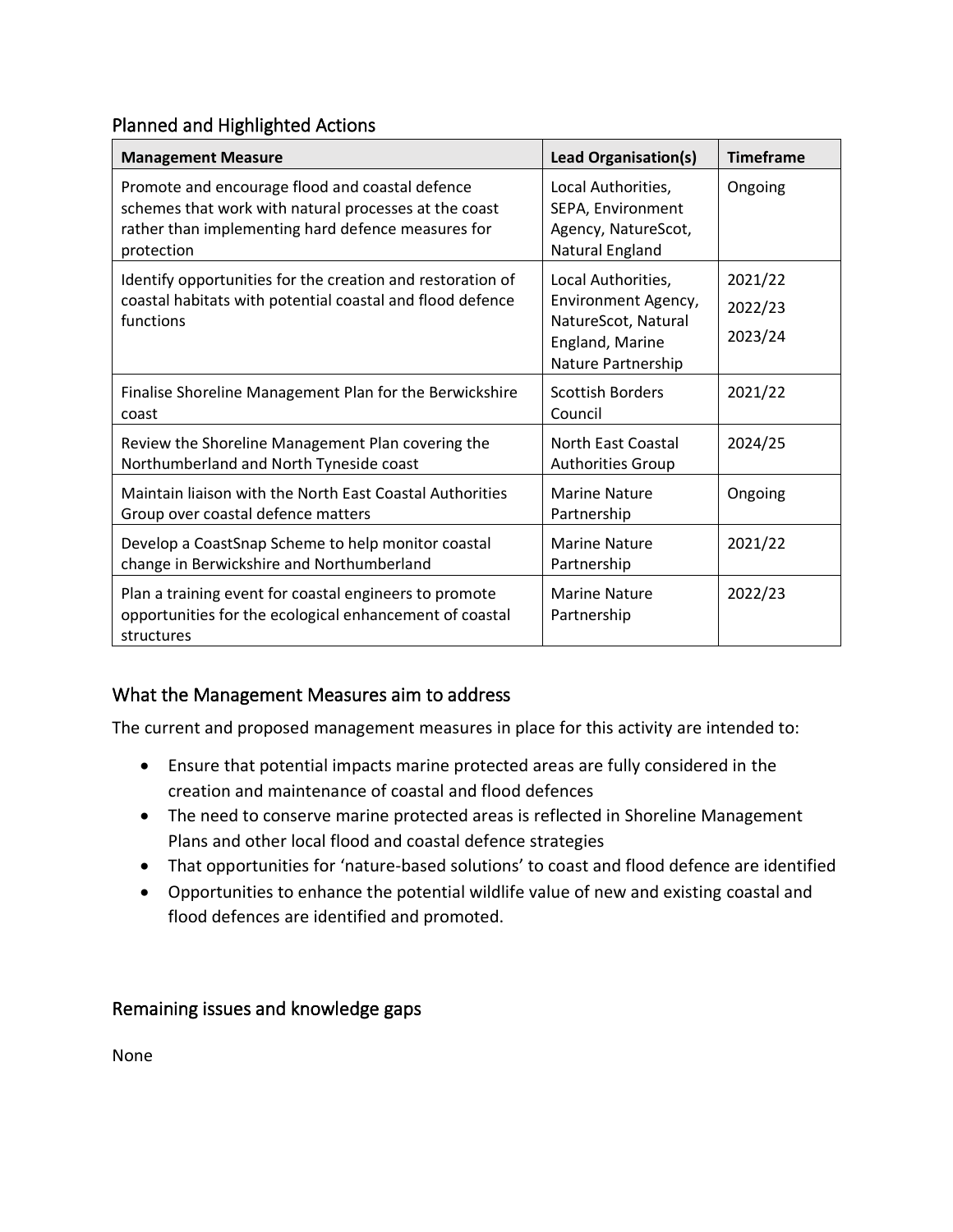### **3.10 Infrastructure: Harbour Development**

### Summary of current management measures

Harbour and port related development are largely managed and regulated through the planning process and through the issuing of licences and consents. A full summary of the current management action for this activity is summarised on th[e Harbour Development](https://www.xbordercurrents.co.uk/mpa-toolkit/mpas-in-our-area/harbour-development/)  [section](https://www.xbordercurrents.co.uk/mpa-toolkit/mpas-in-our-area/harbour-development/) of our website.

### **Organisation Description of powers or responsibilities** Harbour Commissions/Trusts • Duties to conserve the harbour so that it is in a fit condition for a vessel to be able to use it safely • Duty to consider the environment in its management of a port or harbour Local Authorities **Fig. 2 COLLEGAN CONTENT CONTENT •** Act as Local Planning Authority • Granting of planning permission (down to low mean low water) • Planning enforcement • Consultee in marine licencing process Marine Scotland **Contact Contact Contact Contact Contact Contact Contact Contact Contact Contact Contact Contact Contact Contact Contact Contact Contact Contact Contact Contact Contact Contact Contact Contact Contact Conta** Marine Management Organisation **•** Marine licencing Environment Agency • Statutory consultee in the planning process • Consultee in marine licencing process • Issuing of environmental permits for flood risk activities or discharges NatureScot **Figure 1 CO CONS CONS CONS CONS CONS CONS CONS CONS CONS CONS CONS CONS CONS CONS CONS CONS CONS CONS CONS CONS CONS CONS CONS CONS CONS CONS CONS CON** process • Consultee in marine licencing process • Issuing of advice of impacts of developments on SSSIs • Production of Conservation Advice for designated marine areas in Scotland Natural England **• Statutory consultee in the planning** process • Consultee in marine licencing process • Issuing of advice of impacts of developments on SSSIs

#### Organisations with relevant management powers or responsibilities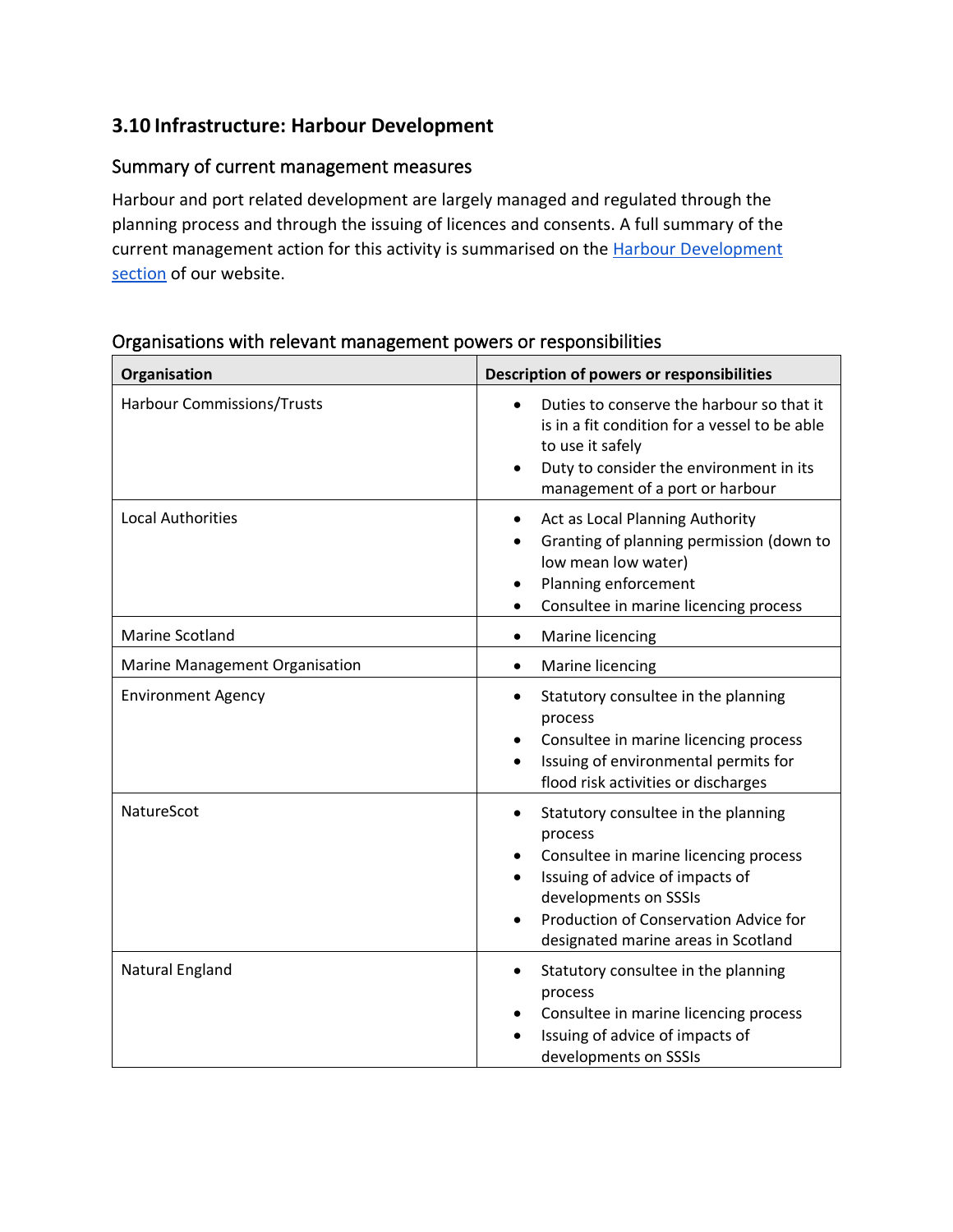| Organisation | Description of powers or responsibilities                                                                  |
|--------------|------------------------------------------------------------------------------------------------------------|
|              | <b>Production of Conservation Advice</b><br>$\bullet$<br>packages for marine protected areas in<br>England |

### Proposed and Highlighted Actions

No additional management measures are proposed beyond the current statutory regulation of this activity.

### What the Management Measures aim to address

The current management of this activity aims to ensure that:

- Harbour development is undertaken with the necessary environmental permissions and licences in place
- The features of marine protected areas are protected or enhanced.

### Remaining issues and knowledge gaps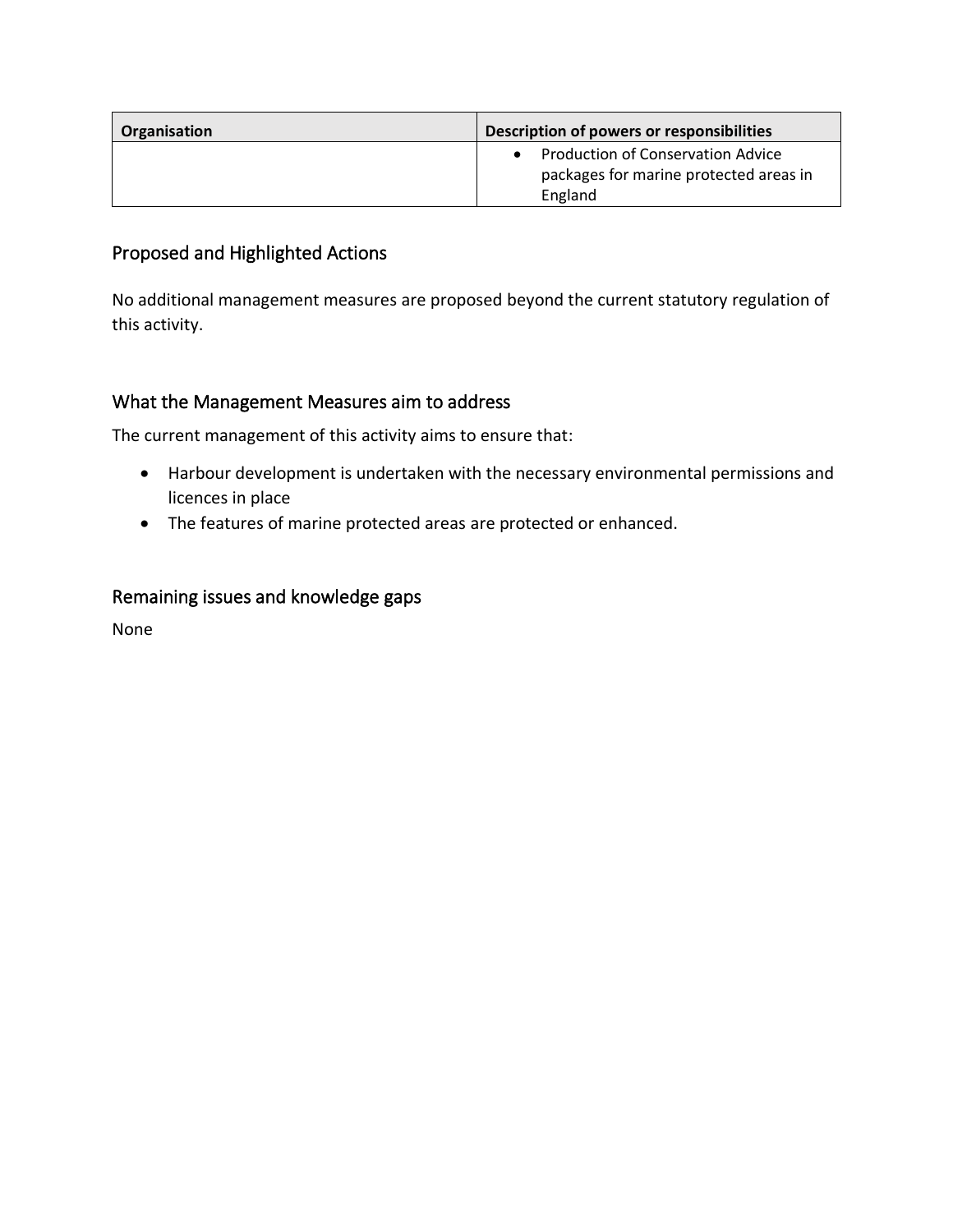### **3.11 Infrastructure: Navigational Aids**

### Summary of current management measures

The General Lighthouse Authority (the Northern Lighthouse Board in Scotland and Trinity House in England) has primary responsibility under the Merchant Shipping Act 1995 for maintenance of General Aids to Navigation. Local Lighthouse Authorities (generally ports or harbours) have responsibility for installing and maintaining Local Aids to Navigation. Marine aids to navigation are exempt from marine licensing requirements. A full summary of the current management tools and current management action for this activity is summarised on the [Navigational Aids](http://www.xbordercurrents.co.uk/mpa-toolkit/mpas-in-our-area/navigation-aids/)  [section](http://www.xbordercurrents.co.uk/mpa-toolkit/mpas-in-our-area/navigation-aids/) of our website.

| Organisation                        | Description of powers and responsibilities                                                                                                                                                                     |
|-------------------------------------|----------------------------------------------------------------------------------------------------------------------------------------------------------------------------------------------------------------|
| Northern Lighthouse Board           | Role of General Lighthouse Authority<br>(Scotland)<br>Superintendence of all lighthouses, buoys<br>and beacons (Scotland)<br>Maintenance of General Aids to<br>Navigation                                      |
| <b>Trinity House</b>                | Role of General Lighthouse Authority<br>$\bullet$<br>(England)<br>Superintendence of all lighthouses, buoys<br>$\bullet$<br>and beacons (England)<br>Maintenance of General Aids to<br>$\bullet$<br>Navigation |
| <b>Harbour and Port Authorities</b> | Act as Local Lighthouse Authority<br>٠<br>Maintenance of Local Aids to Navigation                                                                                                                              |
| Natural England                     | Consenting or assenting of activities on<br><b>SSSIs</b>                                                                                                                                                       |
| NatureScot                          | Consenting of activities on SSSIs                                                                                                                                                                              |

#### Organisations with relevant management powers or responsibilities

### Proposed and Highlighted Actions

No additional management measures are proposed for this activity beyond the current regulation.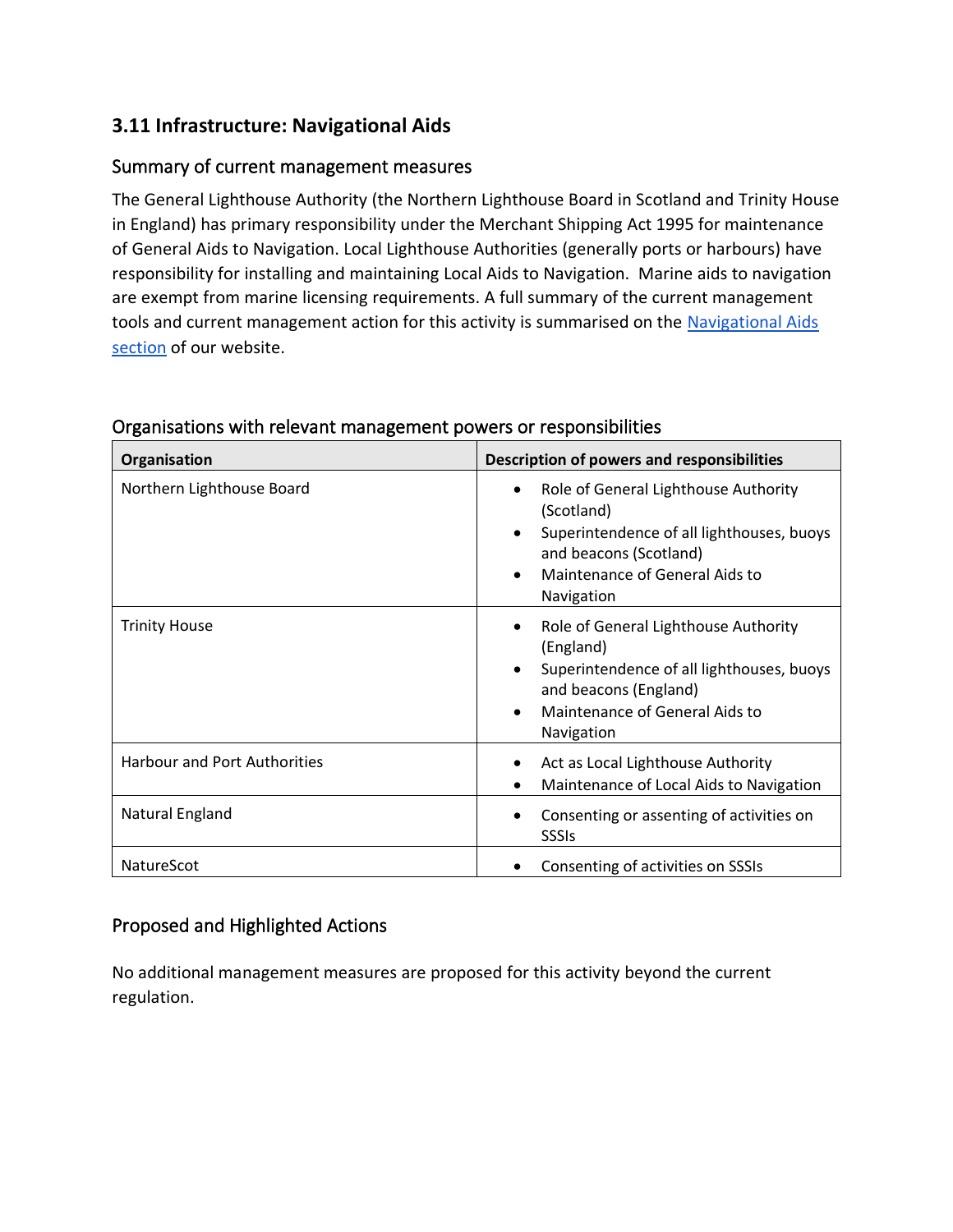### What the Management Measures aim to address

That management of navigational aids takes place in a manner which is sympathetic to the features of marine protected areas.

# Remaining issues and knowledge gaps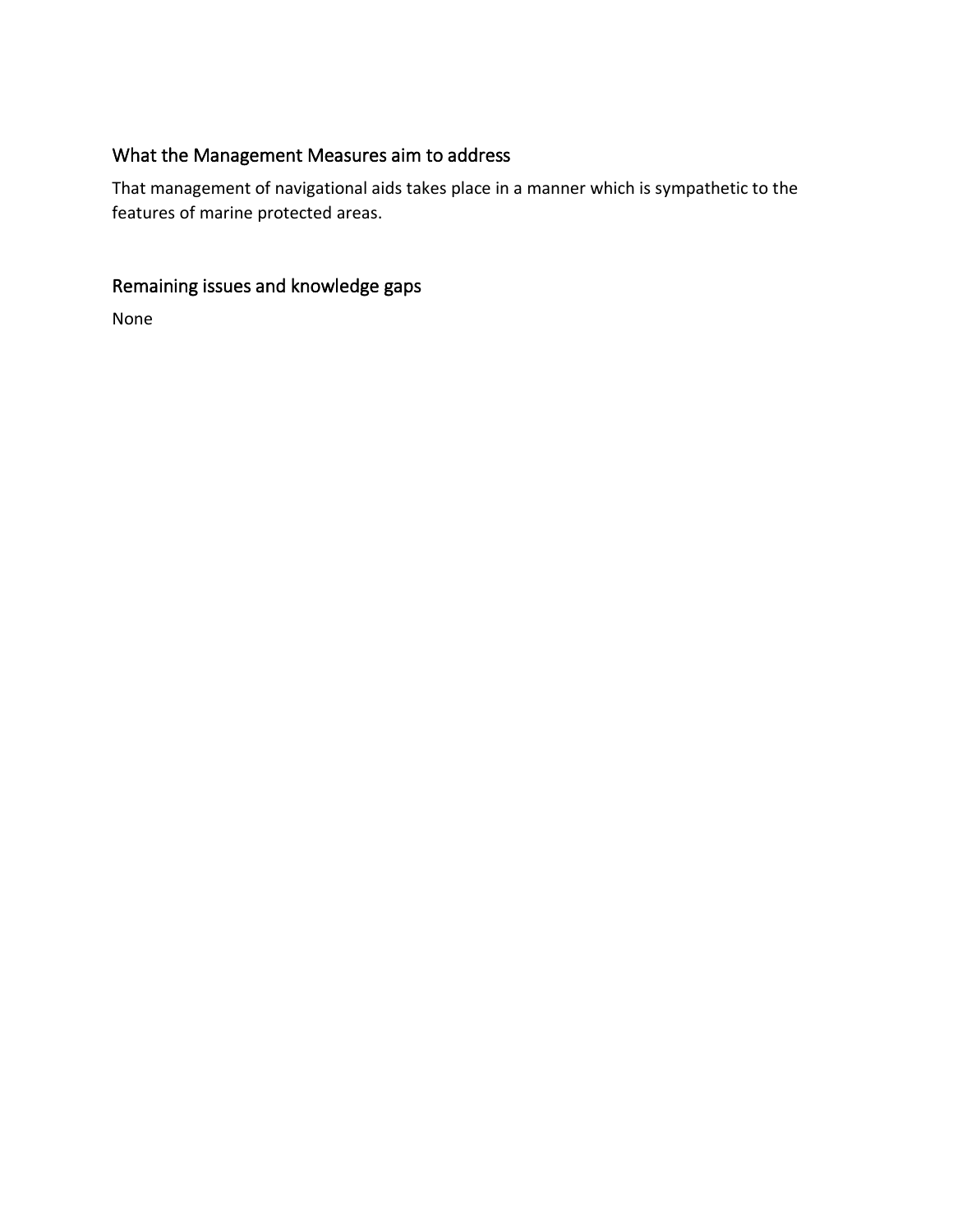### **3.12 Intertidal hand gathering and bait collection**

### Summary of current management measures

The law covering the regulation of intertidal hand-gathering is complex. There is a general Common Law right to collect 'sea fish' from intertidal areas but local byelaws can be used to restrict activity. In practice much hand-gathering goes unregulated. Local Codes of Conduct exist for some species and/or some locations. A full summary of the current management action for this activity is available on [the intertidal hand-gathering section](https://www.xbordercurrents.co.uk/mpa-toolkit/mpas-in-our-area/intertidal-hand-gathering/) of our website.

| Organisation                                                        | Description of powers or responsibilities                                                                         |
|---------------------------------------------------------------------|-------------------------------------------------------------------------------------------------------------------|
| Northumberland Inshore Fisheries &<br><b>Conservation Authority</b> | Byelaw making powers<br>$\bullet$                                                                                 |
| Marine Scotland                                                     | Byelaw making powers<br>$\bullet$                                                                                 |
| Marine Management Organisation                                      | Byelaw making powers<br>$\bullet$                                                                                 |
| Natural England                                                     | Byelaw making powers for National<br>$\bullet$<br>Nature Reserves<br>Consenting of activity on SSSIs<br>$\bullet$ |
| <b>NatureScot</b>                                                   | Consenting of activity on SSSIs<br>$\bullet$                                                                      |
| <b>Local Authorities</b>                                            | Byelaw making powers                                                                                              |
| <b>National Trust</b>                                               | Byelaw making powers<br>$\bullet$                                                                                 |

#### Organisations with relevant management powers or responsibilities

### Proposed and Highlighted Actions

| <b>Management Measure</b>                                                                                                                | Lead<br>Organisation(s)     | <b>Timeframe</b> |
|------------------------------------------------------------------------------------------------------------------------------------------|-----------------------------|------------------|
| Carry out surveys to understand the impacts of periwinkle<br>collection on both in situ populations and communities                      | <b>NIFCA</b>                | Ongoing          |
| Continue to collate evidence through a Call for Information on<br>hand-gathering activities within Northumberland and North<br>Tyneside  | <b>NIFCA</b>                | Ongoing          |
| Carry out annual surveys at Holy Island and Blyth estuary to<br>assess size distribution, density and spatial extent of mussels          | <b>NIFCA</b>                | Ongoing          |
| Continue to record locations of bait digging and hand gathering<br>activity when observed as part of regular NIFCA shore patrols         | <b>NIFCA</b>                | Ongoing          |
| Review current collection activity on intertidal hand-gathering<br>and bait digging and identify any knowledge gaps or research<br>needs | MNP Data,<br>Monitoring and | 2021/22          |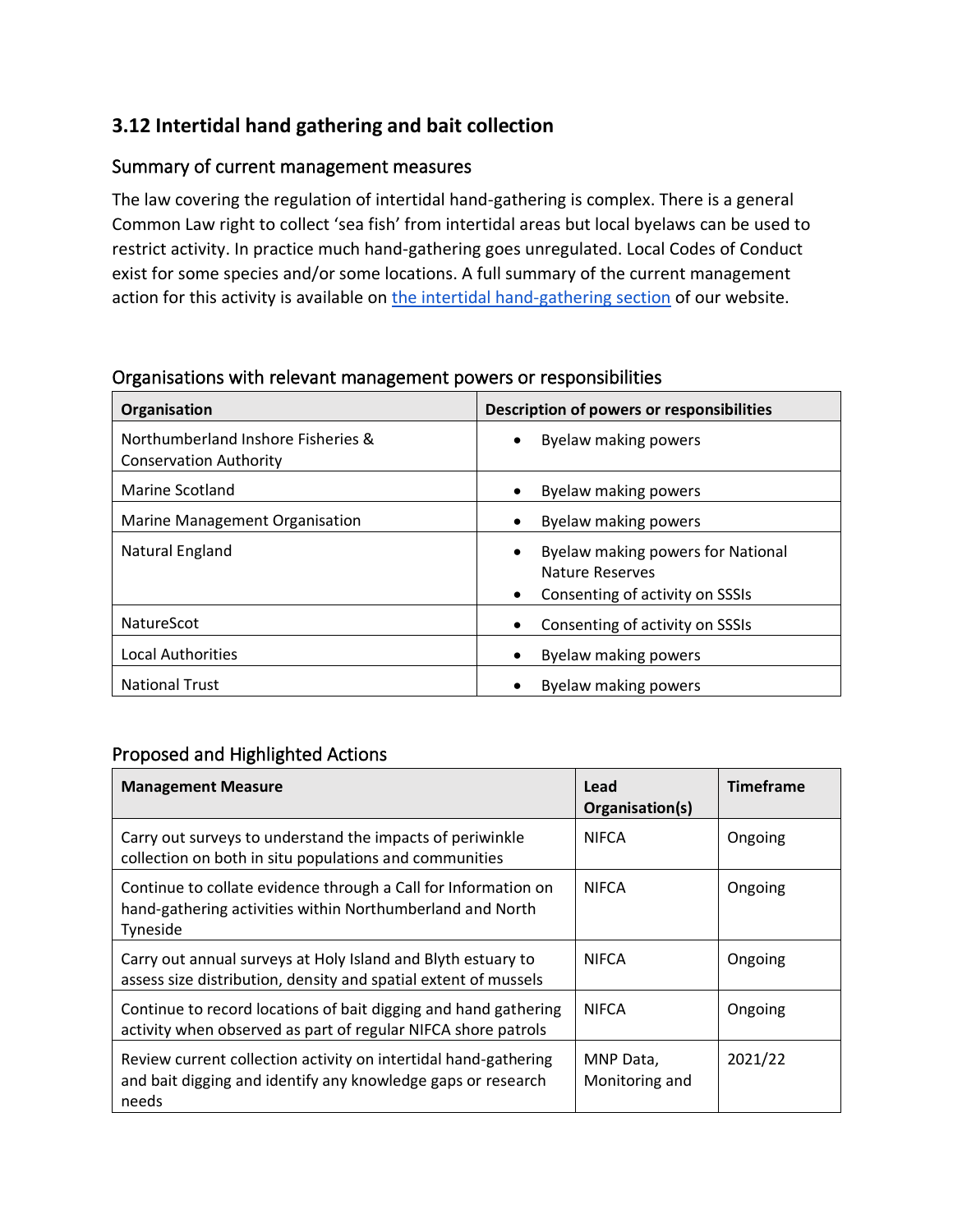| <b>Management Measure</b>                                                                                                                                                                                               | Lead<br>Organisation(s)                                                                                                                                                                          | <b>Timeframe</b> |
|-------------------------------------------------------------------------------------------------------------------------------------------------------------------------------------------------------------------------|--------------------------------------------------------------------------------------------------------------------------------------------------------------------------------------------------|------------------|
|                                                                                                                                                                                                                         | Research sub-<br>group                                                                                                                                                                           |                  |
| Review current measures for intertidal hand-collection and bait<br>digging on the Lindisfarne NNR as part of the current NNR<br>byelaw review                                                                           | Natural England                                                                                                                                                                                  | 2020/21          |
| Use the evidence of periwinkle surveys and call for information<br>on intertidal hand gathering to assess whether additional<br>byelaws are required                                                                    | <b>NIFCA</b>                                                                                                                                                                                     | 2022/23          |
| Continue to exchange intelligence about extent of bait<br>aggregation devices on estuaries, mud and saltmarsh and<br>identify joint action to deal with any unconsented devices in<br>sensitive areas                   | Northumberland<br>Coast AONB,<br>Natural England,<br>Environment<br>Agency, NIFCA,<br>Port and Harbour<br>Authorities,<br>Northumberland<br>Rivers Trust,<br><b>Marine Nature</b><br>Partnership | Ongoing          |
| Incorporate intertidal hand-gathering and bait digging into<br>proposed good practice guide and associated communications<br>activity and use these to promote the NIFCA Periwinkle<br><b>Gathering Code of Conduct</b> | <b>Marine Nature</b><br>Partnership                                                                                                                                                              | 2021/22          |

### What the Management Measures aim to address

The existing and proposed Management Measures seek to:

- Gather evidence on the extent and impacts of this activity and to identify any impacts on marine protected areas
- Address any impacts which may be found
- Seek to increase public understanding of the potential impacts of hand-gathering and to offer guidelines on how impacts can be reduced, e.g., through Codes of Conduct.

### Remaining issues and knowledge gaps

There is a need to understand the extent of use of tyres for crab tiling and impacts of tyres on the local environment, and to understand the extent of commercial collection of periwinkles. At present it is unclear what level of compliance there is with existing Codes of Conduct.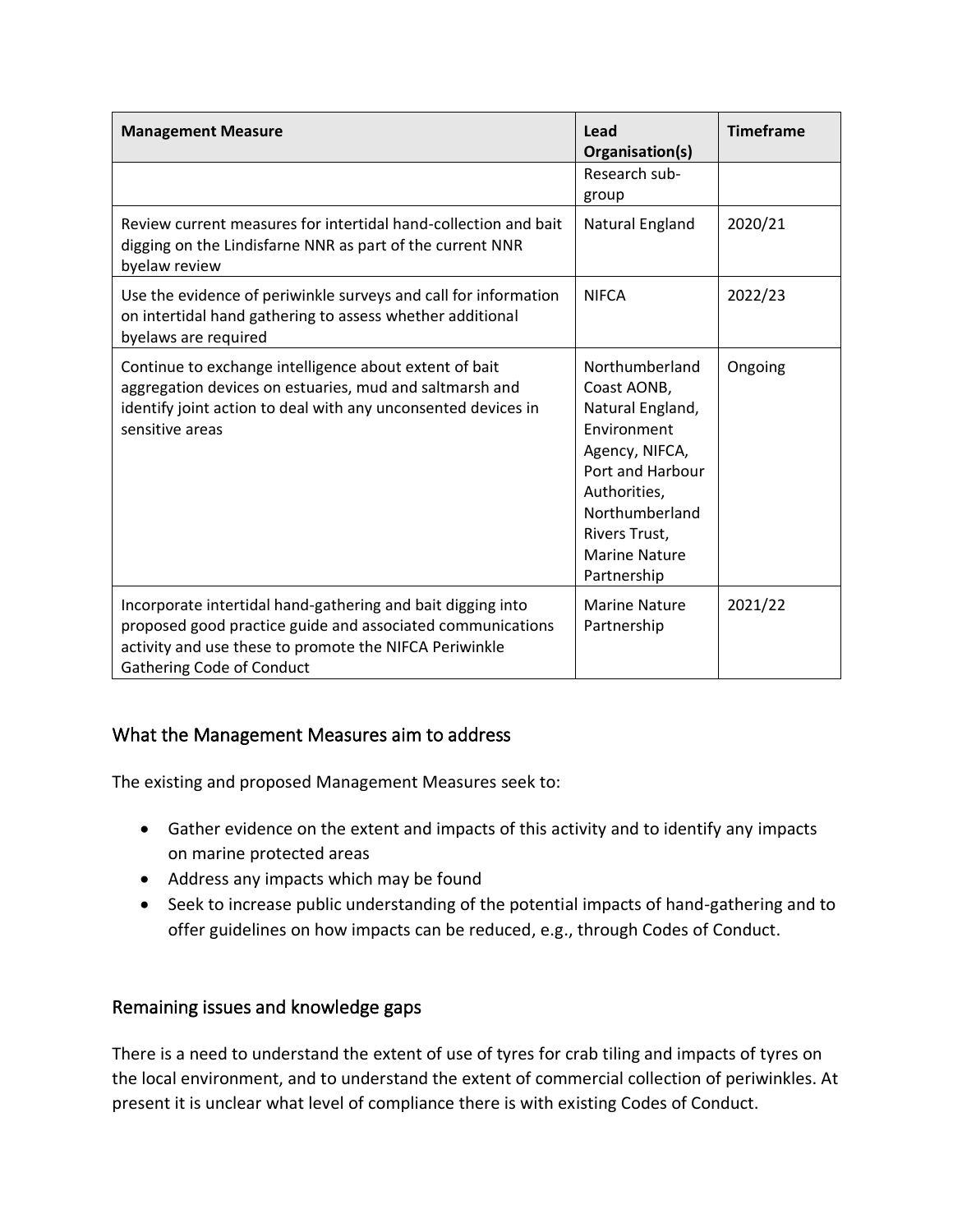### **3.13 Marine Mammal Stranding Response**

### Summary of current management measures

Local authorities have well established response procedures for dealing with strandings of marine mammals stranding procedures and of reports of dead sea mammals. Statutory bodies may be involved in mammal stranding responses by providing the necessary consents or licences for dealing with incidents. All stranded Cetaceans must be reported to the Receiver of Wrecks (part of the Maritime and Coastguard Agency). The Cetacean Strandings Investigation Programme (CSIP)coordinate the investigation of all whales, dolphins and porpoises, marine turtles and basking sharks that strand around the UK coastline. British Divers Marine Life Rescue (BDMLR) operate a phone line which will provide advice and/or send out trained medics to deal with reports of stranded marine mammals. A full summary of the current management action for this activity is given o[n the marine mammal stranding response section](https://www.xbordercurrents.co.uk/mpa-toolkit/mpas-in-our-area/seal-stranding-response/) of our website.

| Organisation                   | Description of powers or responsibilities                                                                                |
|--------------------------------|--------------------------------------------------------------------------------------------------------------------------|
| <b>Local Authorities</b>       | Responsible for the removal and disposal<br>$\bullet$<br>of dead stranded marine animals where<br>they are the landowner |
| <b>NatureScot</b>              | Consenting of activities on SSSIs<br>Wildlife Licencing<br>$\bullet$                                                     |
| Natural England                | Consenting of activities on SSSIs<br>$\bullet$<br>Wildlife Licencing<br>$\bullet$                                        |
| Marine Scotland                | Marine Licencing<br>$\bullet$<br><b>Wildlife Licencing</b><br>$\bullet$                                                  |
| Marine Management Organisation | Marine Licencing<br>٠<br><b>Wildlife Licencing</b><br>٠                                                                  |
| Maritime and Coastguard Agency | Host the Receiver of Wrecks<br>$\bullet$                                                                                 |

#### Organisations with relevant management powers or responsibilities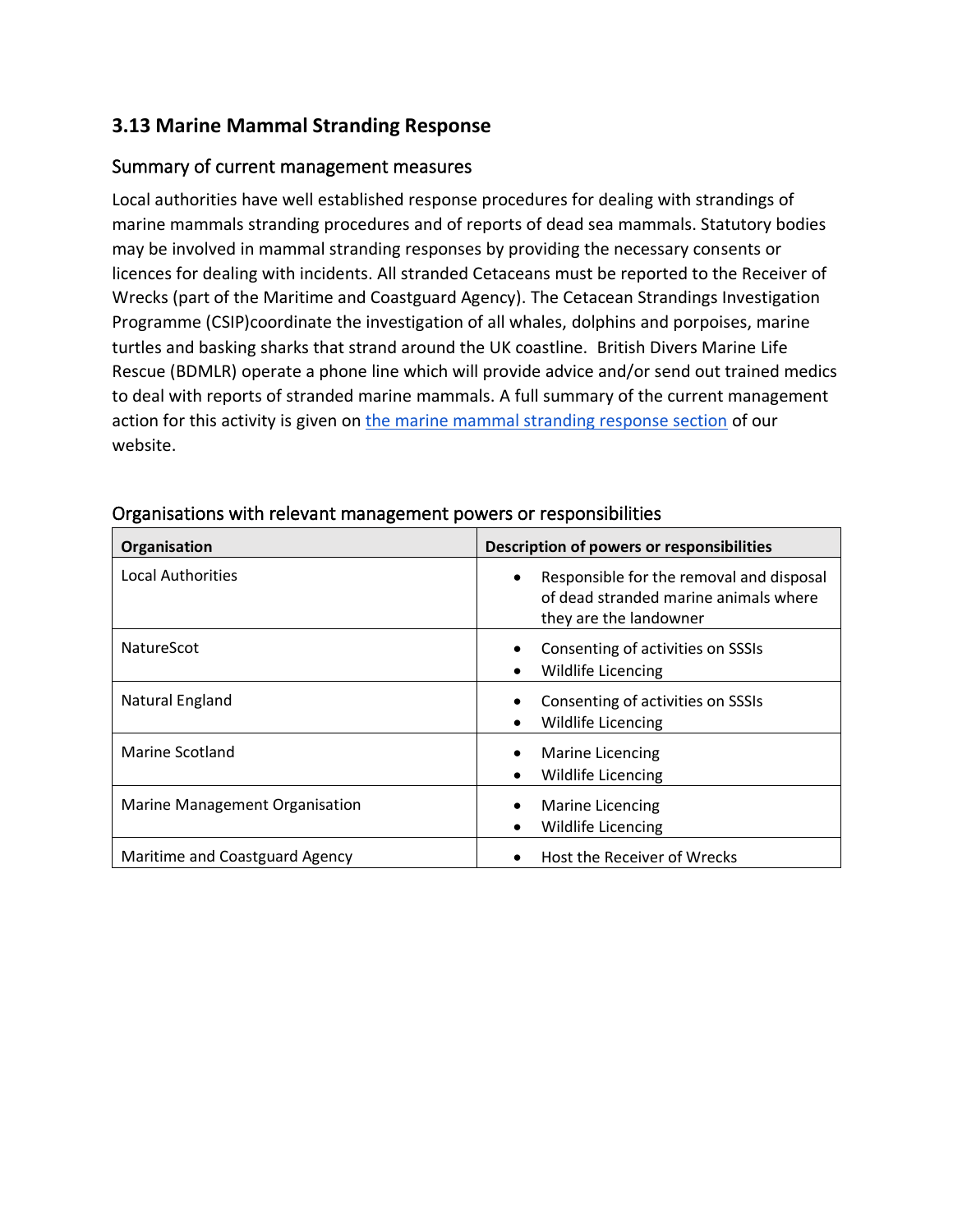### Proposed and Highlighted Actions

| <b>Management Measure</b>                                                                                                                                               | <b>Lead Organisation(s)</b>                                                                                                                                                                                               | <b>Timeframe</b> |
|-------------------------------------------------------------------------------------------------------------------------------------------------------------------------|---------------------------------------------------------------------------------------------------------------------------------------------------------------------------------------------------------------------------|------------------|
| Review marine mammal stranding protocols annually to<br>ensure that contacts and procedures are kept up to<br>date                                                      | <b>Scottish Borders Council</b>                                                                                                                                                                                           | Annually         |
|                                                                                                                                                                         | Northumberland County<br>Council                                                                                                                                                                                          |                  |
|                                                                                                                                                                         | North Tyneside Council                                                                                                                                                                                                    |                  |
| Produce communications materials and public<br>messaging about marine mammal strandings and seal<br>hauling behaviour                                                   | <b>Marine Nature</b><br>Partnership                                                                                                                                                                                       | 2021             |
| Raise public awareness of marine life - especially the<br>behaviour of pups hauling out along the coast to ensure<br>pups are left alone and not mistaken as 'stranded' | National Trust for<br>Scotland, National Trust,<br><b>Berwickshire Marine</b><br>Reserve, Northumberland<br>Coast AONB,<br>Northumberland Wildlife<br>Trust, Natural England,<br>NatureScot, Marine<br>Nature Partnership | Ongoing          |

### What these Management Measures address

The existing and proposed measures address:

- The need to maintain up-to-date marine mammal stranding protocols and to provide information to the public about how they can report stranded or dead marine mammals.
- Raise public awareness about seal hauling behaviour as lone pups are often mistaken as stranded
- Raise awareness about the legal protection of seal haul-out sites in Scotland

### Remaining issues and knowledge gaps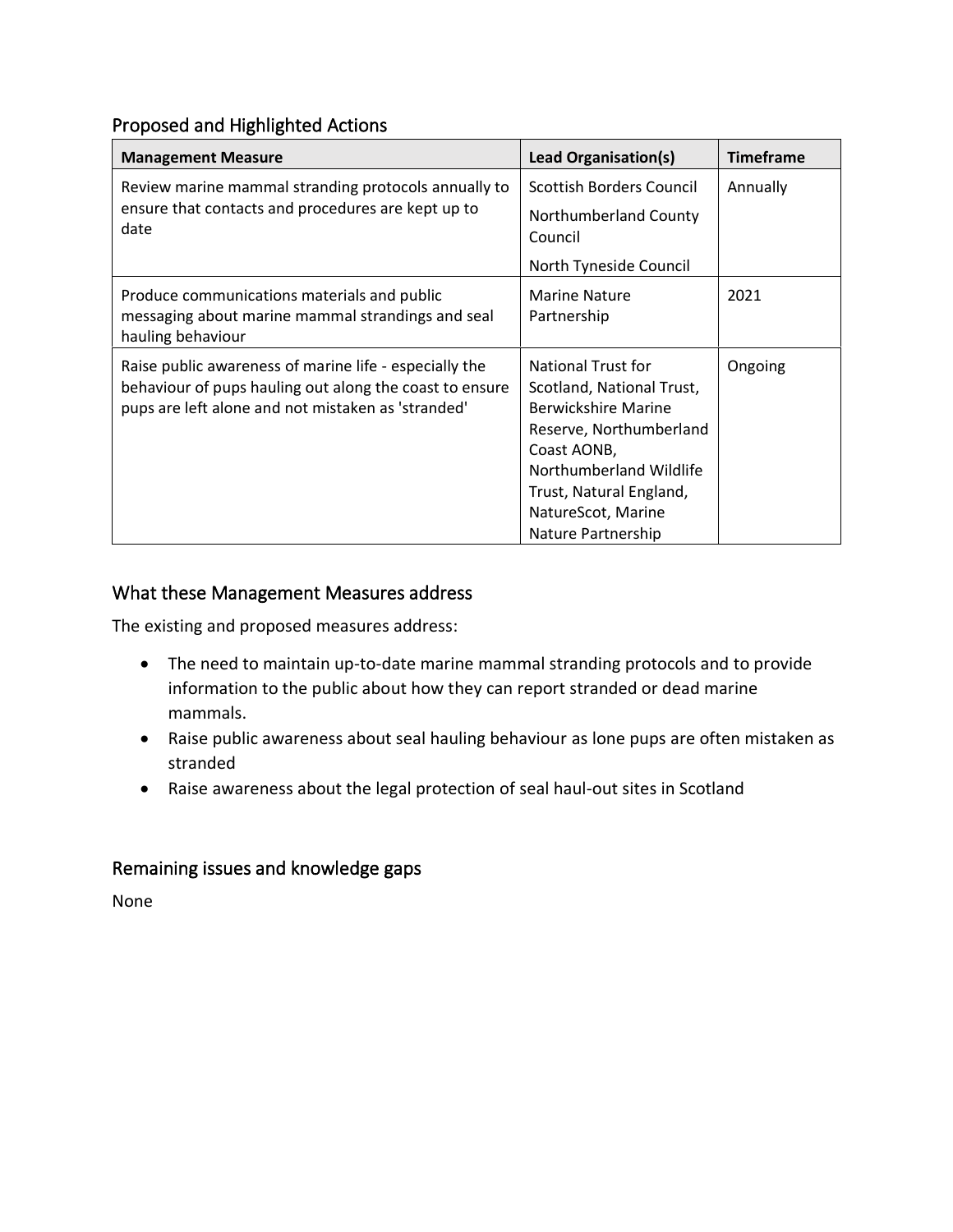### **3.14 Military: Low Flying Military Aircraft**

### Summary of current management measures

All UK SACs and SPAs feature in Naval Command HQ (NCHQ) guidance for naval activities, which is endorsed by UK statutory nature conservation bodies. Low flying exclusion zones are maintained around the Farne Islands and Lindisfarne. A full summary of the management action for this activity can be found on the [low flying military aircraft section](https://www.xbordercurrents.co.uk/mpa-toolkit/mpas-in-our-area/low-flying-military-aircraft/) of our website.

### Organisations with relevant management powers or responsibilities

| Organisation                  | Description of powers or responsibilities                                      |
|-------------------------------|--------------------------------------------------------------------------------|
| Ministry of Defence           | Responsible for UK defence matters                                             |
| NatureScot<br>Natural England | Statutory nature conservation bodies advising on<br>impacts on protected sites |

### Proposed and Highlighted Actions

No additional management measures are proposed for this activity.

### What the Management Measures aim to address

The management measures currently in place maintain flight exclusion zones around the important bird colonies at the Farne Islands and Lindisfarne.

### Remaining issues and knowledge gaps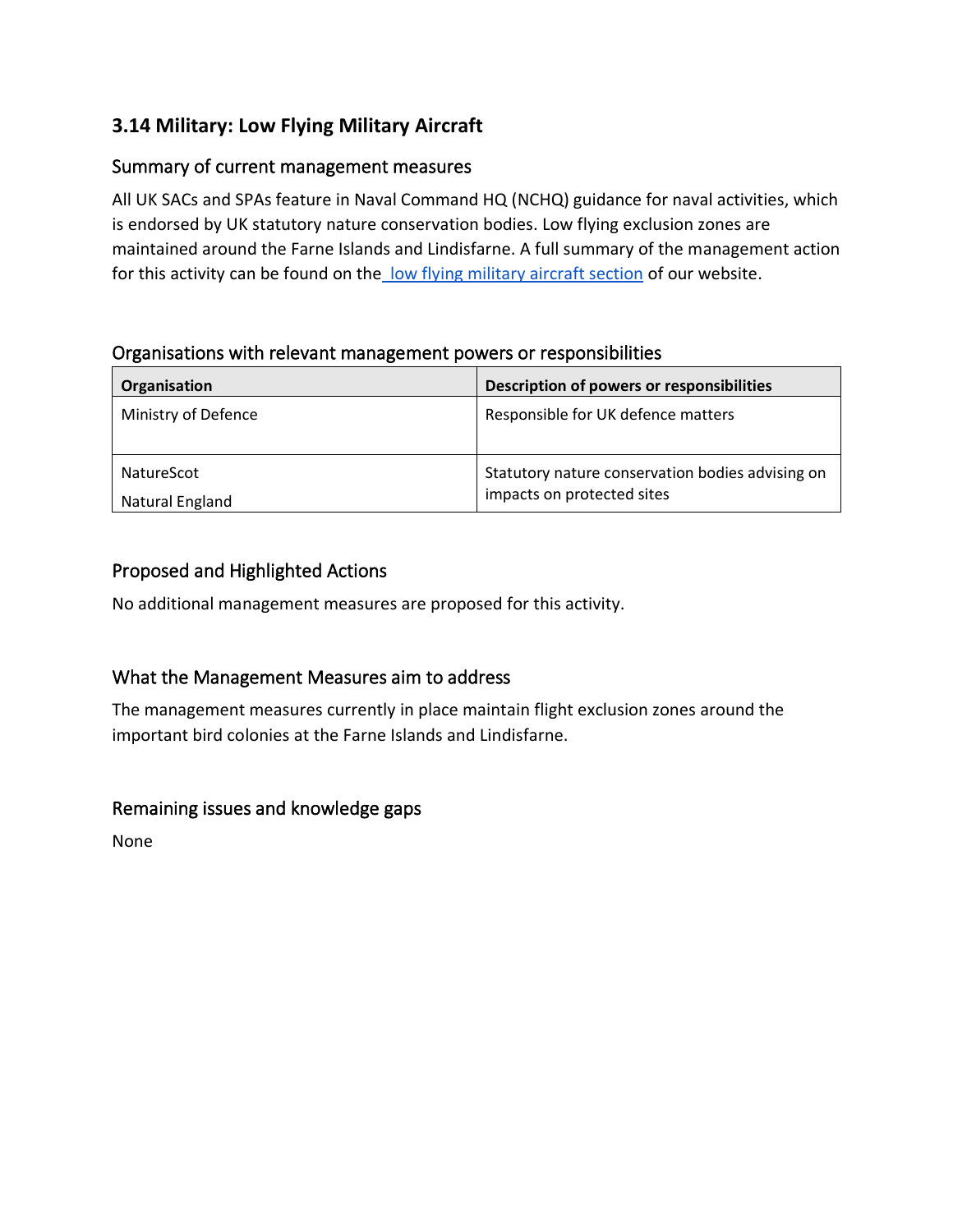### **3.15 Military: Ordnance disposal**

### Summary of current management measures

Ordnance disposal work is limited to Goswick Sands in north Northumberland. There is no specific legal framework for carrying out ordinance disposal and work is undertaken under the Ministry of Defence operating procedures and environmental guidelines. Communication is maintained with Natural England and other statutory nature conservation bodies to ensure guidance for ordnance disposal procedures cause minimal environmental damage to SAC and SPA features. A full summary of the current management action for this activity is available on [the ordnance disposal section](https://www.xbordercurrents.co.uk/mpa-toolkit/mpas-in-our-area/ordnance-disposal/) of our website.

#### Organisations with relevant management powers or responsibilities

| Organisation        | Description of powers or responsibilities                                                |
|---------------------|------------------------------------------------------------------------------------------|
| Ministry of Defence | Responsible for UK defence matters                                                       |
| Natural England     | Statutory nature conservation body for England<br>advising on impacts on protected sites |

### Proposed and Highlighted Actions

No additional measures are proposed for this activity.

#### What the Management Measures aim to address

These measures aim to ensure that ordnance disposal operations at Goswick Sands take place in a manner which minimises potential environmental impacts.

#### Remaining issues and knowledge gaps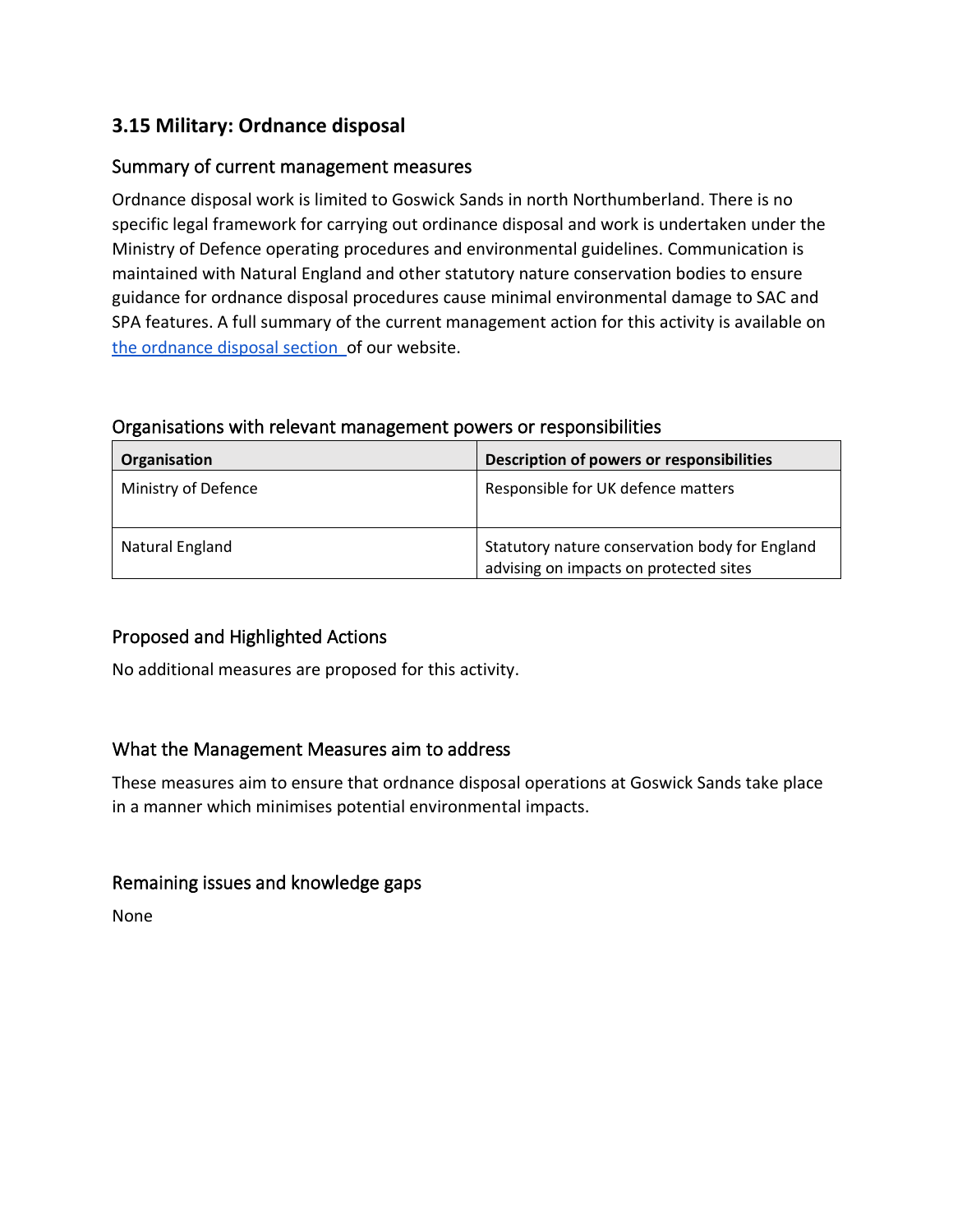### **3.15 Pollution Control: Beach cleaning, plastic pollution and marine litter**

### Summary of current management measures

Local Authorities undertake beach cleaning on land that is under their management. The frequency of cleaning is often seasonal. Beach cleaning operations may need consent from the Statutory Nature Conservation Body if carried out on a SSSI. A Marine Licence may be required to remove large debris from the intertidal zone. Regular beach cleans and beach litter surveys are undertaken by a range of individual and organisations. Disposal of plastics from ships is regulated under international agreement. A full summary of the current management action for this activity is available on the beach cleaning, plastic pollution and marine litter section of our website.

| Organisation                       | <b>Description of powers or responsibilities</b>                                                                                           |
|------------------------------------|--------------------------------------------------------------------------------------------------------------------------------------------|
| <b>Local Authorities</b>           | Statutory duty to keep land clear of<br>$\bullet$<br>litter and refuge                                                                     |
| Marine Scotland                    | Issuing of marine licences                                                                                                                 |
| Marine Management Organisation     | Issuing of marine licences<br>٠                                                                                                            |
| Natural England                    | Consenting of activity on SSSIs<br>$\bullet$                                                                                               |
| NatureScot                         | Consenting of activity on SSSIs<br>$\bullet$                                                                                               |
| Maritime & Coastguard Agency (MCA) | <b>Enforcement of The Merchant Shipping</b><br>$\bullet$<br>(Prevention of Pollution by Sewage and<br>Garbage from Ships) Regulations 2008 |

#### Organisations with management powers which may be relevant for this activity:

### Proposed and Highlighted Actions:

| <b>Management Measure</b>                                                                                                                                            | <b>Lead Organisation(s)</b>                                                    | <b>Timeframe</b> |
|----------------------------------------------------------------------------------------------------------------------------------------------------------------------|--------------------------------------------------------------------------------|------------------|
| Avoid mechanical beach cleaning on beaches within the<br>Berwickshire and North Northumberland Coast SAC                                                             | <b>Scottish Borders</b><br>Council,<br>Northumberland<br><b>County Council</b> | Ongoing          |
| Use social media and other communication tools to raise<br>awareness about the impacts of plastic pollution and<br>litter in the marine environment. This to include | <b>Marine Nature</b><br>Partnership,<br>Northumberand Coast                    | Ongoing          |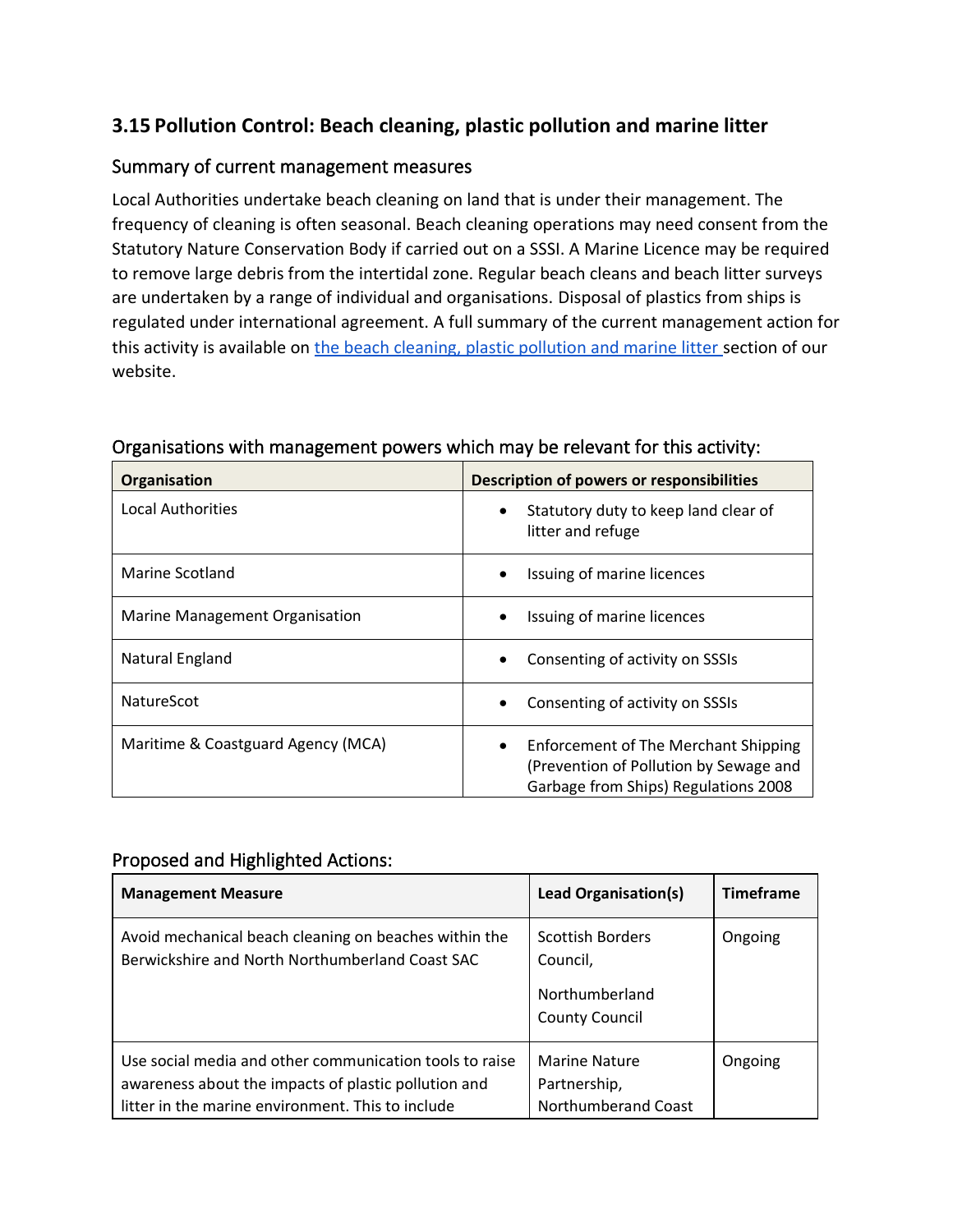| <b>Management Measure</b>                                                                                                                                                                                     | <b>Lead Organisation(s)</b>                                                      | <b>Timeframe</b> |
|---------------------------------------------------------------------------------------------------------------------------------------------------------------------------------------------------------------|----------------------------------------------------------------------------------|------------------|
| messaging about how plastics in river catchments and<br>urban areas can find their way to the sea and details of<br>Citizen Science projects that can help provide data on the<br>extent of plastic pollution | AONB, Northumberland<br>Wildlife Trust,<br><b>Berwickshire Marine</b><br>Reserve |                  |
| Raise awareness of the impacts of marine litter among<br>anglers and other users of the Berwickshire Marine<br>Reserve. Promoting good practice and carrying out beach<br>cleans and underwater litter picks  | <b>Berwickshire Marine</b><br>Reserve                                            | Ongoing          |
| Use the available results of beach litter litters to identify<br>any localised littering issues                                                                                                               | <b>Marine Nature</b><br>Partnership                                              | Ongoing          |
| Continue to promote the Anglers National Line Recycling<br>Scheme within Northumberland                                                                                                                       | <b>NIFCA</b>                                                                     | Ongoing          |
| Maintain the Fishing for Litter initiative in Scotland and<br>promote to local fishermen                                                                                                                      | <b>Eyemouth Harbour</b><br>Trust, Scottish Borders<br>Council                    | Ongoing          |
| Raise awareness of the impacts of placing inappropriate<br>items into the sewerage system                                                                                                                     | Scottish Water,<br>Northumbrian Water                                            | Ongoing          |

### What the Management Measures aim to address:

The current and proposed measures for this activity aim to ensure:

- That beach cleaning operations take place in a way that minimises impacts on wildlife
- That people are made aware of the issue of plastic pollution and littering and how their own behaviour can influence this
- That data on the extent of litter and plastic pollution on our coast and sea is used to identify and address any local issues

### Remaining issues and knowledge gaps:

No equivalent of the Fishing for Litter scheme exists in the English section of the Bewickshire and Northumberland coast.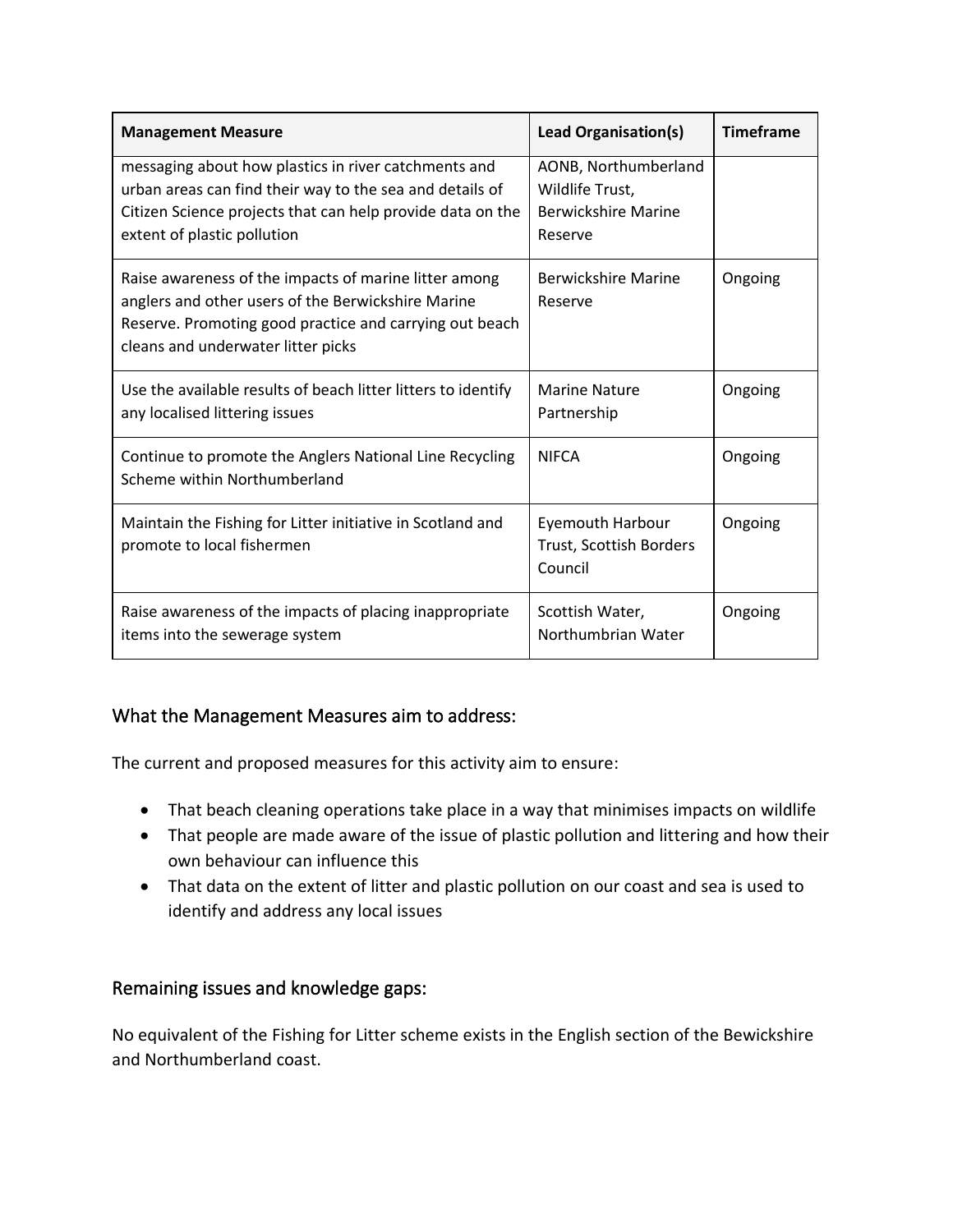### **3.16 Pollution Control: Diffuse Pollution**

### Summary of current management measures

Diffuse pollution is managed largely through the River Basin Management Planning process, the work of catchment partnerships, and through agricultural regulations and advice to reduce nutrient run-off. Specific monitoring and investigations are carried out by the Environment Agency into the causes of nutrient enrichment of the mudflats at Budle Bay and Holy Island. A full summary of the current management action is given on [the diffuse pollution section](https://www.xbordercurrents.co.uk/mpa-toolkit/mpas-in-our-area/diffuse-pollution/) of our website.

| Organisation                                  | Description of power or responsibility                                                                                                                                 |
|-----------------------------------------------|------------------------------------------------------------------------------------------------------------------------------------------------------------------------|
| Scottish Environment Protection Agency (SEPA) | River Basin Management planning<br>$\bullet$<br><b>Enforcement of The Diffuse Pollution</b><br>$\bullet$<br><b>General Binding Rules</b>                               |
| <b>Environment Agency</b>                     | River Basin Management planning<br>$\bullet$<br>Enforcement of the Reduction and<br>$\bullet$<br>Prevention of Agricultural Diffuse<br>Pollution (England) Regulations |

#### Organisations with relevant management powers or responsibilities

#### Proposed and Highlighted Actions

| <b>Management Measure</b>                                                                                                                                                                                       | <b>Lead Organisation(s)</b>                                          | <b>Timeframe</b> |
|-----------------------------------------------------------------------------------------------------------------------------------------------------------------------------------------------------------------|----------------------------------------------------------------------|------------------|
| As part of the ongoing review process for River Basin<br>Management Plans, seek to ensure that water quality<br>impacts of diffuse pollution on coastal and transitional<br>waters are recognised and addressed | <b>SEPA</b><br><b>Environment Agency</b>                             | Ongoing          |
| Continue investigations and nutrient monitoring at<br>Budle Bay and Holy Island and to convene the<br>Lindisfarne Water quality Improvement Group                                                               | <b>Environment Agency</b><br>Natural England                         | Ongoing          |
| Publish and implement a Water Quality Improvement<br>Plan for Holy Island and Budle Bay                                                                                                                         | <b>Environment Agency</b>                                            | 2021/22          |
| Investigate possibility of a facilitation fund application to<br>work with farmers to address any issues of agricultural<br>runoff effecting Holy Island and Budle Bay                                          | <b>Environment Agency</b><br>Northumberland<br>Catchment partnership | Ongoing          |
| Develop WADER EU LIFE bid with partners for project to<br>address water quality issues on coastal SPAs and SACs                                                                                                 | Natural England                                                      | 2020/21          |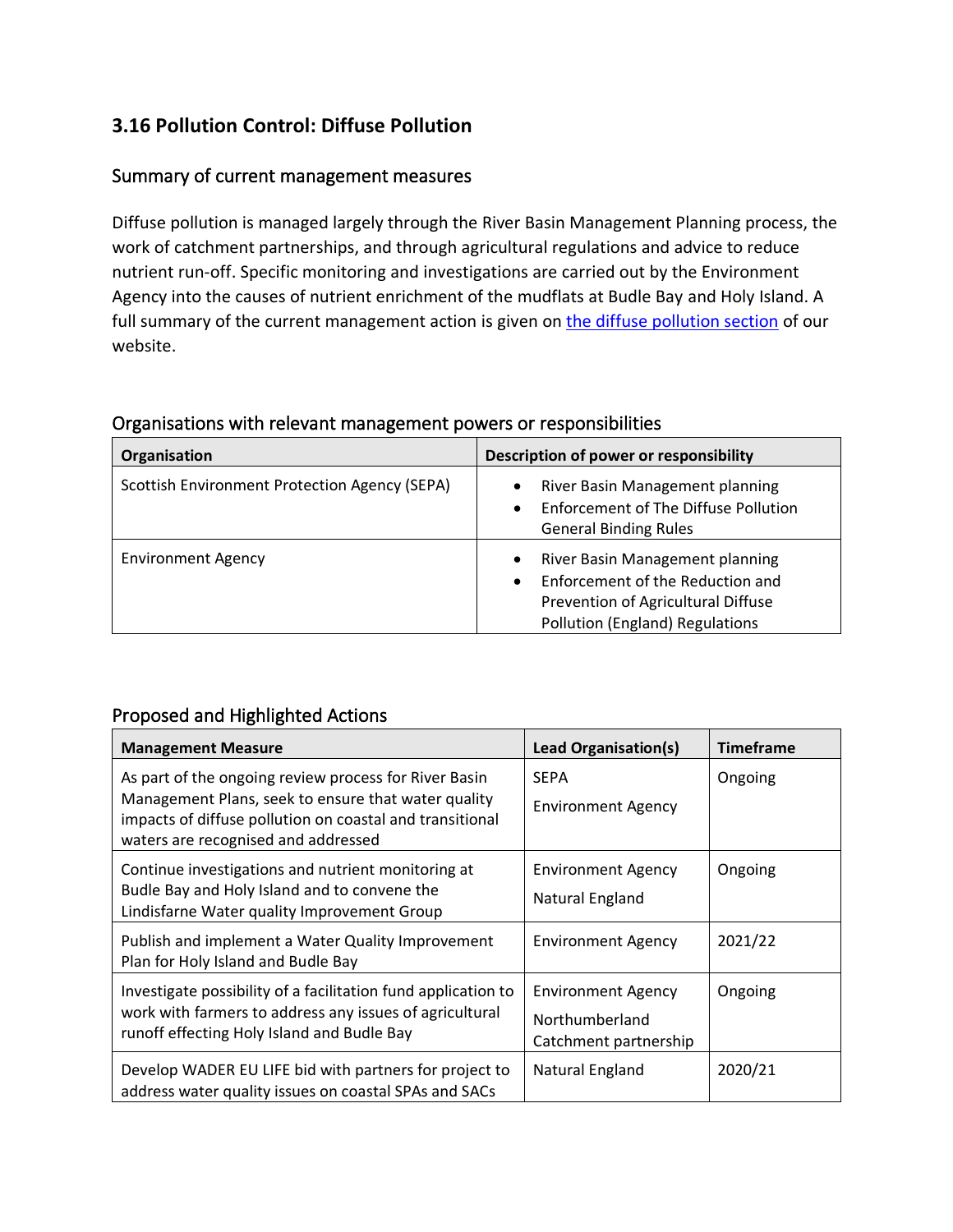| <b>Management Measure</b>                                                                                                                              | <b>Lead Organisation(s)</b>                | <b>Timeframe</b> |
|--------------------------------------------------------------------------------------------------------------------------------------------------------|--------------------------------------------|------------------|
| Ensure that water quality impacts on coastal waters<br>from diffuse pollution are recognised in Catchment<br><b>Management Plans</b>                   | SEPA, EA, Catchment<br>Partnerships        | Ongoing          |
| Review current data collection activity on nutrient<br>enrichment of coastal and transitional waters and<br>identify any gaps in activity or knowledge | MNP Data, Monitoring<br>and Research Group | 2021/22          |

### What the Management Measures aim to address

The current and proposed management measures for this activity aim to:

- Ensure that current regulations on control of agricultural runoff are adhered to and enforced
- That the issue of nutrient enrichment of coastal and transitional waters is recognised in strategic documents such as River Basin Management Plans and Catchment Management Plans
- Ensure that sources of nutrient enrichment affecting the waters of Holy Island and Budle Bay are investigated and actions are undertaken to address any issues identified.

### Remaining issues and knowledge gaps

More work is needed to identify sources of nutrient enrichment in the wider coastal waters outside of Holy Island/Budle Bay and the impacts these are having on marine protected areas.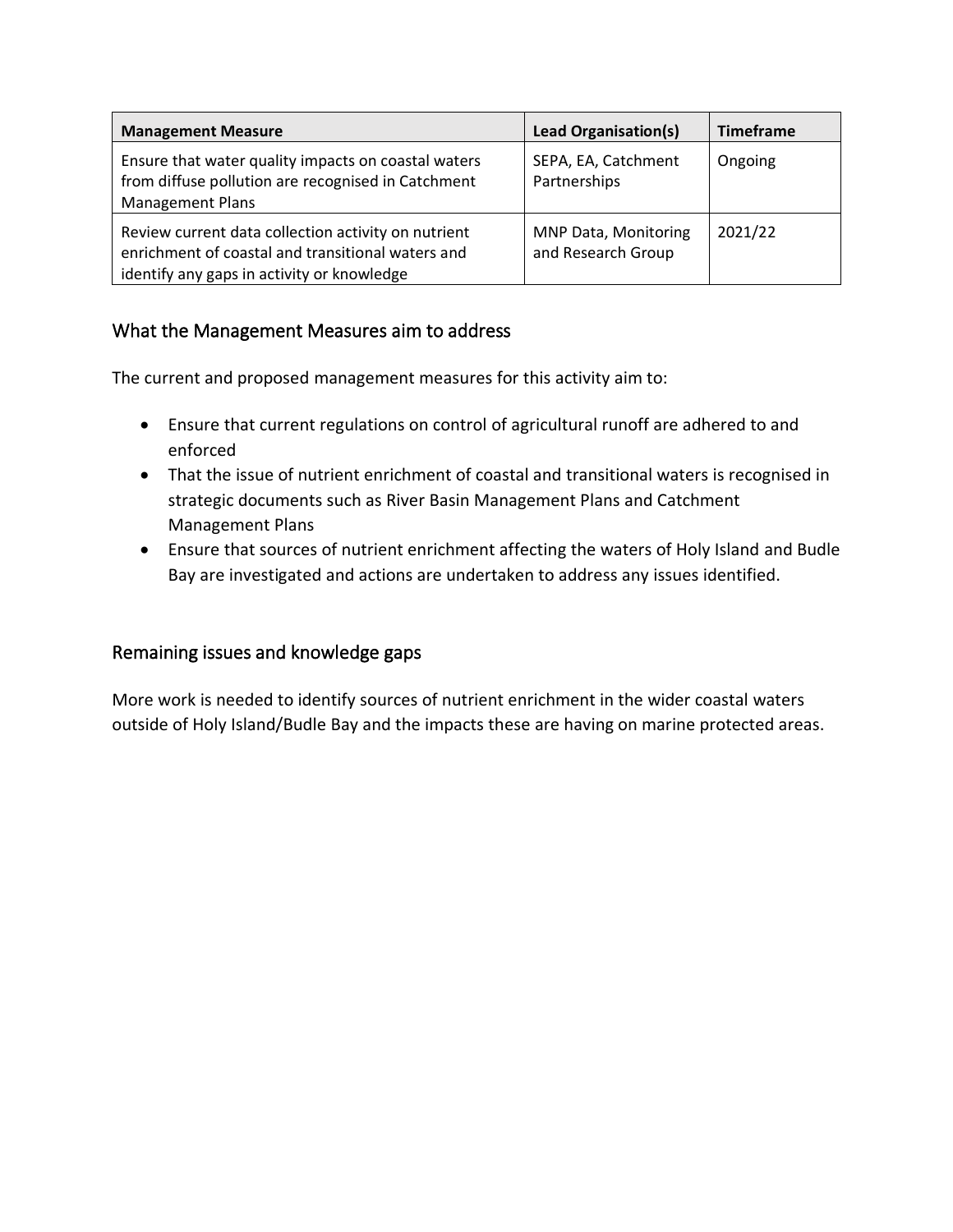### **3.17 Pollution Control: Discharges from Land**

### Summary of current management measures

Discharges from land are regulated by environmental permits, the land-use planning process, and through the River Basin Management Plan system. The Coal Authority has a remediation programme to address water quality issues from underground coal mines. A full summary of the current management tools and current management action for this activity is available on [the discharges from land section](https://www.xbordercurrents.co.uk/mpa-toolkit/mpas-in-our-area/discharges-from-land/) of our website.

| Organisation                                  | Description of power or responsibility                                                                                                                |  |
|-----------------------------------------------|-------------------------------------------------------------------------------------------------------------------------------------------------------|--|
| Scottish Environment Protection Agency (SEPA) | Issuing of Environmental Permits for<br>$\bullet$<br>discharges<br>Enforcement of unconsented discharges<br>$\bullet$<br>River Basin Management Plans |  |
| <b>Environment Agency</b>                     | Issuing of Environmental Permits for<br>discharges<br>Enforcement of unconsented discharges<br>$\bullet$<br>River Basin Management Plans<br>$\bullet$ |  |
| Northumbrian Water<br>Scottish Water          | Issuing of consent to release trade<br>$\bullet$<br>effluent into a sewer                                                                             |  |
| <b>Local Authorities</b>                      | Act as Local Planning Authority<br>Granting of planning permission (down to<br>٠<br>low mean low water)<br>Planning enforcement                       |  |
| The Coal Authority                            | Dealing with water pollution caused by<br>historical coal mining                                                                                      |  |

### Organisations with relevant management powers or responsibilities

### Proposed and Highlighted Actions

| <b>Management Measure</b>                                                                                                                    | <b>Lead Organisation(s)</b>              | <b>Timeframe</b>   |
|----------------------------------------------------------------------------------------------------------------------------------------------|------------------------------------------|--------------------|
| Continue to raise awareness about<br>environmental impacts of misconnections to<br>sewers and drains                                         | Scottish Water<br>Northumbrian Water     | Ongoing            |
| Ensure that issues affecting inshore and<br>transitional waters are fully recognised in River<br><b>Basin Management Plans</b>               | <b>SEPA</b><br><b>Environment Agency</b> | Ongoing            |
| Liaise with partners to identify any concerns or<br>evidence about the impacts of mine water<br>pollution on coastal and transitional waters | Marine Nature Partnership                | 2021/22<br>2022/23 |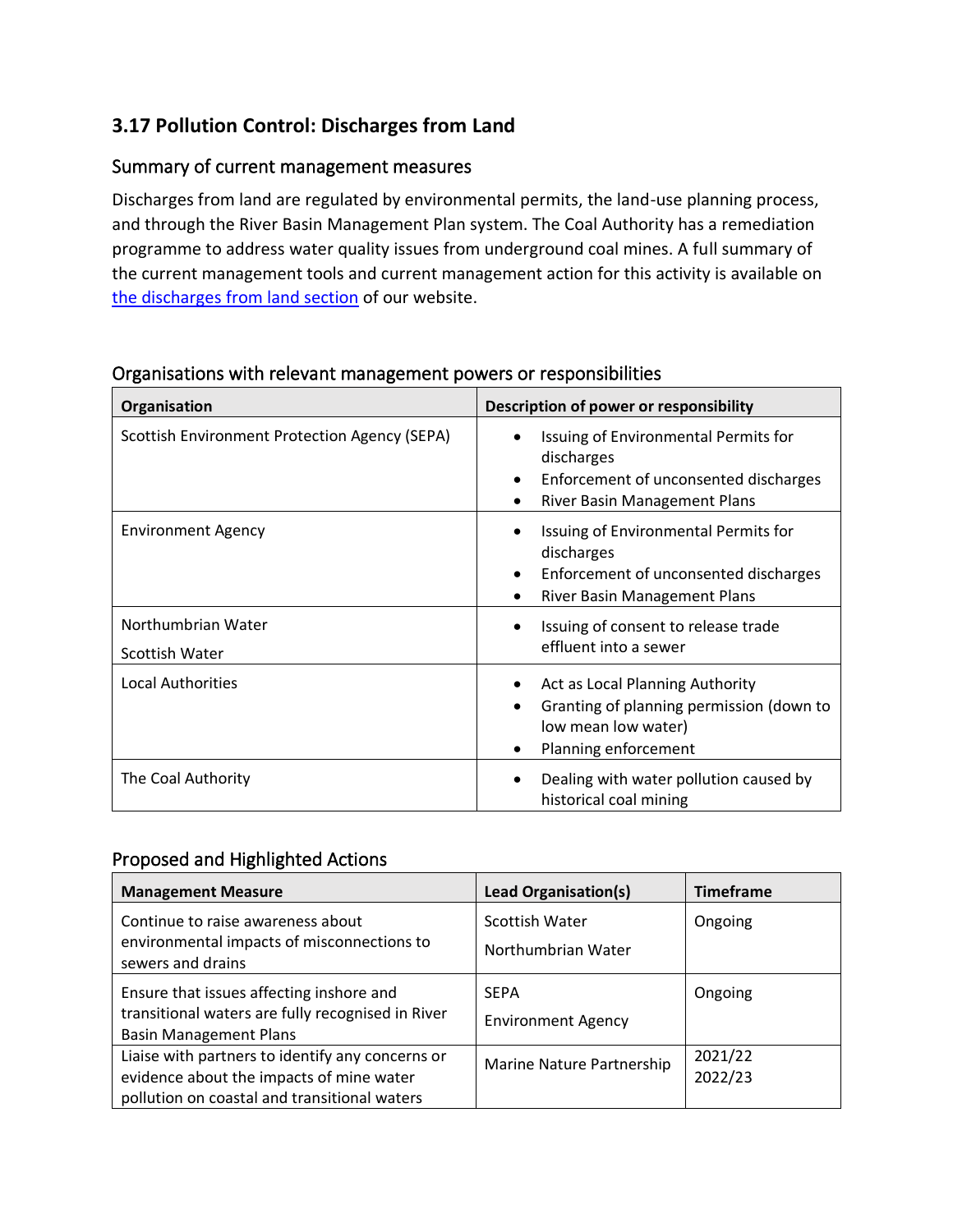| <b>Management Measure</b>                                                                                                                                                         | Lead Organisation(s)      | <b>Timeframe</b>   |
|-----------------------------------------------------------------------------------------------------------------------------------------------------------------------------------|---------------------------|--------------------|
| Liaise with the Coal Authority and Catchment<br>Partnerships to discuss any issues or concerns<br>about the impacts of mine water pollution on<br>coastal and transitional waters | Marine Nature Partnership | 2021/22<br>2022/23 |

### What the Management Measures aim to address

The existing and proposed measures deal with:

- The regulation of point-source discharges and awareness raising about the impacts of misconnections to sewers and drains
- They also begin to address concerns about potential impacts of mine water pollution through evidence gathering and liaison.

### Remaining issues and knowledge gaps

The cumulative impact of coastal developments that don't drain into the sewerage system, including individual septic tanks misconnections, is unknown.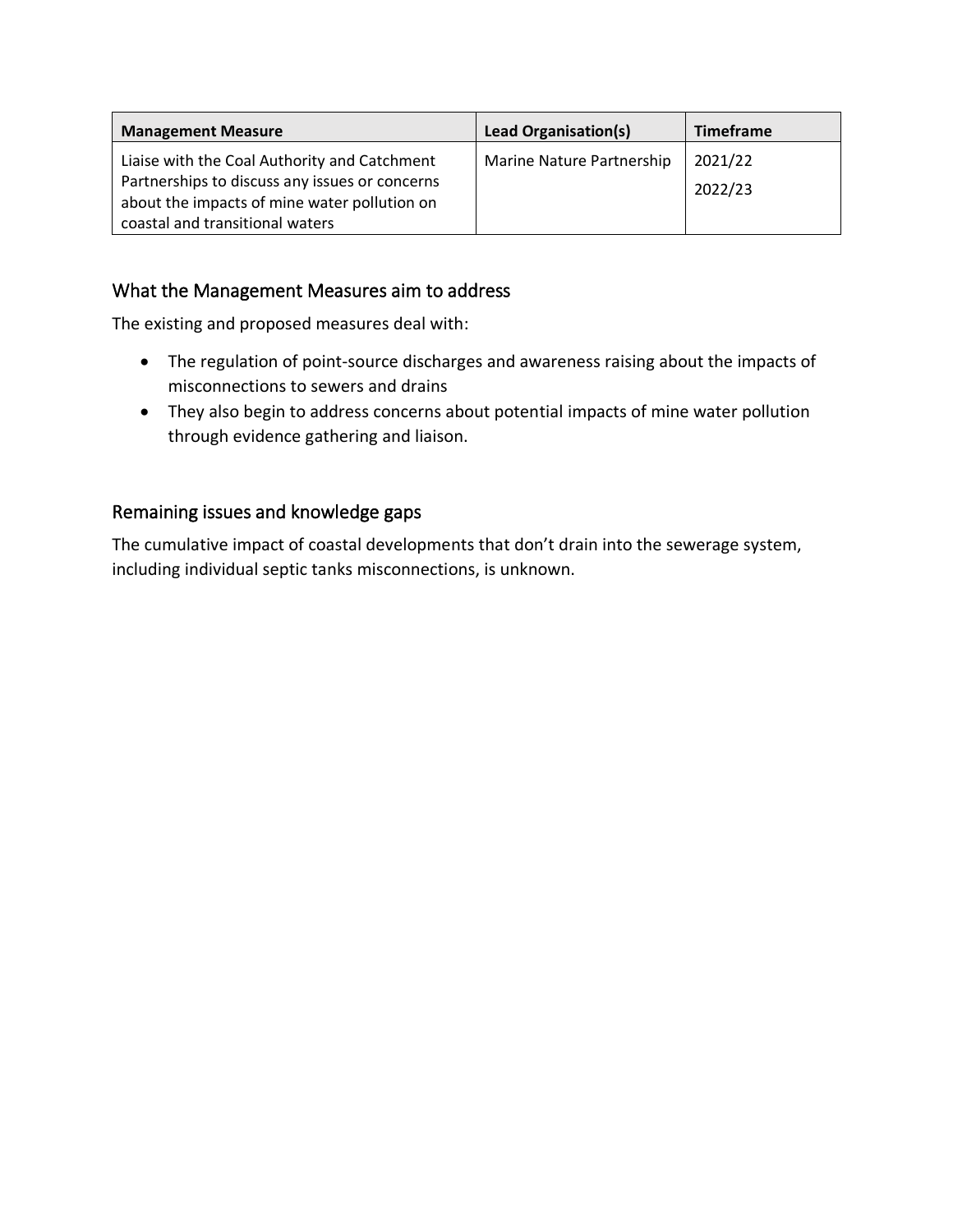### **3.18 Pollution Control: Discharges at Sea**

### Summary of current management measures

Discharges of sewage, garbage or ballast water by vessels at sea are regulated largely from international treaty obligations on the prevention of marine pollution. The MCA produce advice on this and monitor compliance by vessels. Depositing of large items on the seabed requires a Marine Licence. A full summary of the current management action for this activity is available on [the discharges at sea](https://www.xbordercurrents.co.uk/mpa-toolkit/mpas-in-our-area/discharges-at-sea/) section of our website.

#### Organisations with relevant management powers or responsibilities

| Organisation                       | Description of power or responsibility                                                                                                                                                                                 |
|------------------------------------|------------------------------------------------------------------------------------------------------------------------------------------------------------------------------------------------------------------------|
| Maritime & Coastguard Agency (MCA) | <b>Enforcement of The Merchant Shipping</b><br>$\bullet$<br>(Prevention of Pollution by Sewage and<br>Garbage from Ships) Regulations 2008<br>Operation and enforcement of vessel<br>$\bullet$<br>certification system |
| Marine Scotland                    | Issuing of marine licenses for deposits at<br>$\bullet$<br>sea and dumping of waste                                                                                                                                    |
| Marine Management Organisation     | Issuing of marine licenses for deposits at<br>$\bullet$<br>sea and dumping of waste                                                                                                                                    |

#### Proposed and Highlighted Actions

No additional management measures are proposed here beyond the current statutory regulation.

### What the Management Measures aim to address

The current measures are intended to ensure compliance with regulatory requirements for discharges from vessels.

#### Remaining issues and knowledge gaps

It is unclear with how well vessels are complying with Regulations.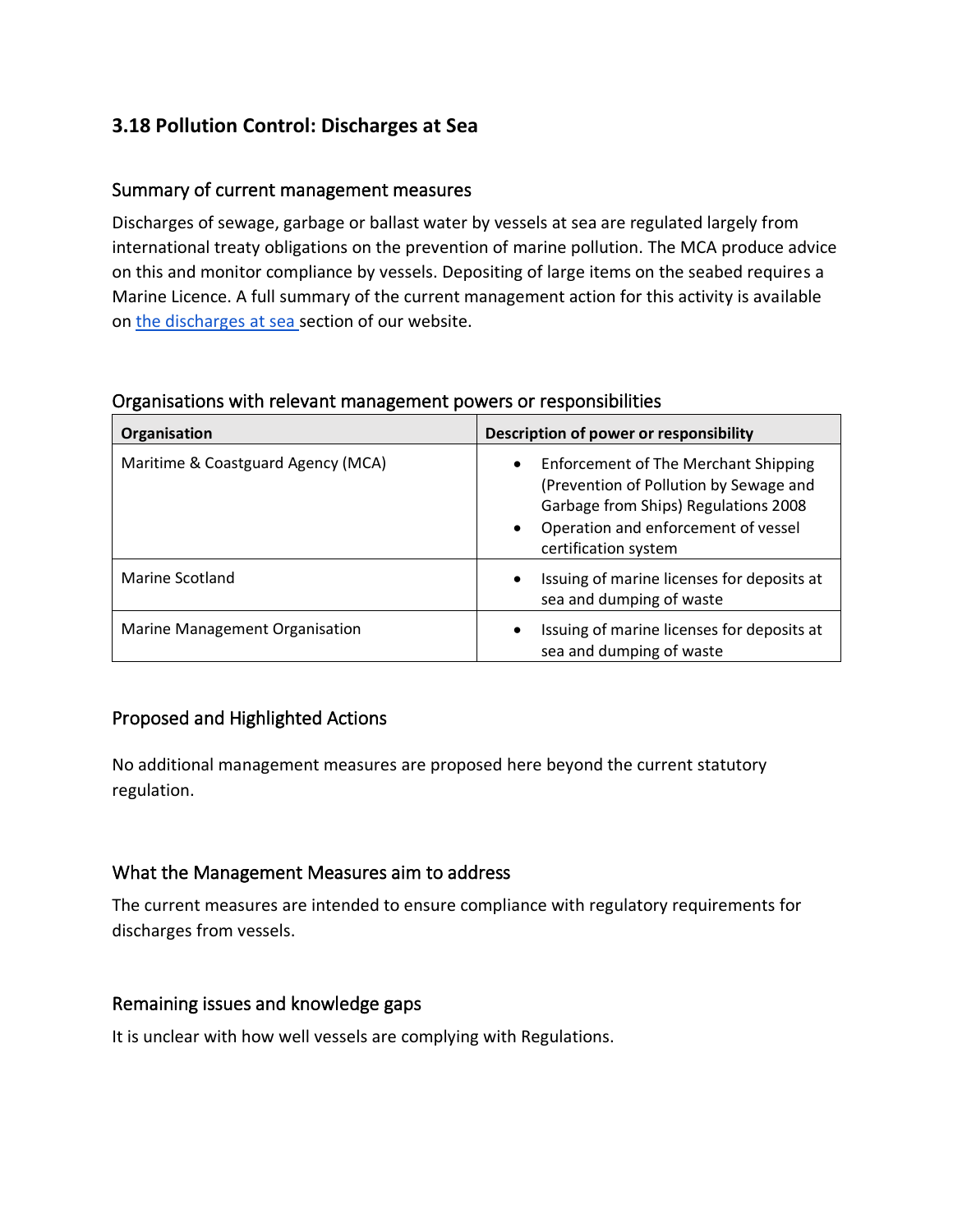### **3.19 Pollution Control: Harbour Waste Management**

### Summary of current management measures

Every harbour authority is required by law to provide waste reception facilities adequate to meet the needs of ships normally using the harbour. Harbour Waste Management Plans are approved by the Maritime and Coastguard Agency. A full summary of the current management action for this activity is given on th[e Harbour Waste management section](https://www.xbordercurrents.co.uk/mpa-toolkit/mpas-in-our-area/harbour-waste-management/) of our website.

#### Organisations with management powers for this activity

| Organisation                        | Description of powers or responsibilities                                                                                          |
|-------------------------------------|------------------------------------------------------------------------------------------------------------------------------------|
| <b>Harbour and Port Authorities</b> | Provision of waste reception facilities<br>$\bullet$<br><b>Production of Harbour Waste</b><br>$\bullet$<br><b>Management Plans</b> |
| Maritime & Coastguard Agency        | Approval of Harbour Waste Management<br>Plans                                                                                      |

### Proposed and Highlighted Actions

No additional management measures are proposed beyond the current statutory regulation.

### What the Management Measures aim to address

The current management of this activity aims to ensure that harbours can provide appropriate waste disposal and recycling facilities for their users.

### Remaining issues and knowledge gaps

Smaller harbours are not large enough to require waste management plans. Not all harbours are able to supply recycling facilities.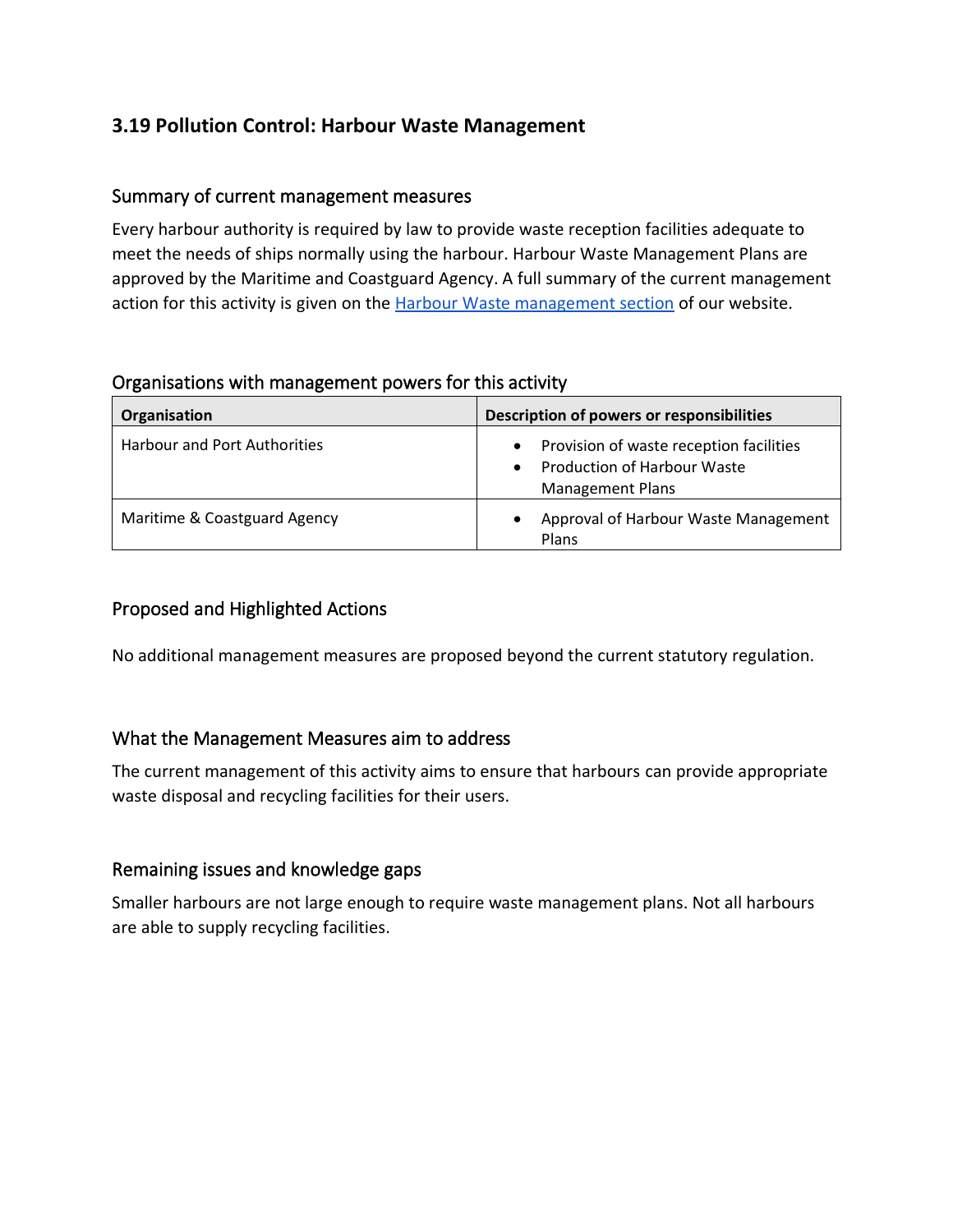### **3.20 Pollution Control: Pollution Incident Response**

### Summary of current management measures

Well established procedures are in place in deal with pollution incidents. In an event of a pollution incident in the marine environment, joint action is taken by partners guided by the National Contingency Plan and local contingency plans. Regular pollution response exercises take place with responding authorities. Port and harbour authorities are required to produce individual oil spill contingency plans which are signed off by the MCA. A full description of how pollution incidents are managed can be found on the [pollution incident response section](https://www.xbordercurrents.co.uk/mpa-toolkit/mpas-in-our-area/pollution-incidence-response/) of our website.

| Organisation                                  | <b>Description of powers and responsibilities</b>                                                                                                                                                                                                                                                                                      |  |  |
|-----------------------------------------------|----------------------------------------------------------------------------------------------------------------------------------------------------------------------------------------------------------------------------------------------------------------------------------------------------------------------------------------|--|--|
| Maritime & Coastguard Agency                  | Lead on production of the UK National<br>Contingency Plan (NCP)<br>National resource coordination for Tier 3<br>incidents<br>Category 1 responder ("Core Responder")<br>$\bullet$<br>under the Civil Contingencies Act (2004)<br>Sign-off of harbour and port contingency<br>$\bullet$<br>plans<br>Training for responding authorities |  |  |
| Local Authorities (England)                   | Production of pollution contingency plan<br>$\bullet$<br>for their area<br>Category 1 responder ("Core Responder")<br>under the Civil Contingencies Act (2004)                                                                                                                                                                         |  |  |
| Local Authorities (Scotland)                  | Duty to undertake risk assessments for<br>$\bullet$<br>potential emergencies<br>Category 1 responder ("Core Responder")<br>under the Civil Contingencies Act (2004)                                                                                                                                                                    |  |  |
| Scottish Environment Protection Agency (SEPA) | Advice on risk of oil and chemical spillage<br>from land<br>Enforcement of illegal disposal of oil or<br>chemical pollutants<br>Category 1 responder ("Core Responder")<br>under the Civil Contingencies Act (2004)                                                                                                                    |  |  |
| <b>Environment Agency</b>                     | Advice on risk of oil and chemical spillage<br>from land<br>Enforcement of illegal disposal of oil or<br>chemical pollutants                                                                                                                                                                                                           |  |  |

#### Organisations with relevant management powers or responsibilities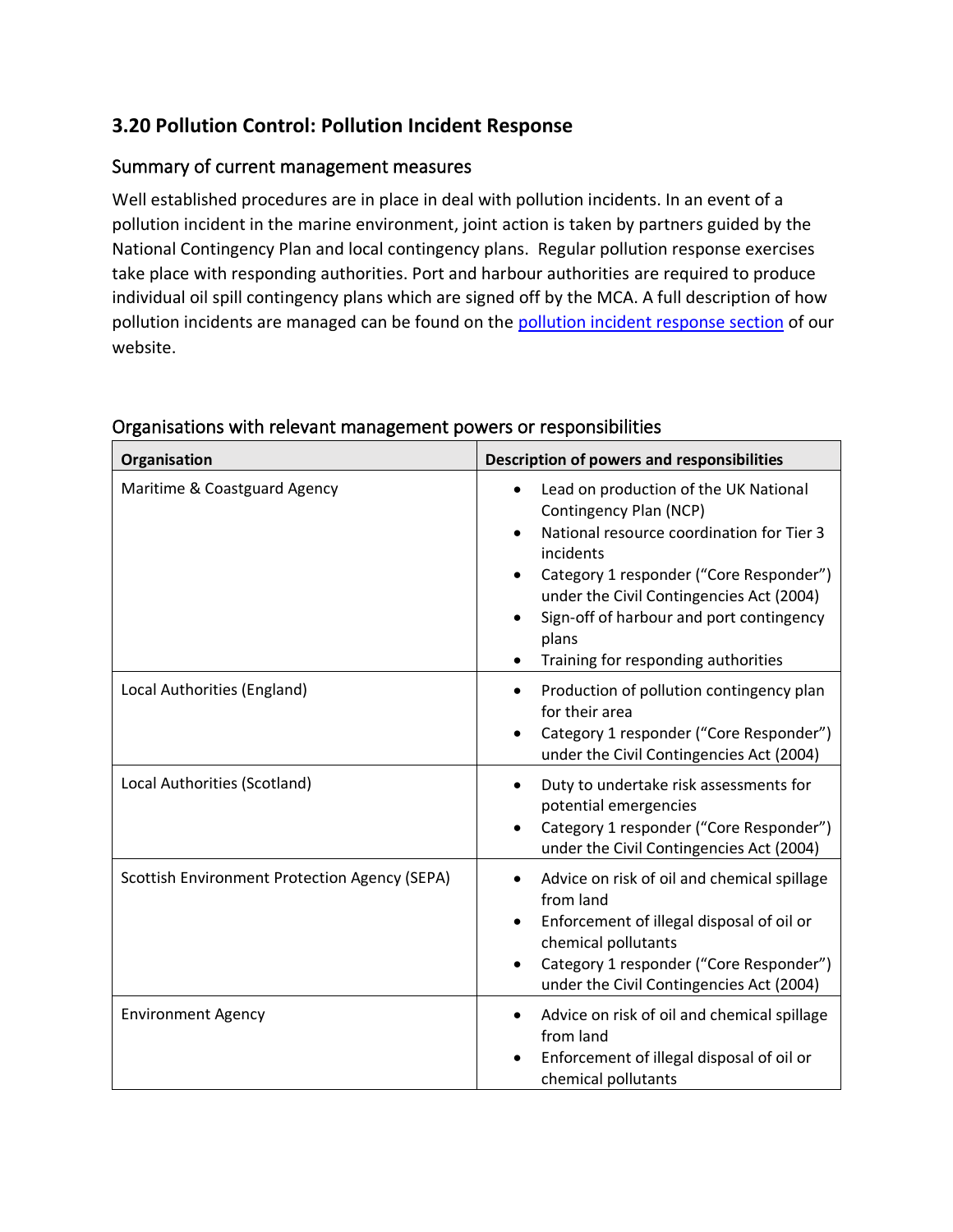| Organisation                        | Description of powers and responsibilities                                                                                                                           |  |  |
|-------------------------------------|----------------------------------------------------------------------------------------------------------------------------------------------------------------------|--|--|
|                                     | Category 1 responder ("Core Responder")<br>$\bullet$<br>under the Civil Contingencies Act (2004)                                                                     |  |  |
| Marine Scotland                     | Advice on the use of dispersal agents and<br>$\bullet$<br>chemicals                                                                                                  |  |  |
| Marine Management Organisation      | Advice on the use of dispersal agents and<br>$\bullet$<br>chemicals                                                                                                  |  |  |
| <b>Harbour and Port Authorities</b> | Production of pollution contingency plans<br>$\bullet$<br>Category 2 responder ("Cooperating<br>$\bullet$<br>Responder") under the Civil<br>Contingencies Act (2004) |  |  |

### Additional actions planned for the management of this activity

| <b>Management Measure</b>                                                                                                                                                                                                    | Lead Organisation(s)                                                                                                                                                                                                                                                                   | <b>Timeframe</b> |
|------------------------------------------------------------------------------------------------------------------------------------------------------------------------------------------------------------------------------|----------------------------------------------------------------------------------------------------------------------------------------------------------------------------------------------------------------------------------------------------------------------------------------|------------------|
| Consider the inshore marine designated areas<br>of Berwickshire and Northumberland in all<br>relevant oil and chemical spill response plans<br>and ensure the details of cross-border<br>responding authorities are included | Maritime and Coastguard<br>Agency, Northumberland<br>County Council, North<br>Tyneside Council, Scottish<br>Borders Council, Eyemouth<br>Harbour Trust, Berwick<br>Harbour Commission, North<br>Sunderland Harbour<br>Commission, Warkworth<br>Harbour Commissioners, Port<br>of Blyth | Ongoing          |
| Ensure that authors of local contingency plans<br>are signposted to up to date information on the<br>location of the interest features of inshore<br>marine protected areas                                                  | Marine Nature Partnership                                                                                                                                                                                                                                                              | Ongoing          |

### What the Management Measures aim to address

Existing, well-established, procedures for pollution incident response and contingency planning are in place. The additional measures proposed here are intended to ensure that up-to-date information about the sensitivities of marine protected areas are incorporated into contingency plans and response actions.

### Remaining issues and knowledge gaps

Contingency plans do not always include information on the care and treatment of animals affected by spills, and how this will be coordinated.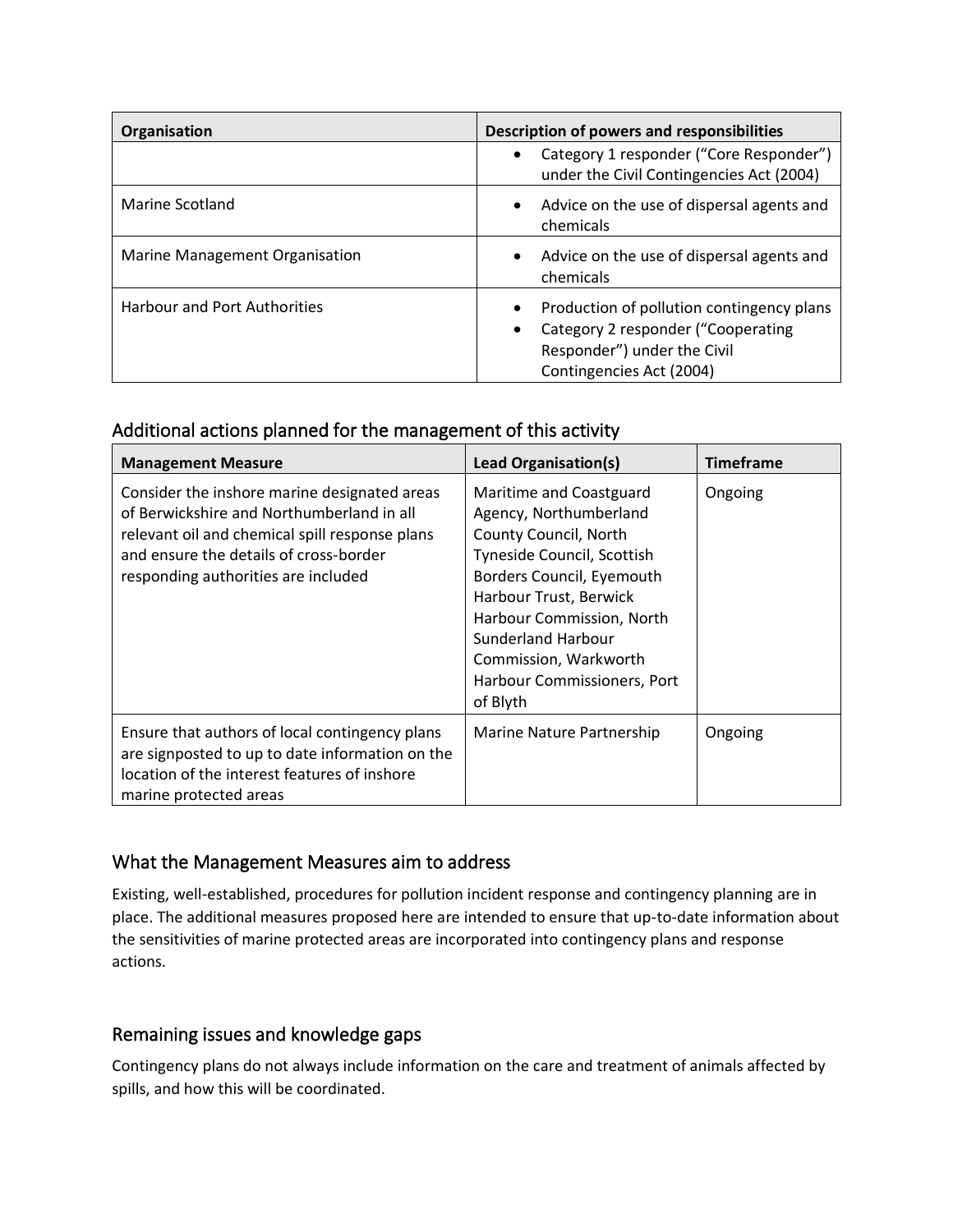### **3.21 Private Aircraft and UAVs**

### Summary of current management measures

Aviation in the UK is regulated by the Civil Aviation Authority (CAA) who licence the use of aircraft and oversee the use of airspace. Aircraft should be 1000 feet over a built-up area or 500 feet from people or structures, except during take-off or landing. An informal system of disturbance incident reporting exists between bird colonies on the Northumberland coast. Aircraft which disregard the 500-foot limit, or otherwise causing problems to birds, are reported to local airfields who raise the issue with the pilots on their return. Use of UAVs ("Drones") is an emerging issue. Commercial users of UAVs are licenced by the CAA. Anyone responsible for a drone or unmanned aircraft (including model aircraft) weighing between 250g and 20kg will need to register as an operator and complete an online education package. All UAVs are restricted from flying above 400 feet and within 1 kilometre of airport boundaries. The CAA maintains the Dronesafe website which holds advice for users of UAV and model aircraft and includes a Code of Conduct. Byelaws are also used in certain areas (such as National Trust Land) to restrict use of UAVs. A full summary of the current management action for this activity is given on the private aircraft and UAV section of our website.

| Organisation                       | <b>Description of powers or responsibilities</b>                                                                                                                                                              |  |  |
|------------------------------------|---------------------------------------------------------------------------------------------------------------------------------------------------------------------------------------------------------------|--|--|
| Civil Aviation Authority (CAA)     | UK's aviation regulator<br>Issue Pilot's Licences<br>Issue Certificates of Airworthiness and<br>Certificates to Fly<br>Permission for operators looking to use<br>$\bullet$<br>drones for commercial purposes |  |  |
| <b>The National Trust</b>          | Byelaw making powers for land which<br>they own or manage                                                                                                                                                     |  |  |
| <b>National Trust for Scotland</b> | Byelaw making powers for land which<br>they own or manage                                                                                                                                                     |  |  |
| Natural England                    | Byelaw making powers for National<br><b>Nature Reserves</b>                                                                                                                                                   |  |  |
| The Police                         | Lead on action against the misuse of<br>drones                                                                                                                                                                |  |  |

#### Organisations with relevant management powers or responsibilities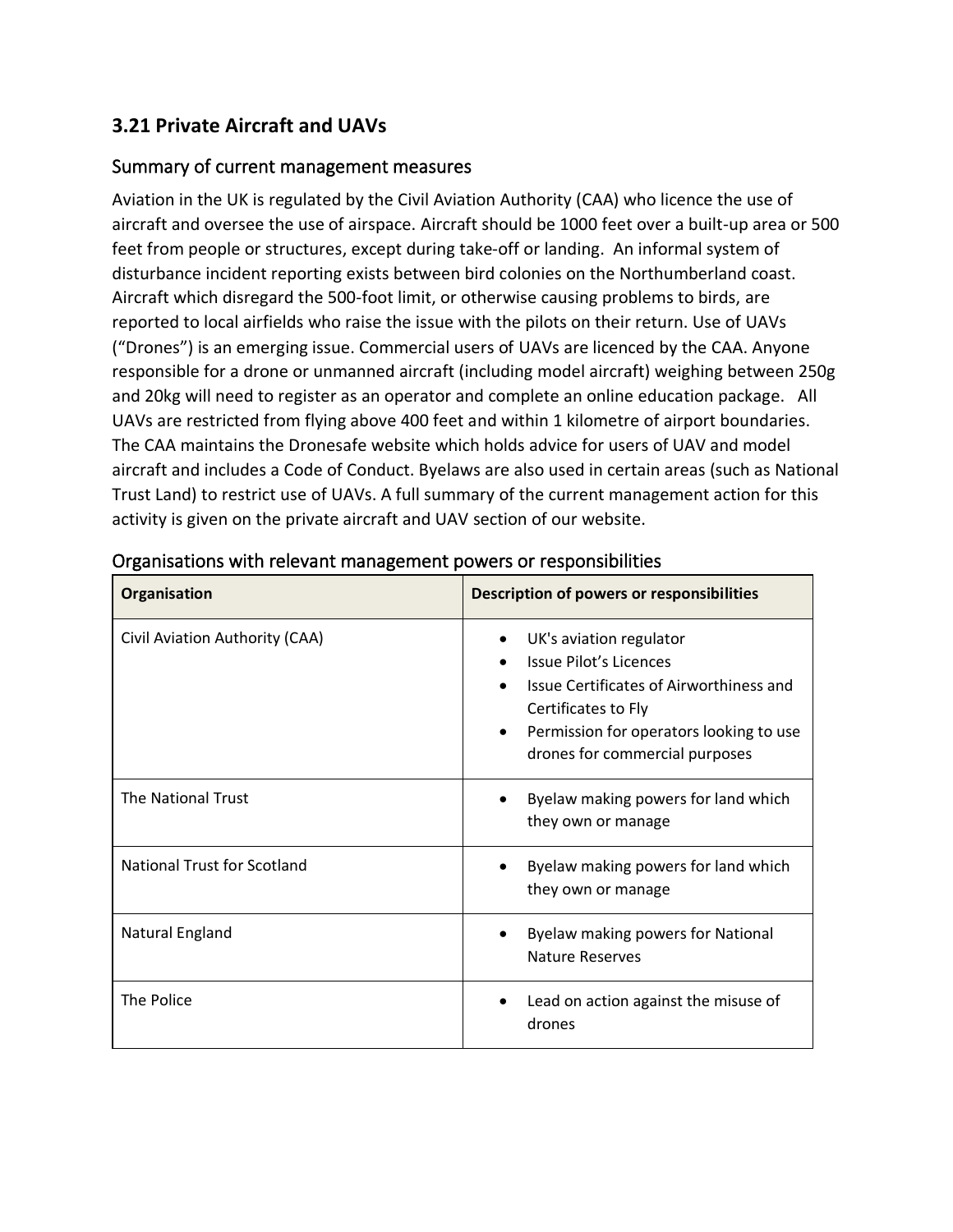### Proposed and Highlighted Actions

| <b>Management Measure</b>                                                                                                 | Lead Organisation(s)                                             | <b>Timeframe</b> |
|---------------------------------------------------------------------------------------------------------------------------|------------------------------------------------------------------|------------------|
| Maintain reporting mechanism for aircraft<br>disturbance to bird colonies and review and<br>update as necessary           | Northumberland Coast<br>AONB, National Trust,<br>Natural England | Ongoing          |
| Incorporate messages about use of UAVs into the<br>proposed good practice guide and associated<br>communications activity | Marine Nature Partnership                                        | 2021/22          |
| Assess whether any measures to regulate the use<br>of UAVs are required as part of the Lindisfarne<br>NNR byelaw review   | Natural England                                                  | 2021/22          |

### What the Management Measures aim to address

- Current regulation by CAA is aimed at reducing risks to humans from the operation of aircraft and UAVs.
- Local measures at bird colonies aim to share intelligence about disturbance issues between organisations and to address issues directly with operators of airfields.
- The proposed measures are aimed at increasing awareness, particularly amongst owners of UAVs, about the potential for disturbance to wildlife.

### Remaining issues and knowledge gaps

No local avoidance zones for aircraft exist along the Berwickshire and Northumberland coast and maps on Dronesafe do not currently include details of marine protected areas. A better understanding is needed about intensity of UAV use and how this correlate with sensitive areas along the coast.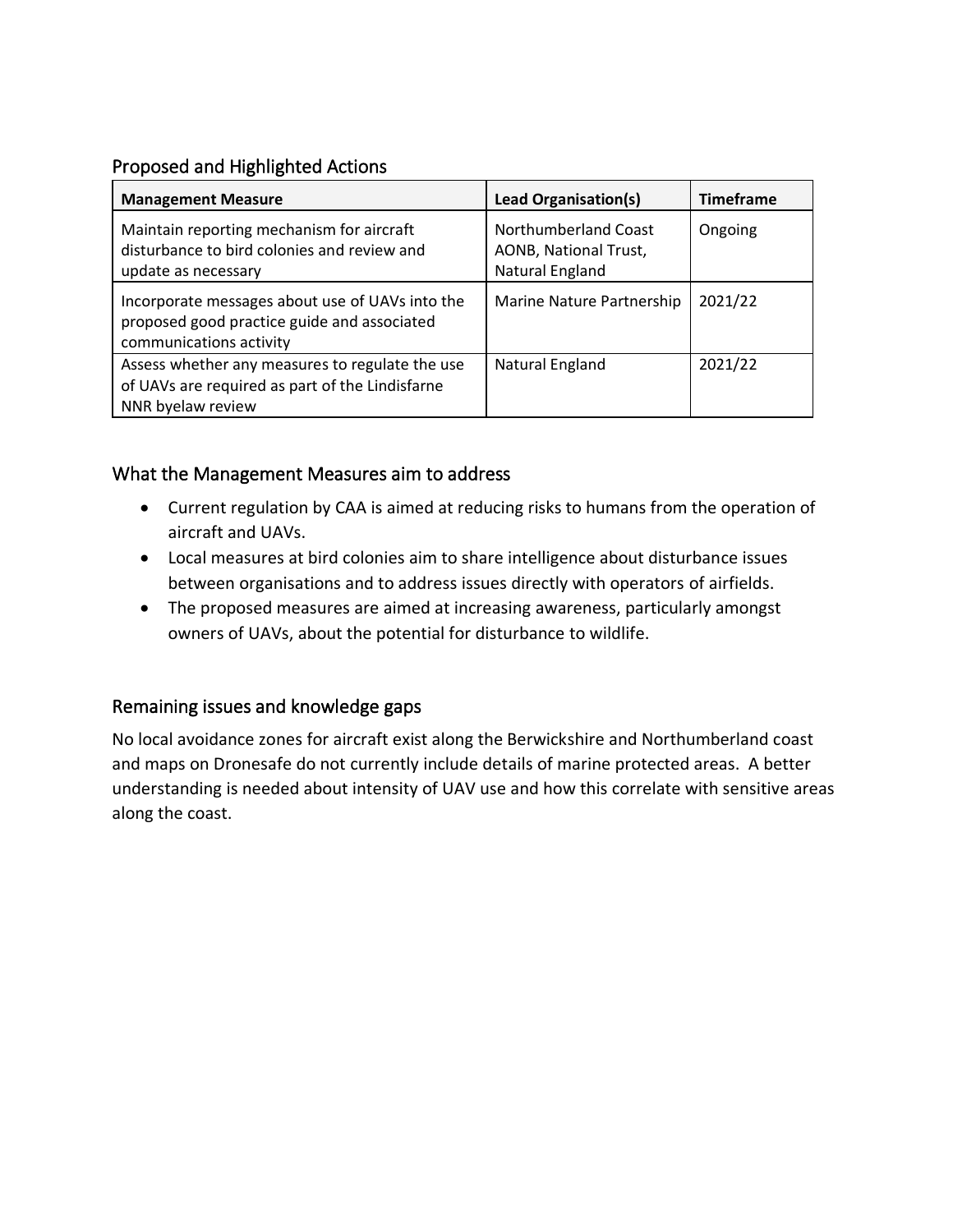### **3.22 Recreation: Angling**

### Summary of current management measures

Sea fishing does not generally require a licence unless migratory freshwater species (salmon and trout) are caught and kept. Some other species (such as shad) are protected by law and the capture and retention of these is regulated. Local bylaws also control the minimum catch size of some species. Voluntary Codes of Conduct have been produced which are relevant to angling and which aim to minimise impacts from angling related litter and disturbance. A full summary of the current management action for this activity is available on the angling section of our website.

| Organisation                                                        | Description of powers or responsibilities                                                                                                                               |  |  |
|---------------------------------------------------------------------|-------------------------------------------------------------------------------------------------------------------------------------------------------------------------|--|--|
| <b>River Tweed Commission</b>                                       | Regulation of capture of migratory<br>$\bullet$<br>freshwater fish (salmon and trout)                                                                                   |  |  |
| <b>Environment Agency</b>                                           | Regulation of capture for migratory<br>freshwater fish (salmon and trout)<br>Creation of fishery byelaws                                                                |  |  |
| Northumberland Inshore Fisheries &<br><b>Conservation Authority</b> | Enforcement of minimum landing sizes<br>Enforcement of legal protection of tope<br>$\bullet$<br>and of restrictions on bass fishing<br>Creation of byelaws<br>$\bullet$ |  |  |
| Marine Scotland                                                     | Enforcement of legal protection of shad<br>Enforcement of minimum landing sizes                                                                                         |  |  |
| Marine Management Organisation                                      | Enforcement of legal protection of shad                                                                                                                                 |  |  |

#### Organisations with relevant management powers or responsibilities

### Proposed and Highlighted Actions

| <b>Management Measure</b>                                                                                                                    | Lead Organisation(s)                | <b>Timeframe</b> |
|----------------------------------------------------------------------------------------------------------------------------------------------|-------------------------------------|------------------|
| Continue to promote the Anglers National Line<br>Recycling Scheme within Northumberland                                                      | <b>NIFCA</b>                        | Ongoing          |
| Promote existing mechanisms for MNP members to<br>report instances of bycatch of eider duck due to<br>recreational fishing                   | <b>Marine Nature</b><br>Partnership | Ongoing          |
| Extend current bycatch reporting mechanism for eider<br>to include all seabirds and marine mammals                                           | <b>Marine Nature</b><br>Partnership | 2021/22          |
| Incorporate messages about potential impacts from<br>angling into the proposed good practice guide and<br>associated communications activity | <b>Marine Nature</b><br>Partnership | 2021/22          |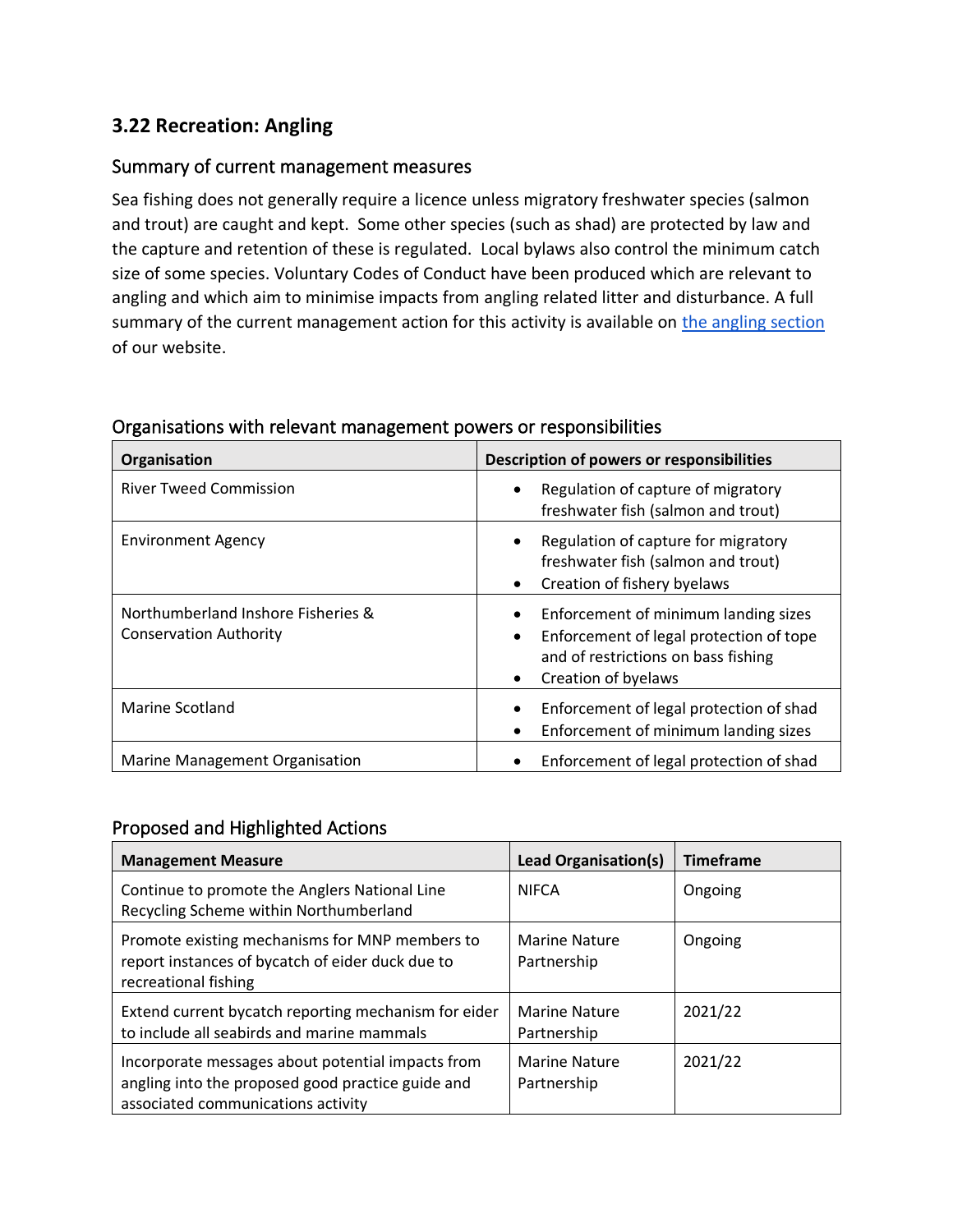| <b>Management Measure</b>                                                                                                                                                                                    | Lead Organisation(s)                  | <b>Timeframe</b> |
|--------------------------------------------------------------------------------------------------------------------------------------------------------------------------------------------------------------|---------------------------------------|------------------|
| Promote the BMR Codes of Practice amongst all users<br>of the Berwickshire Marine Reserve (including divers,<br>charter boat operators, walkers, anglers, etc)                                               | <b>Berwickshire Marine</b><br>Reserve | Ongoing          |
| Raise awareness of the impacts of marine litter among<br>anglers and other users of the Berwickshire Marine<br>Reserve. Promoting good practice and carrying out<br>beach cleans and underwater litter picks | <b>Berwickshire Marine</b><br>Reserve | Ongoing          |

### What the current and proposed activities aim to address

The current and proposed management measures aim to:

- Maintain the current regulation of the capture of migratory freshwater fish species and of protected fish species
- Reduce angling related litter and disturbance through public engagement and awareness raising
- Seek to understand the extent of any bycatch issues from recreational fishing.

### Remaining issues and knowledge gaps

More information is needed about the location of angling activity and hotspots for anglingrelated litter and their overlap with sensitive areas within inshore MPAs.

The proposed communications actions are high level rather than targeted to specific locations or user-groups.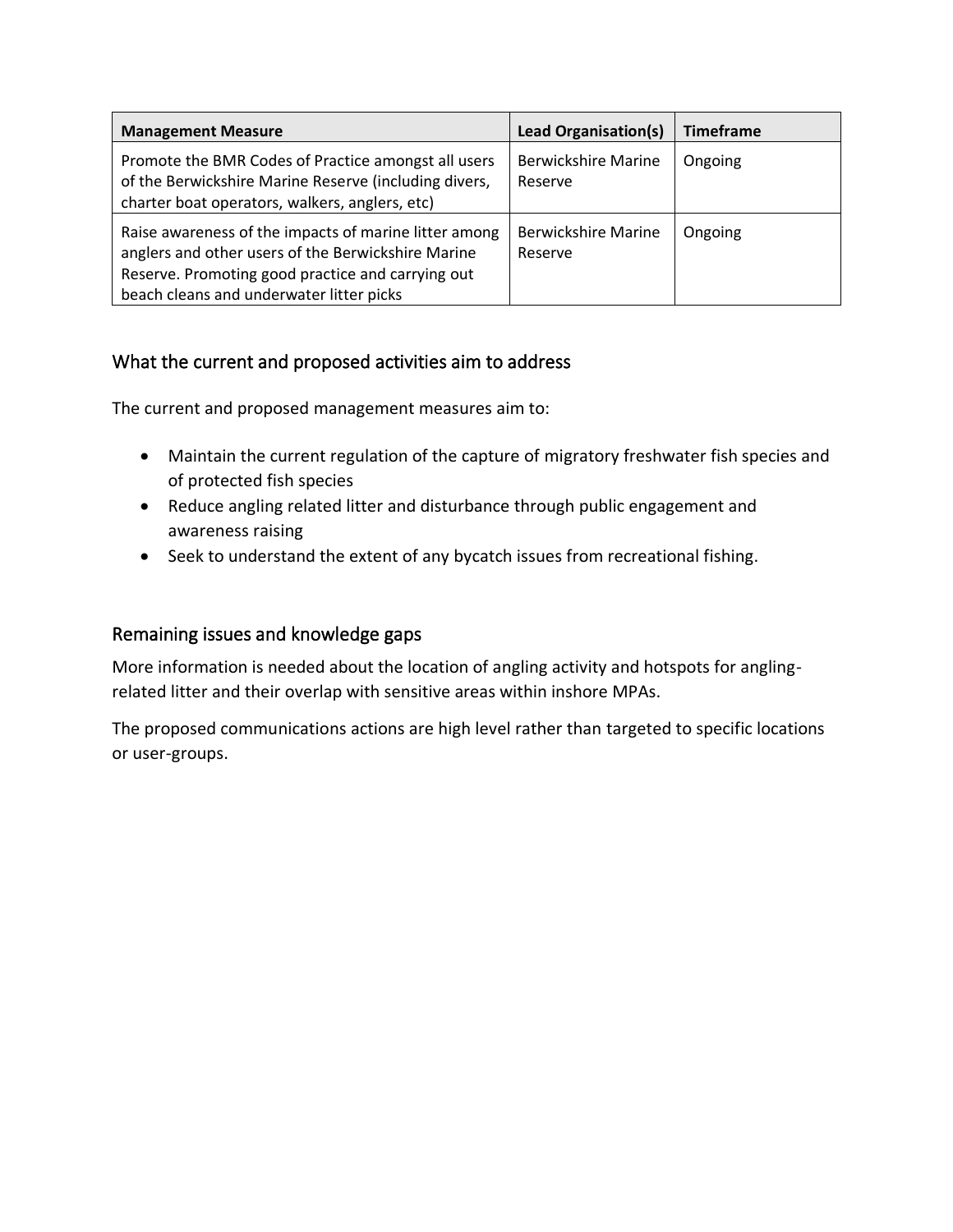### **3.23 Recreation: Charter boating**

### Summary of current management measures

Charter boats on the Berwickshire and Northumberland coast operate a range of wildlifewatching, angling and diving activities. All charter boats have to be certified by the Maritime and Coastguard Agency (MCA). Boats must comply with MCA codes of practice which include operational controls to safeguard the environment. Restrictions are in place around the Farne Islands to limit the number of landings from charter boats. A number of voluntary Codes of Conduct have been produced which are relevant to charter boat operations aim to minimise impacts from recreational activities and raise awareness of specific issues. A full summary of the current management action for this activity is given on the [charter boating section](https://www.xbordercurrents.co.uk/mpa-toolkit/mpas-in-our-area/charter_boats/) of our website.

| <b>Organisation</b>                 | Description of powers or responsibilities                                                 |  |
|-------------------------------------|-------------------------------------------------------------------------------------------|--|
| Maritime and Coastguard Agency      | Operation and enforcement of vessel<br>$\bullet$<br>certification system                  |  |
| <b>Harbour and Port Authorities</b> | Powers to limit boat launching<br>$\bullet$                                               |  |
| The National Trust                  | Limits to number of boats allowed to land<br>$\bullet$<br>and anchor on the Farne Islands |  |
| Marine Scotland                     | Byelaw making powers for marine sites                                                     |  |
| Marine Management Organisation      | Byelaw making powers for marine sites                                                     |  |

#### Organisations with relevant management powers or responsibilities

### Proposed and Highlighted Actions

| <b>Management Measure</b>                                                                                                                                                                                                     | <b>Lead Organisation(s)</b>              | <b>Timeframe</b> |
|-------------------------------------------------------------------------------------------------------------------------------------------------------------------------------------------------------------------------------|------------------------------------------|------------------|
| Continue to regulate boat landings around the Farne<br>Islands through the Management Plan for the Farne<br>Islands National Nature Reserve and to work with others<br>to promote relevant Codes of Conduct to boat operators | <b>National Trust</b><br>Natural England | Ongoing          |
| Refresh the Northumberland Wildlife Watching Boating<br>Code of Conduct in consultation with charter boat<br>operators                                                                                                        | <b>Marine Nature</b><br>Partnership      | 2023/24          |
| Promote the BMR Codes of Practice amongst all users of<br>the Marine Reserve (including divers, charter boat<br>operators, walkers, anglers, etc)                                                                             | Berwickshire Marine<br>Reserve           | Ongoing          |
| Incorporate charter boat operations into proposed good<br>practice recreation guide and associated communications<br>activities                                                                                               | Marine Nature<br>Partnership             | 2021/22          |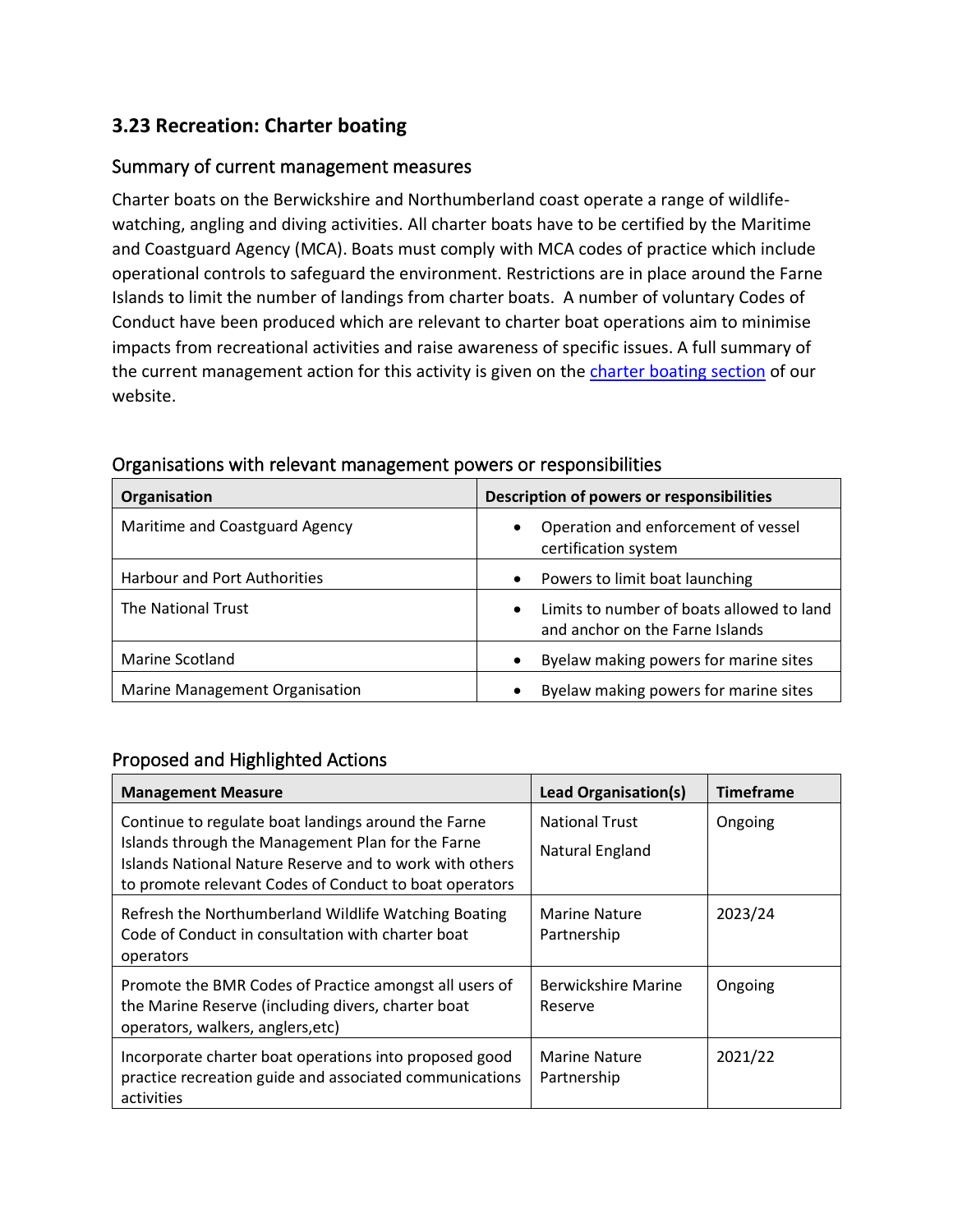### What the Management Measures aim to address

The current and proposed measures aim to:

- Manage the environmental impacts of charter boat operations through MCA certification
- Management of landing numbers at sensitive locations
- Promotions of voluntary Codes of Conduct aimed at reducing disturbance to wildlife

### Remaining issues and knowledge gaps

More information is needed about wildlife disturbance impacts on the coast, including any impacts from charter boats. There is also a need to better understand how best to promote Codes of Conduct so that they reach their intended audience.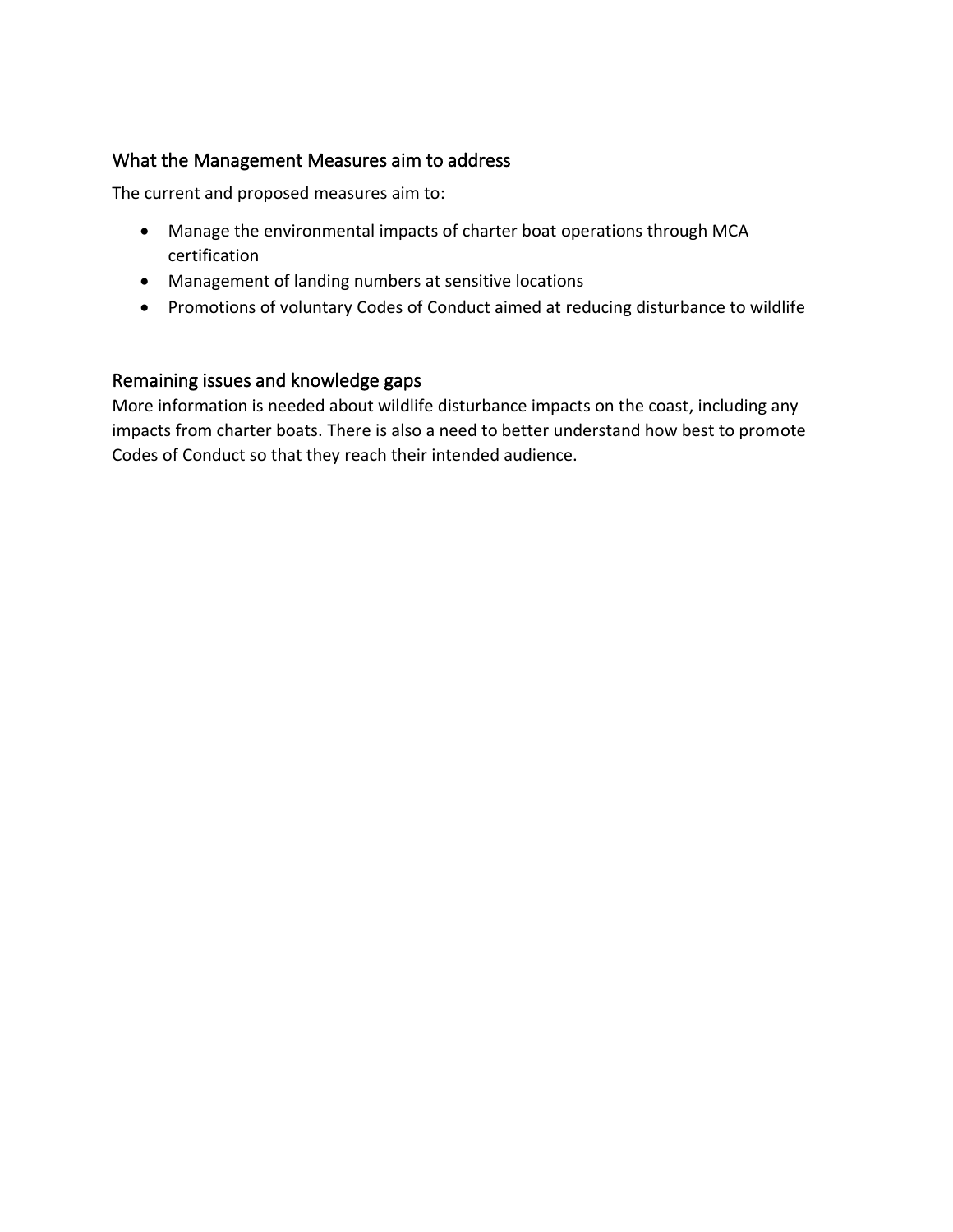### **3.24 Recreation: Diving**

### Summary of current management measures

There is limited management of diving activity and no formal regulatory mechanisms are in place. Local restrictions on numbers of boat launchings are in place in some locations, such as North Sunderland Harbour and Beadnell Bay. Removal of shellfish by divers is regulated by byelaws put in place by Northumberland IFCA. A number of organisations have mechanism (such as byelaw making powers) available to them that could be used to regulate activity if ever required. For further information please refer [to the diving section](https://www.xbordercurrents.co.uk/mpa-toolkit/mpas-in-our-area/diving/) of our website.

#### Organisations with relevant management powers or responsibilities

| Organisation                        | Description of powers or responsibilities                                                 |  |  |
|-------------------------------------|-------------------------------------------------------------------------------------------|--|--|
| Marine Scotland                     | Byelaw making powers for marine sites<br>$\bullet$                                        |  |  |
| Marine Management Organisation      | Byelaw making powers for marine sites<br>$\bullet$                                        |  |  |
| <b>Harbour and Port Authorities</b> | Powers to limit boat launching<br>$\bullet$                                               |  |  |
| <b>Local Authorities</b>            | Powers to limit boat launching from<br>$\bullet$<br>Council run slipways                  |  |  |
| The National Trust                  | Limits to number of boats allowed to land<br>$\bullet$<br>and anchor on the Farne Islands |  |  |
| Northumberland IFCA                 | Enforcement of fisheries byelaws<br>$\bullet$                                             |  |  |

### Proposed and Highlighted Actions

| <b>Management Measure</b>                                                                                                                         | <b>Lead Organisation(s)</b>           | <b>Timeframe</b> |
|---------------------------------------------------------------------------------------------------------------------------------------------------|---------------------------------------|------------------|
| Promote the BMR Codes of Practice amongst all users of<br>the Marine Reserve (including divers, charter boat<br>operators, walkers, anglers, etc) | <b>Berwickshire Marine</b><br>Reserve | Ongoing          |
| Incorporate diving into proposed good practice recreation<br>guide and associated communications activities                                       | <b>Marine Nature</b><br>Partnership   | 2021/22          |
| Refresh Northumberland Wildlife Watching Boating Code<br>of Conduct in consultation with charter boat operators                                   | <b>Marine Nature</b><br>Partnership   | 2023/24          |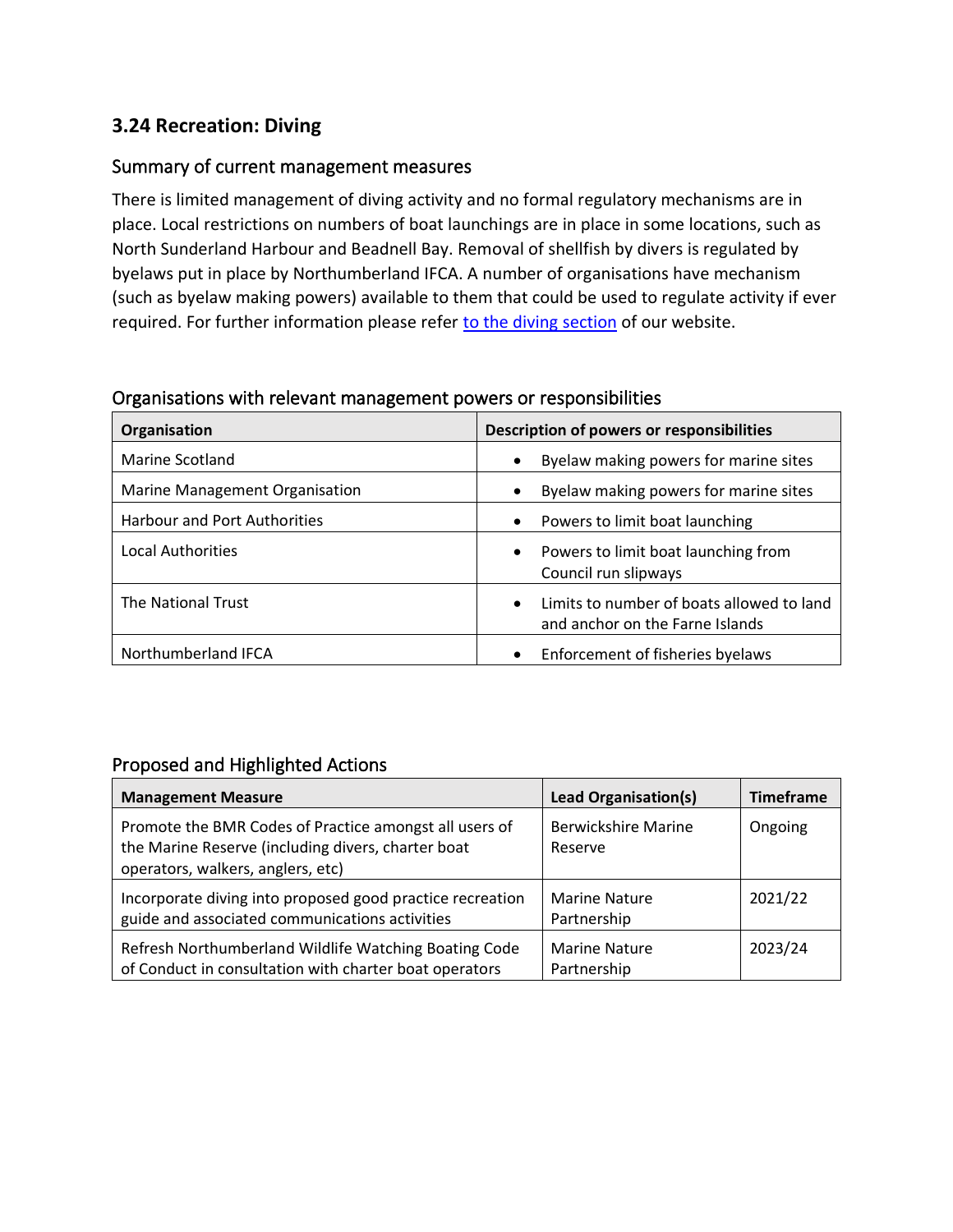### What the Management Measures aim to address

There are currently no regulatory activities put in place to specifically deal with diving on the Berwickshire and Northumberland coast. The additional proposed actions set out here aim to raise awareness of potential wildlife impacts of amongst divers and charter boat operators.

### Remaining issues and knowledge gaps

There is currently no coordination of the figures recording the numbers of dive boats launched annually along the coast. A study of diving impacts around the Farnes was commissioned by Natural England in 2006 but similar studies for other dive hotspots have not been undertaken. This study indicated no short-term impacts from diving but did not look at long-term impacts.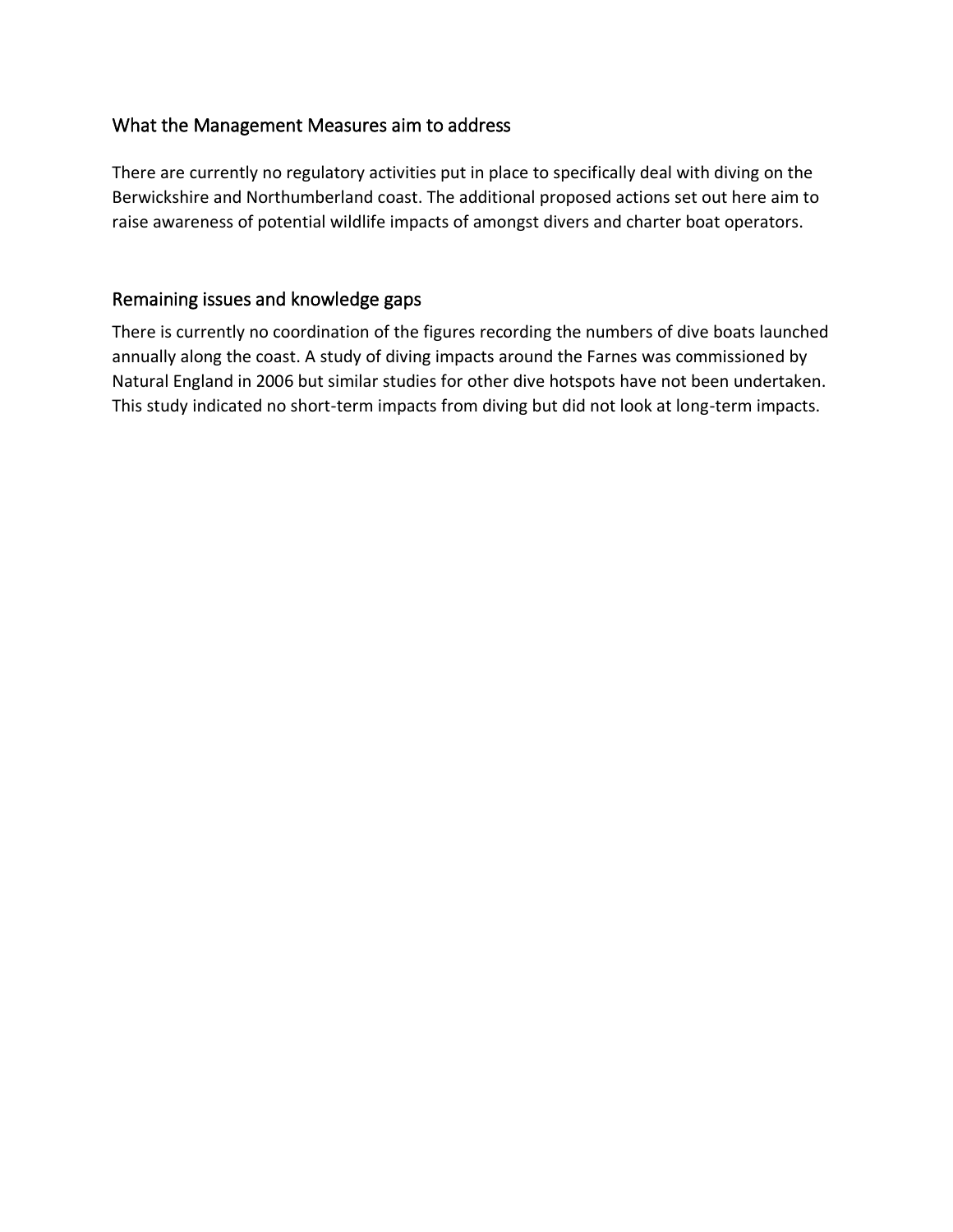### **3.25 Recreation: General Coastal Recreation**

#### Summary of current management measures

Coasts and beaches support a wide range of recreational activities including, for example, kite karting, coasteering, wildlife watching, walking, horse riding. Impacts from these are mostly managed through voluntary measures, public engagement and wardening. Byelaw making powers are available to a range of organisations to regulate damaging activities but voluntary measures are the prefered means of dealing with these. Development of coastal recreation may sometimes require new infrastructure. Local plans and Marine Plans can play an important role in setting policies about the most appropriate locations for coastal recreation activities. Recent research by Newcastle University and by the Marine Management Organisations have helped to identify sensitive locations for recreational activities. A full summary of the current management action for this activity is given on the [general coastal](https://www.xbordercurrents.co.uk/mpa-toolkit/mpas-in-our-area/recreation/)  [recreation](https://www.xbordercurrents.co.uk/mpa-toolkit/mpas-in-our-area/recreation/) section of our website.

| Organisation                        | Description of powers or responsibilities                                                                                                                                                             |  |
|-------------------------------------|-------------------------------------------------------------------------------------------------------------------------------------------------------------------------------------------------------|--|
| <b>Marine Scotland</b>              | <b>Byelaw creation powers</b><br>Marine Planning in Scotland                                                                                                                                          |  |
| Marine Management Organisation      | <b>Byelaw creation powers</b><br>Marine Planning in England                                                                                                                                           |  |
| Natural England                     | Byelaw creation powers for NNRs<br>Consenting of activities on SSSIs<br>Statutory Consultee in the planning<br>process<br>Production of Conservation Advice for<br>designated marine areas in England |  |
| NatureScot                          | Consenting of activities on SSSIs<br>Statutory Consultee in the planning<br>process<br>Production of Conservation Advice for<br>designated marine areas in Scotland                                   |  |
| <b>National Trust</b>               | <b>Byelaw creation powers</b>                                                                                                                                                                         |  |
| <b>National Trust for Scotland</b>  | <b>Byelaw creation powers</b>                                                                                                                                                                         |  |
| <b>Harbour and Port Authorities</b> | Powers to limit boat launching<br>$\bullet$                                                                                                                                                           |  |
| <b>Local Authorities</b>            | Act as Local Planning Authority<br>٠<br>Granting of planning permission (down<br>to low mean low water)<br>Planning enforcement                                                                       |  |
| Northumberland Coast AONB           | Production of AONB Management Plan                                                                                                                                                                    |  |

Organisations with relevant management powers or responsibilities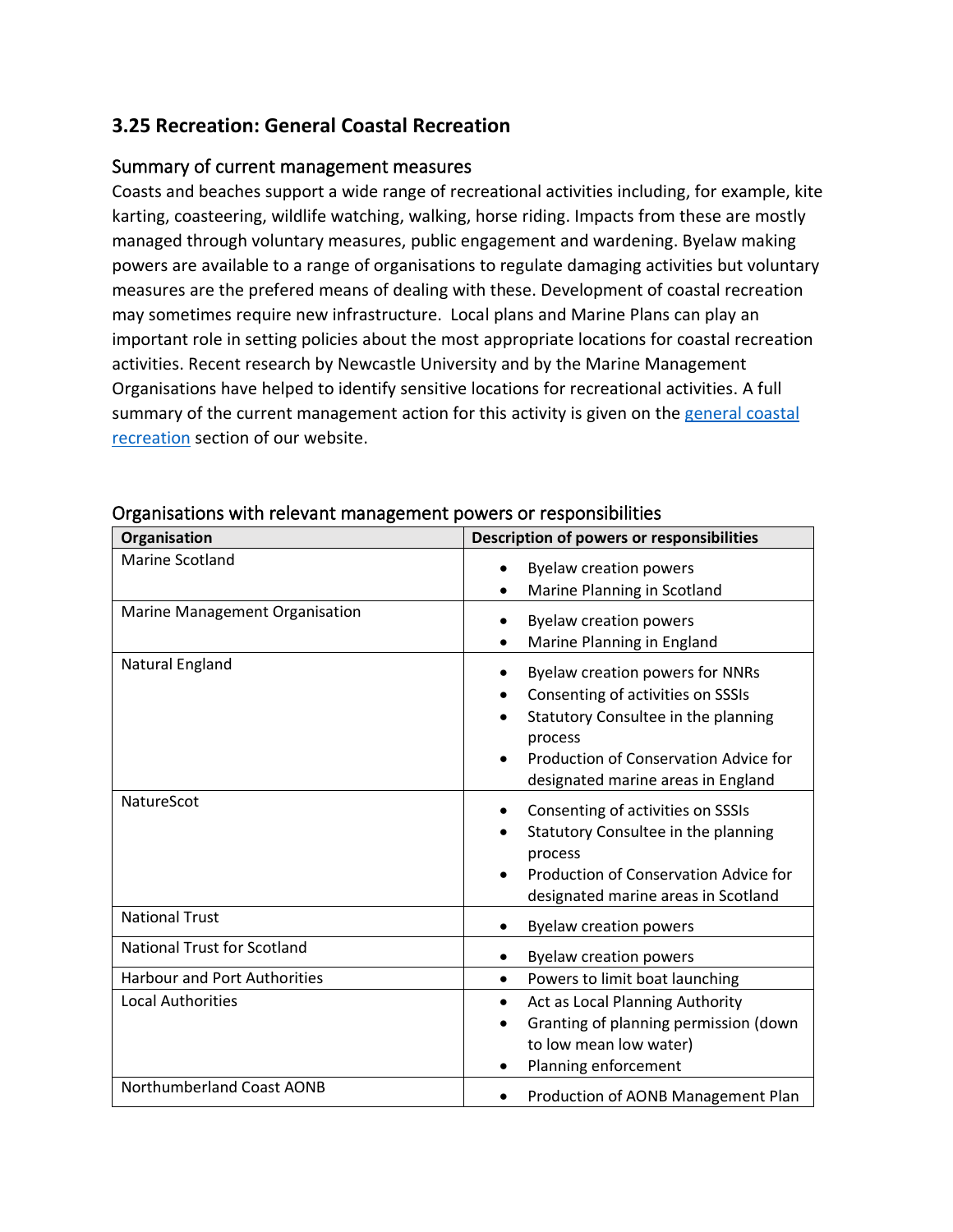### Proposed and Highlighted Actions

| <b>Management Measure</b>                                                                                                                                        | <b>Lead Organisation(s)</b>            | <b>Timeframe</b> |
|------------------------------------------------------------------------------------------------------------------------------------------------------------------|----------------------------------------|------------------|
| Set out clear policies for sustainable tourism in the<br>Northumberland Coast AONB Management Plan                                                               | Northumberland Coast<br><b>AONB</b>    | Ongoing          |
| Review measures for management of recreational<br>pressures as part of refresh of Lindisfarne NNR byelaws                                                        | Natural England                        | 2021/22          |
| Incorporate messages about potential impacts from<br>recreational recreation use into the proposed good<br>practice guide and associated communications activity | <b>Marine Nature</b><br>Partnership    | 2021/22          |
| Promote the BMR Codes of Practice amongst all users of<br>the Marine Reserve (including divers, charter boat<br>operators, walkers, anglers, etc)                | <b>Berwickshire Marine</b><br>Reserve  | Ongoing          |
| Gather data on the frequency and impact of disturbance to<br>coastal waders through recreational activity                                                        | Space for Shorebird<br>Natural England | Ongoing          |
| Collect data on disturbance to eider duck through the Eider<br>Aware project                                                                                     | <b>Marine Nature</b><br>Partnership    | Ongoing          |

### What the Management Measures aim to address

These measures aim to:

- Engage with the public to raise awareness about the potential disturbance impacts from recreational activity and of the legal protection given to birds and mammals
- Promote wildlife-friendly behaviours to coastal users
- Collect data on recreational pressures on the coast
- Use the production of coastal strategies and action plans aims to address recreational pressures and to steer recreational activities, and associated infrastructure, to the most appropriate locations.

### Remaining issues and knowledge gaps

It is not clear how well current Codes of Conduct are known about, or adhered to, by their intended audience.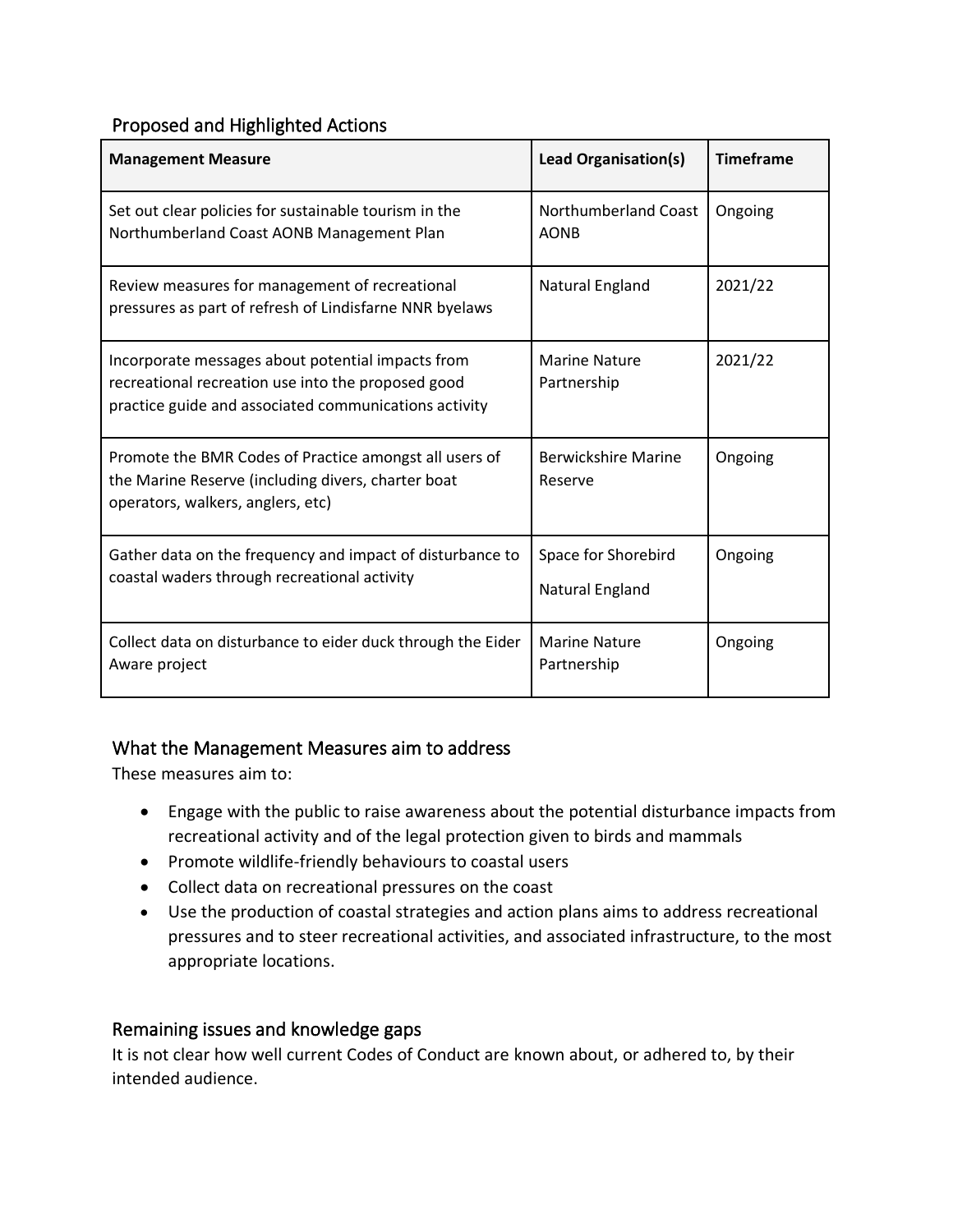### **3.26 Recreational boating and watercraft**

### Summary of current management measures

There is little formal regulation of recreational boating or the use of watercraft such as paddle boards, canoes, or personal watercraft ("jetskis"). Impacts are mostly managed through voluntary approaches, engagement and education. A number of organisations have wider byelaw making powers that can be used to address issues but, with the exception of the Lindisfarne National Nature Reserve, these have not been used locally to manage boating activity. At Lindisfarne, byelaws which restrict boat use to a designated water sports area. Local restrictions on numbers of boat launchings are in place at a several locations which act to limit the number of boats or watercraft active each day. In practical terms, the restricted number of access points to water in Berwickshire and Northumberland tends to act as a limit on the number of watercraft using the coast. A full summary of the current management action for this activity is given on th[e recreational boating and watercraft section](https://www.xbordercurrents.co.uk/mpa-toolkit/mpas-in-our-area/recreation/) of our website.

| Organisation                        | Description of powers or responsibilities                                   |
|-------------------------------------|-----------------------------------------------------------------------------|
| Marine Scotland                     | <b>Byelaw creation powers</b>                                               |
| Marine Management Organisation      | <b>Byelaw creation powers</b>                                               |
| Natural England                     | <b>Byelaw creation powers for NNRs</b>                                      |
|                                     | Consenting of activities on SSSIs                                           |
| <b>NatureScot</b>                   | Consenting of activities on SSSIs                                           |
| <b>National Trust</b>               | <b>Byelaw creation powers</b>                                               |
| <b>National Trust for Scotland</b>  | <b>Byelaw creation powers</b>                                               |
| <b>Harbour and Port Authorities</b> | Powers to limit boat launching<br>$\bullet$                                 |
| <b>Local Authorities</b>            | Powers to limit boat launching on any<br>council owned slipways             |
| The Police                          | Enforecment of offences relating to<br>٠<br>protected sea mammals and birds |

Organisations with relevant management powers or responsibilities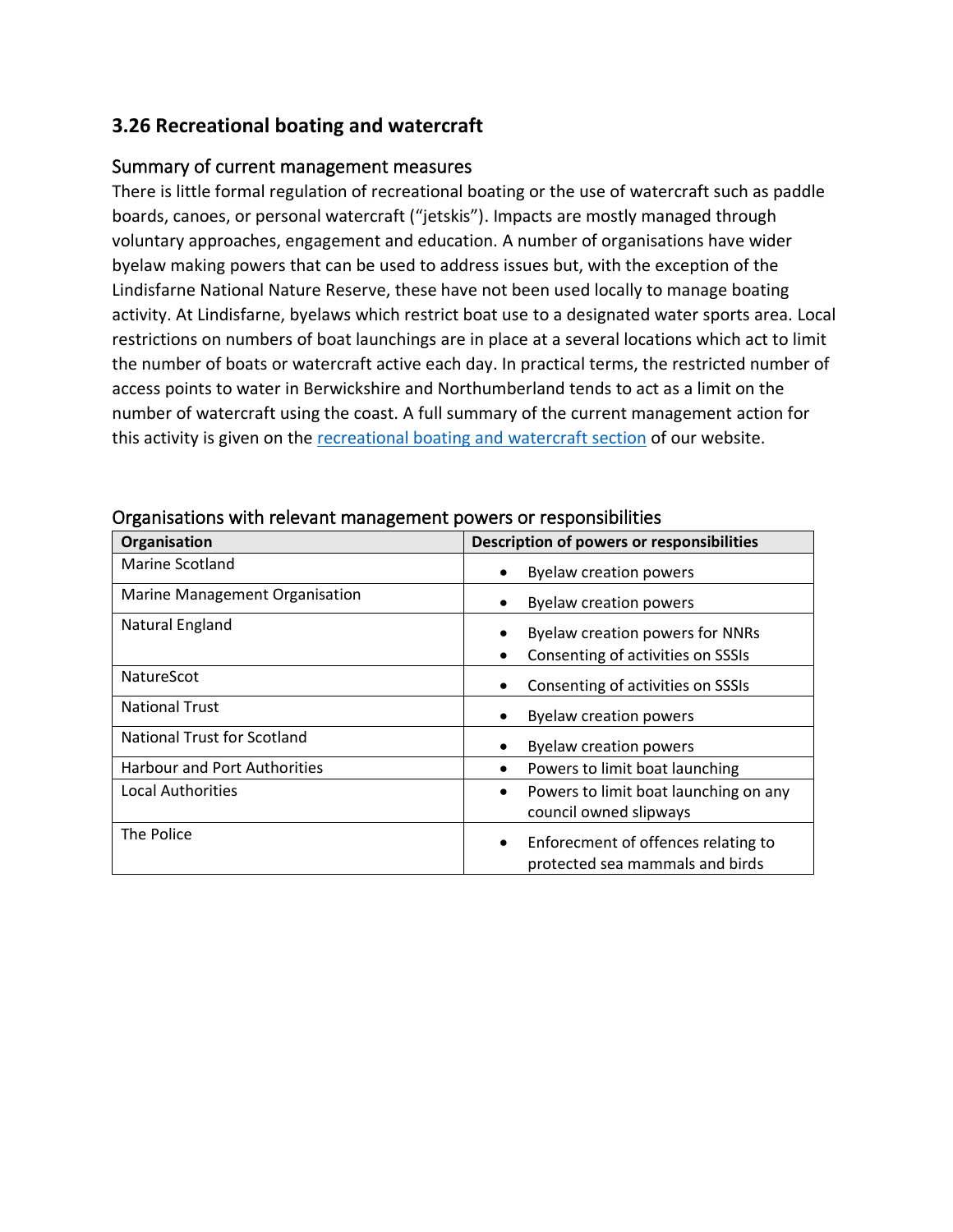### Proposed and Highlighted Actions

| <b>Management Measure</b>                                                                                                                                                 | <b>Lead Organisation(s)</b>                              | <b>Timeframe</b>          |
|---------------------------------------------------------------------------------------------------------------------------------------------------------------------------|----------------------------------------------------------|---------------------------|
| Local Authorities, Harbour Authorities and the police to liaise<br>over the issue of disturbance to marine wildlife from<br>motorised personal watercraft                 | Local Authorities,<br>Harbour Authorities, the<br>Police | 2021/22<br>and<br>onwards |
| Ensure that the public are aware of how to report incidents of<br>disturbance or harm to marine mammals from users of<br>recreational watercraft                          | <b>Marine Nature</b><br>Partnership                      | 2021/22                   |
| Review measures for boating and watersports as part of<br>refresh of Lindisfarne NNR byelaws                                                                              | Natural England                                          | 2021/22                   |
| Incorporate messages about potential impacts from<br>recreational boat and watercarft use into the proposed good<br>practice guide and associated communications activity | <b>Marine Nature</b><br>Partnership                      | 2021/22                   |
| Promote the BMR Codes of Practice amongst all users of the<br>Marine Reserve (including divers, charter boat operators,<br>walkers, anglers, etc)                         | <b>Berwickshire Marine</b><br>Reserve                    | Ongoing                   |
| Gather data on the frequency and impact of disturbance to<br>coastal waders through recreational activity                                                                 | Space for Shorebird<br>Natural England                   | Ongoing                   |
| Collect data on disturbance to eider duck through the Eider<br>Aware project                                                                                              | <b>Marine Nature</b><br>Partnership                      | Ongoing                   |

### What the Management Measures aim to address

These existing and proposed management measures aim to:

- Engage with the public to raise awareness about the potential disturbance impacts from recreational sailing or use of watercraft and of the legal protection given to birds and mammals
- Promote wildlife-friendly behaviours to coastal users
- Collect data on recreational pressures on the coast.
- Improve liaison among authorities to address increasing concerns about localised incidents of disturbance to protected marine mammals from some users of personal watercraft ("jetskis")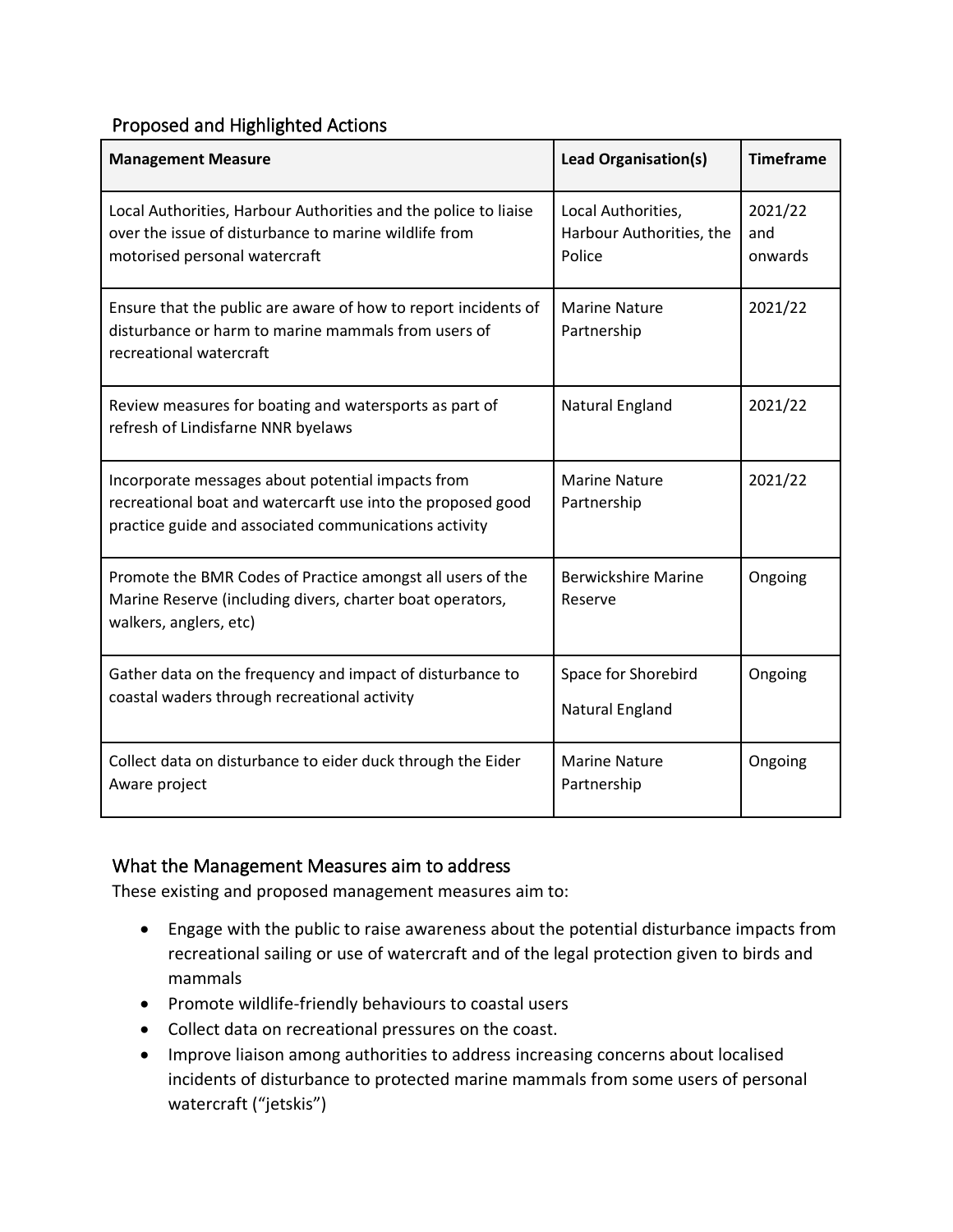# Remaining issues and knowledge gaps

It is not clear how well current Codes of Conduct are known about, or adhered to, by their intended audience.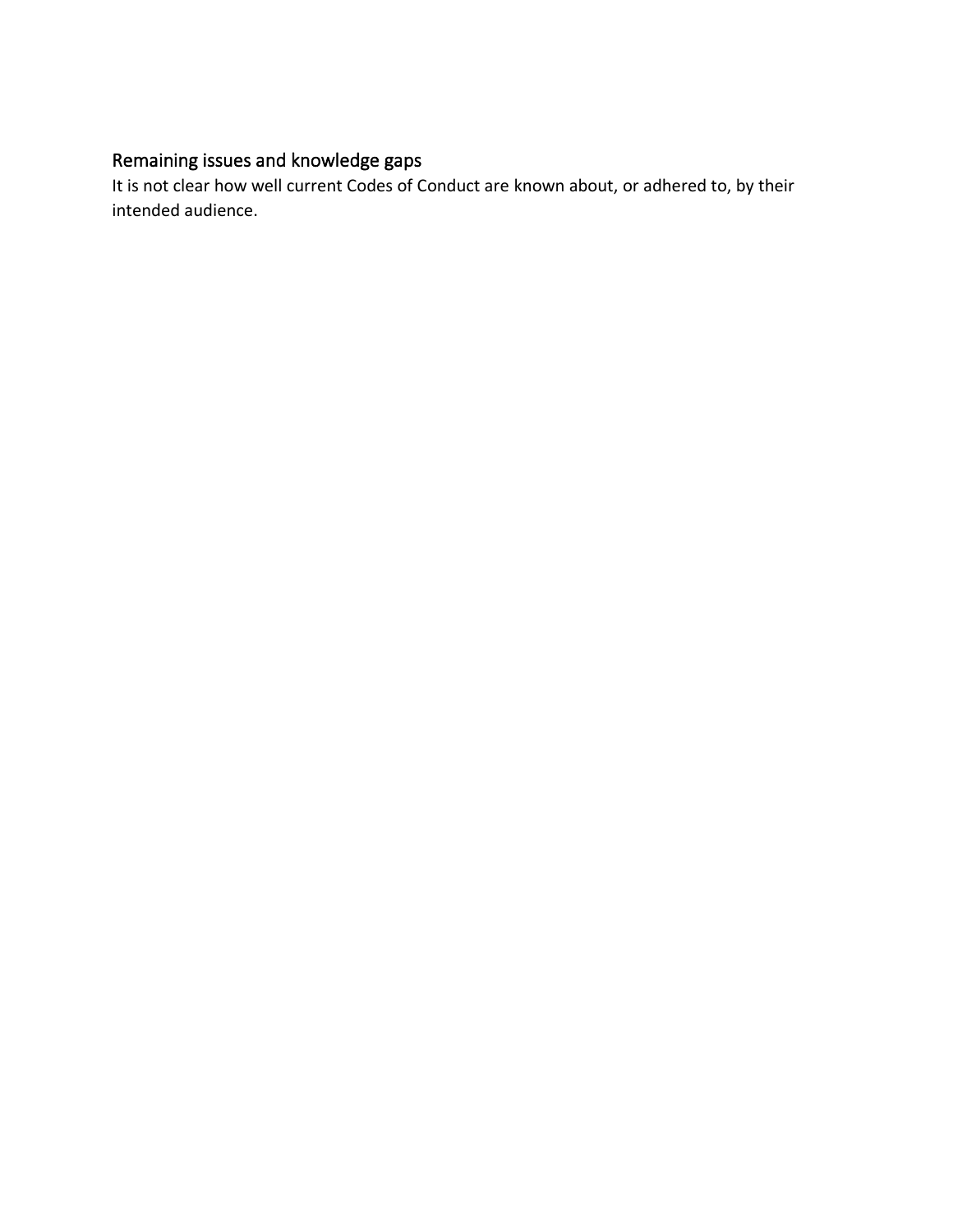### **3.27 Recreation: Wildfowling and Punt Gunning**

### Summary of current management measures

Wildfowling only takes place in a limited area of the Northumberland coast, mostly on the Lindisfarne NNR. The activity is regulated on Lindisfarne through NNR byelaws and a permit system, and on the Tweed and Coquet estuaries by a permit system managed by the British Association for Shooting and Conservation (BASC). A full summary of the current management tools and current management action for this activity is given on [the Wildfowling section](https://www.xbordercurrents.co.uk/mpa-toolkit/mpas-in-our-area/wildfowling-and-punt-gunning/) of our website.

#### Organisations with relevant management powers or responsibilities

| Organisation    | Description of powers or responsibilities |
|-----------------|-------------------------------------------|
| Natural England | Operation of wildfowling permit system at |
|                 | Lindisfarne NNR                           |

### Proposed and Highlighted Actions

No additional management measures are proposed beyond the current regulation

### What the Management Measures aim to address

The measures in place address the regulation of wildfowling through permit systems.

### Remaining issues and knowledge gaps

There is limited knowledge about the wider impacts of punt gunning.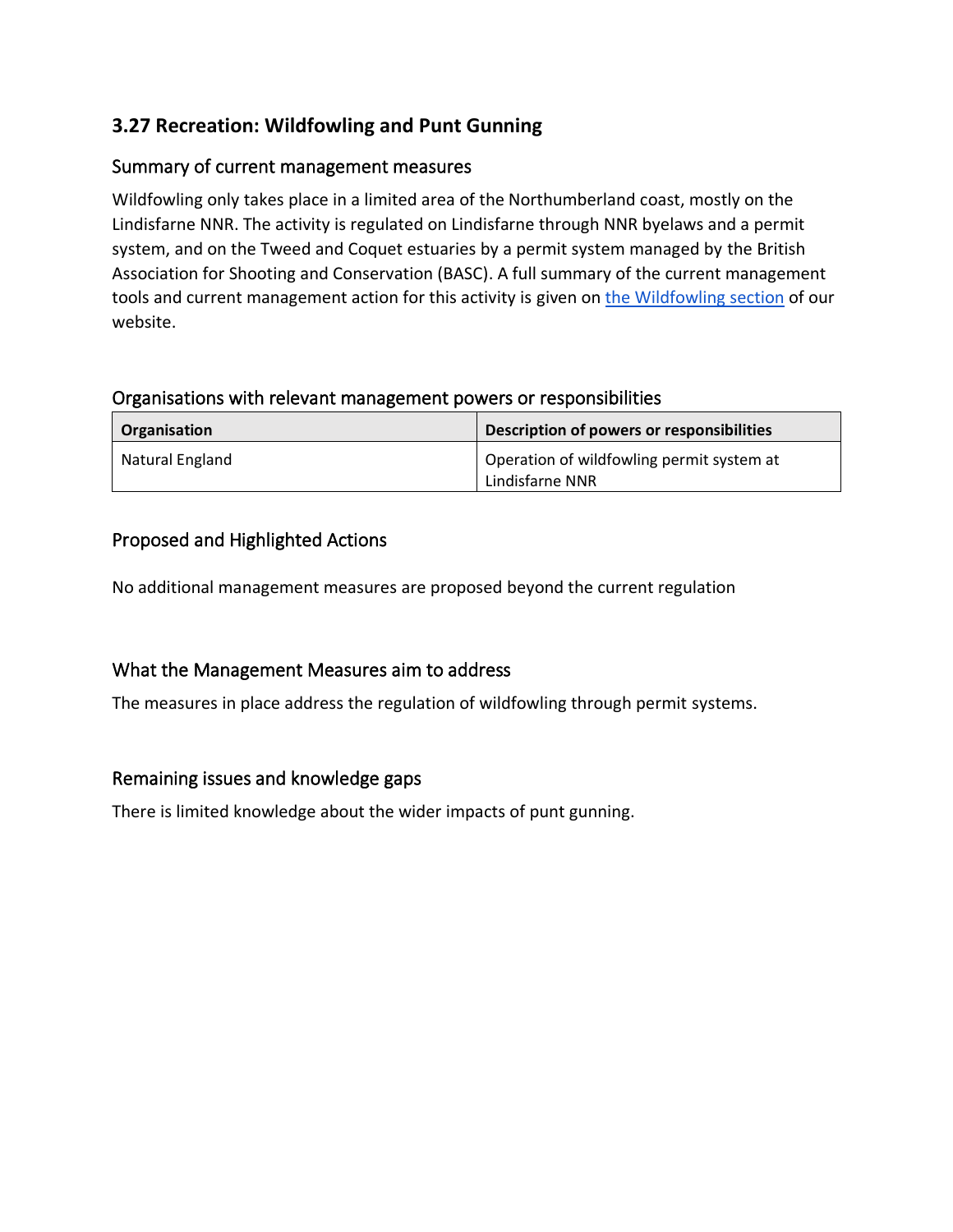### **3.28 Recreational and Commercial Dog Walking**

### Summary of current management measures

Dog walking is a widespread activity on the coast and its impacts on wildlife are mostly regulated through outreach with the public and by voluntary approaches, such as those used by the Space for Shorebirds project in Northumberland. Some organisations also have wider byelaw making powers for land which they manage that could be used if a problem were thought to exist which could not be addressed through voluntary approaches. Legal measures to control dog walking are available to local authorities through the use of Dog Control Orders (DCOs) and Public Spaces Protection Orders (PSPOs), although these are usually used to control public nuisance, such as dog fowling. All public beaches in Northumberland are covered by a PSPO which can require dogs to be put on a lead on request. A dog zoning scheme was trialed at the Lindisfarne National Nature Reserve in 2021. A full summary of the current management action for this activity is given on the dog walking of our website.

| Organisation                       | Description of powers or responsibilities                                       |
|------------------------------------|---------------------------------------------------------------------------------|
| <b>Local Authorities</b>           | Enforcement of Dog Control Orders and Public<br><b>Spaces Protection Orders</b> |
| Natural England                    | Byelaw creation powers for NNRs                                                 |
| <b>National Trust</b>              | <b>Byelaw creation powers</b>                                                   |
| <b>National Trust for Scotland</b> | <b>Byelaw creation powers</b>                                                   |

#### Organisations with relevant management powers or responsibilities

### Proposed and Highlighted Actions

| <b>Management Measure</b>                                                                                                                        | Lead Organisation(s)                                                                                                                           | <b>Timeframe</b> |
|--------------------------------------------------------------------------------------------------------------------------------------------------|------------------------------------------------------------------------------------------------------------------------------------------------|------------------|
| Engage with the public to promote good practice<br>messages about dog walking and wildlife disturbance<br>in Northumberland                      | Space for Shorebirds,<br>Northumberland Coast<br>AONB, Natural England,<br><b>Berwickshire Marine</b><br>Reserve, Marine Nature<br>Partnership | Ongoing          |
| Incorporate public engagement over recreational<br>pressures on protected areas into the WADER LIFE bid<br>(for submission in February 2021)     | Natural England                                                                                                                                | 2020/21          |
| Incorporate messages about potential impacts from<br>dog walking into the proposed good practice guide<br>and associated communications activity | <b>Marine Nature</b><br>Partnership                                                                                                            | 2021/22          |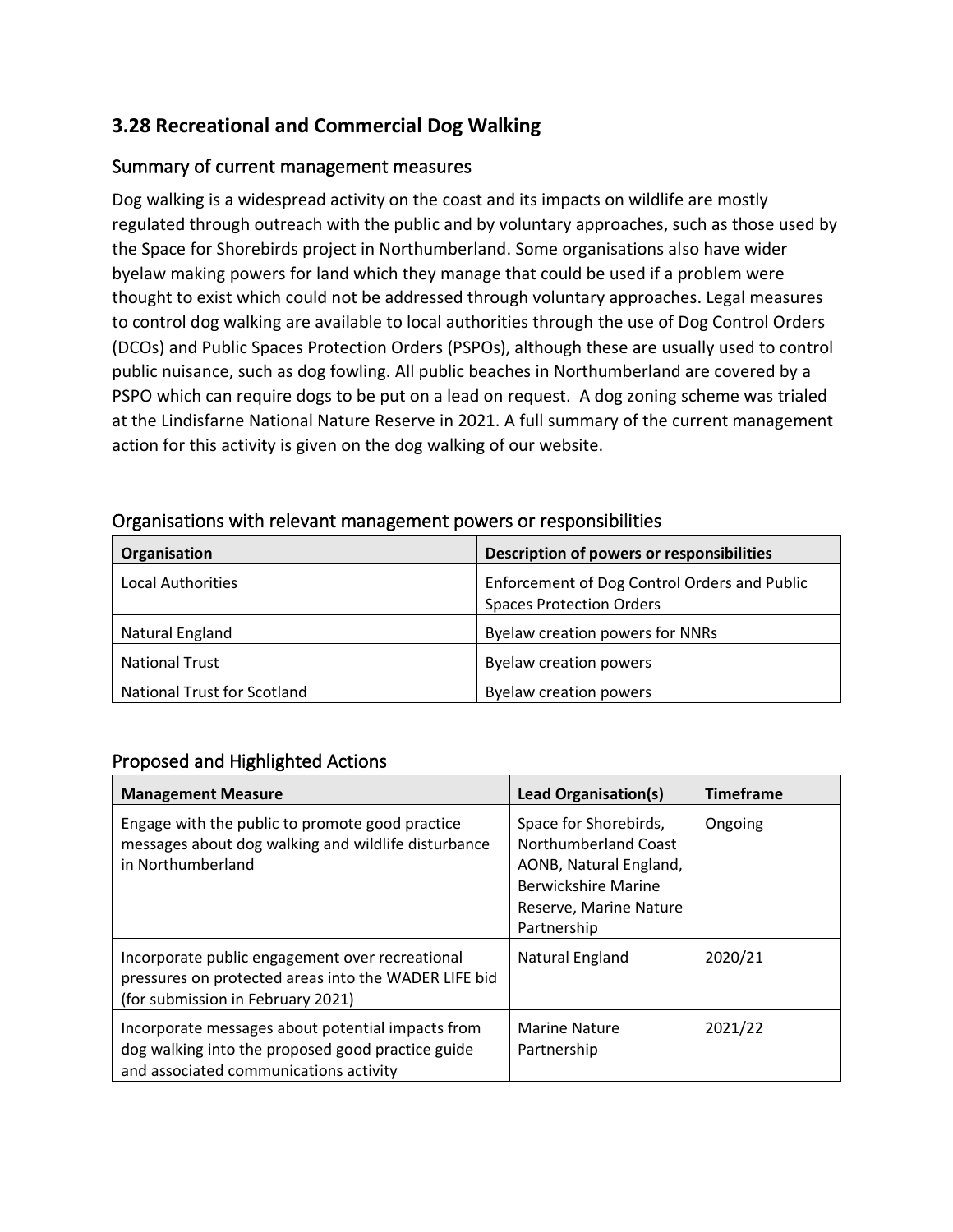| <b>Management Measure</b>                                                                                    | Lead Organisation(s)                   | <b>Timeframe</b> |
|--------------------------------------------------------------------------------------------------------------|----------------------------------------|------------------|
| Gather data on the frequency and impact of<br>disturbance to coastal waders through recreational<br>activity | Space for Shorebird<br>Natural England | Ongoing          |
| Collect data on disturbance to eider duck through the<br>Eider Aware project                                 | <b>Marine Nature</b><br>Partnership    | Ongoing          |

### What the Management Measures aim to address

The existing and proposed management measures aim to:

- Engage with the people to raise awareness about the potential impacts of dog walking on marine and coastal wildlife and of the legal protection given to birds and mammals
- Promote wildlife-friendly behaviours to dog walkers
- Collect data on recreational pressures on the coast.

### Remaining issues and knowledge gaps

No similar scheme to Space for Shorebirds operates in North Tyneside or the Scottish section of the Management Scheme area.

A dog zonation scheme was trialed at the Lindisfarne National Nature Reserve in 2021. The results of this are being evaluated.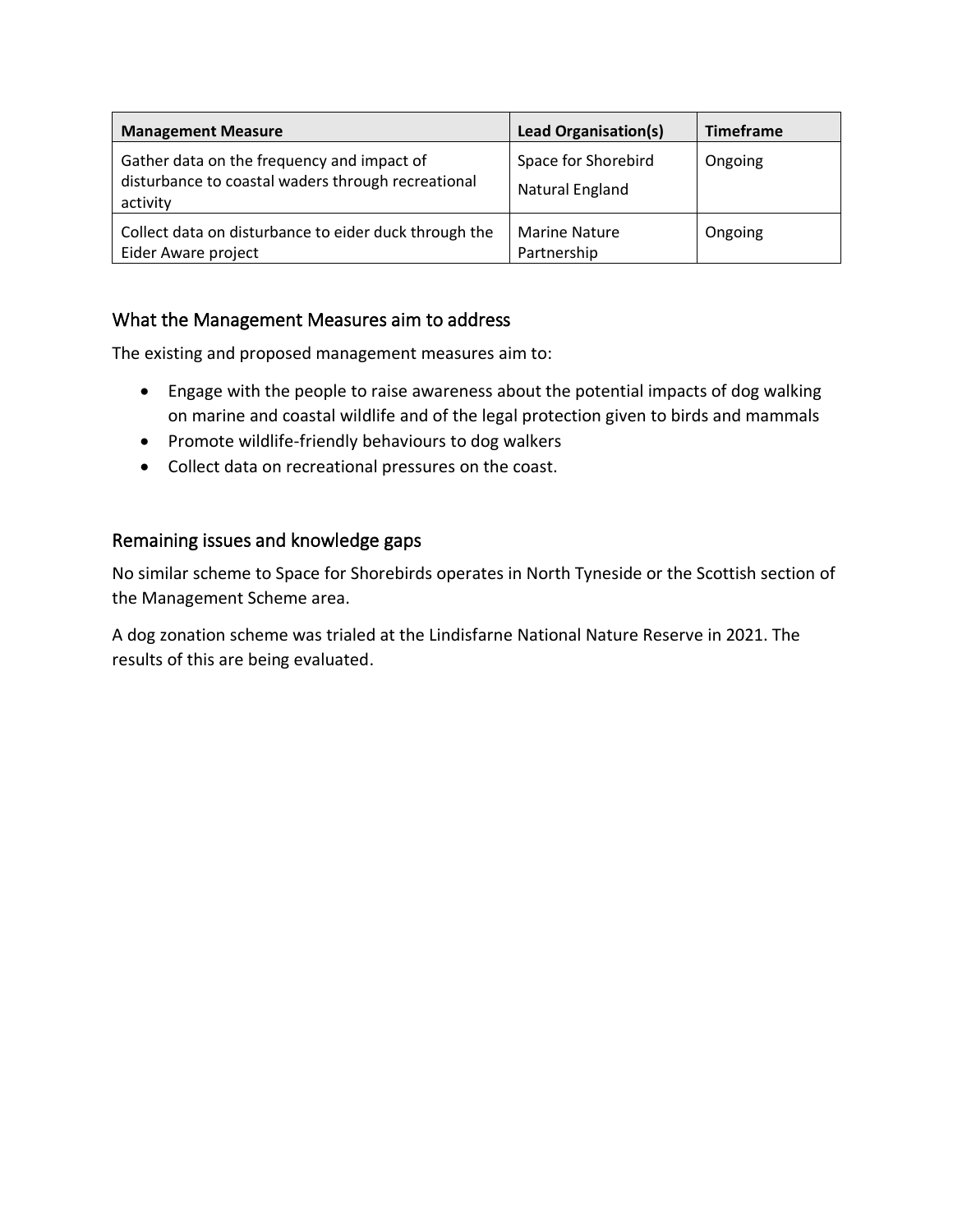### **3.29 Seal Management**

### Summary of current management measures

Legislation in England and Scotland prohibits the intentional or reckless killing of seals without a licence. In Scotland, legal protection also exists to prevent the disturbance of seals at designated haul out sites. No similar provisions exist in English law. A full summary of the current management action for this activity is available on [the seal management section o](https://www.xbordercurrents.co.uk/mpa-toolkit/mpas-in-our-area/seal-management/)f our website.

### Organisations with relevant management powers or responsibilities

| Organisation                          | Description of powers or responsibilities                                                                                                                               |
|---------------------------------------|-------------------------------------------------------------------------------------------------------------------------------------------------------------------------|
| Marine Scotland                       | Designation of protected seal haul out<br>$\bullet$<br>areas<br>Licensing of seal management<br>$\bullet$<br>Enforcement of seal protection<br>$\bullet$<br>legislation |
| <b>Marine Management Organisation</b> | Enforcement of seal protection<br>$\bullet$<br>legislation                                                                                                              |

### Proposed and Highlighted Actions

| <b>Management Measure</b>                                                                                          | Lead<br>Organisation(s)              | <b>Timeframe</b> |
|--------------------------------------------------------------------------------------------------------------------|--------------------------------------|------------------|
| Work with partner organisations to tackle unlawful seal<br>shooting                                                | Marine<br>Management<br>Organisation | Ongoing          |
| Act as a recipient of information on seal shootings in<br>England and enforce where unlawful shooting is suspected | Marine<br>Management<br>Organisation | Ongoing          |

### What the Management Measures aim to address

The existing and proposed measures in place for this activity are intended to address the need for compliance with legislation for protection or control of seals.

### Remaining issues and knowledge gaps

There is no clear mechanism in place for collating reports of illegal persecution of seals.